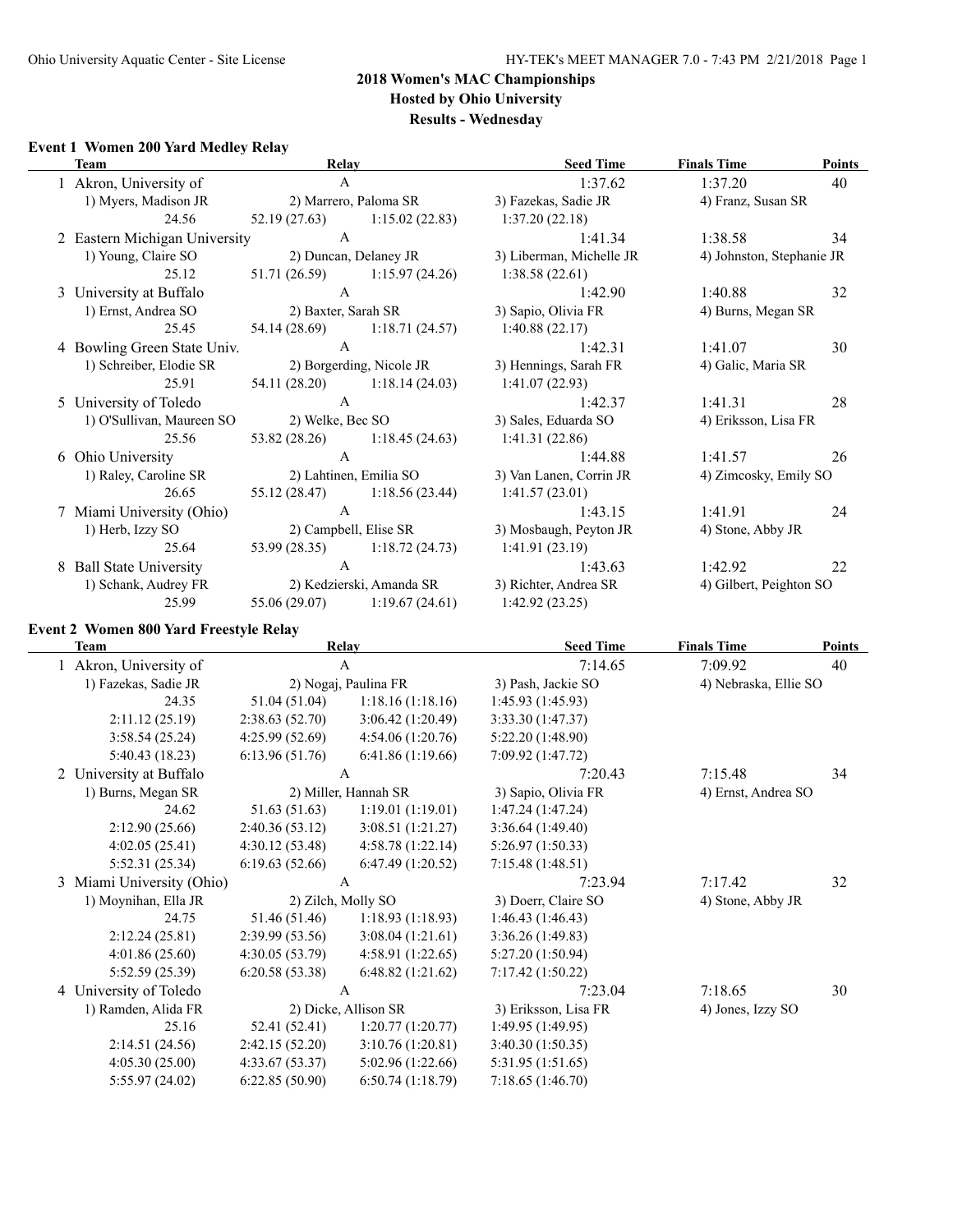# **2018 Women's MAC Championships**

**Hosted by Ohio University**

**Results - Wednesday**

## **(Event 2 Women 800 Yard Freestyle Relay)**

| Team                          |                  | <b>Relay</b>                  | <b>Seed Time</b>         | <b>Finals Time</b>       | <b>Points</b> |
|-------------------------------|------------------|-------------------------------|--------------------------|--------------------------|---------------|
| 5 Eastern Michigan University |                  | $\mathbf{A}$                  | 7:33.08                  | 7:20.83                  | 28            |
| 1) Staffeldt, Meike FR        |                  | 2) Armstrong-Grant, Amelia SO | 3) Dombkowski, Sarah SR  | 4) Swartz, Nicole JR     |               |
| 25.18                         | 52.71 (52.71)    | 1:21.61(1:21.61)              | 1:51.23(1:51.23)         |                          |               |
| 2:16.20(24.97)                | 2:43.49(52.26)   | 3:11.98(1:20.75)              | 3:40.96 (1:49.73)        |                          |               |
| 4:07.14(26.18)                | 4:35.32(54.36)   | 5:04.04 (1:23.08)             | 5:32.26 (1:51.30)        |                          |               |
| 5:57.15(24.89)                | 6:24.46(52.20)   | 6:52.62(1:20.36)              | 7:20.83 (1:48.57)        |                          |               |
| 6 Bowling Green State Univ.   |                  | А                             | 7:33.26                  | 7:21.06                  | 26            |
| 1) Andrews, Madelynne FR      |                  | 2) Wohlert, Franziska JR      | 3) Verbrugge, Emily JR   | 4) Criswell, Natalie SR  |               |
| 26.65                         | 54.71 (54.71)    | 1:22.71(1:22.71)              | 1:50.50(1:50.50)         |                          |               |
| 2:15.81(25.31)                | 2:43.08(52.58)   | 3:11.05(1:20.55)              | 3:39.21 (1:48.71)        |                          |               |
| 4:04.55(25.34)                | 4:32.93(53.72)   | 5:01.76 (1:22.55)             | 5:30.24 (1:51.03)        |                          |               |
| 5:55.79(25.55)                | 6:23.59(53.35)   | 6:52.40(1:22.16)              | 7:21.06 (1:50.82)        |                          |               |
| 7 Ohio University             |                  | Α                             | 7:31.84                  | 7:27.71                  | 24            |
| 1) Schlegel, Hannah FR        | 2) Glass, Sam FR |                               | 3) Henderson, Ana JR     | 4) Davis, Emily JR       |               |
| 26.27                         | 54.67 (54.67)    | 1:23.75(1:23.75)              | 1:52.29(1:52.29)         |                          |               |
| 2:17.43(25.14)                | 2:45.56(53.27)   | 3:14.61(1:22.32)              | 3:43.98 (1:51.69)        |                          |               |
| 3:59.79(15.81)                | 4:38.05(54.07)   | 5:07.26 (1:23.28)             | 5:36.29 (1:52.31)        |                          |               |
| 6:01.63(25.34)                | 6:29.48(53.19)   | 6:58.34(1:22.05)              | 7:27.71 (1:51.42)        |                          |               |
| 8 Ball State University       |                  | A                             | 7:47.56                  | 7:38.09                  | 22            |
| 1) Bader, Sophia SO           |                  | 2) Molnar, Kayla FR           | 3) Madison, Elizabeth JR | 4) Kedzierski, Amanda SR |               |
| 25.80                         | 54.34 (54.34)    | 1:23.49(1:23.49)              | 1:52.70(1:52.70)         |                          |               |
| 2:19.21(26.51)                | 2:48.78(56.08)   | 3:19.86(1:27.16)              | 3:51.28 (1:58.58)        |                          |               |
| 4:16.90(25.62)                | 4:45.25(53.97)   | 5:14.61 (1:23.33)             | 5:44.46 (1:53.18)        |                          |               |
| 6:09.81(25.35)                | 6:38.10(53.64)   | 7:07.52(1:23.06)              | 7:38.09(1:53.63)         |                          |               |

### **Scores - Women**

|  | Women - Team Rankings - Through Event 2 |  |
|--|-----------------------------------------|--|
|  |                                         |  |

| 1. Akron, University of        | 80 | 2. University at Buffalo     | -66 |
|--------------------------------|----|------------------------------|-----|
| 3. Eastern Michigan University | 62 | 4. University of Toledo      | 58  |
| 5. Miami University (Ohio)     | 56 | 5. Bowling Green State Univ. | 56  |
| 7. Ohio University             | 50 | 8. Ball State University     | 44  |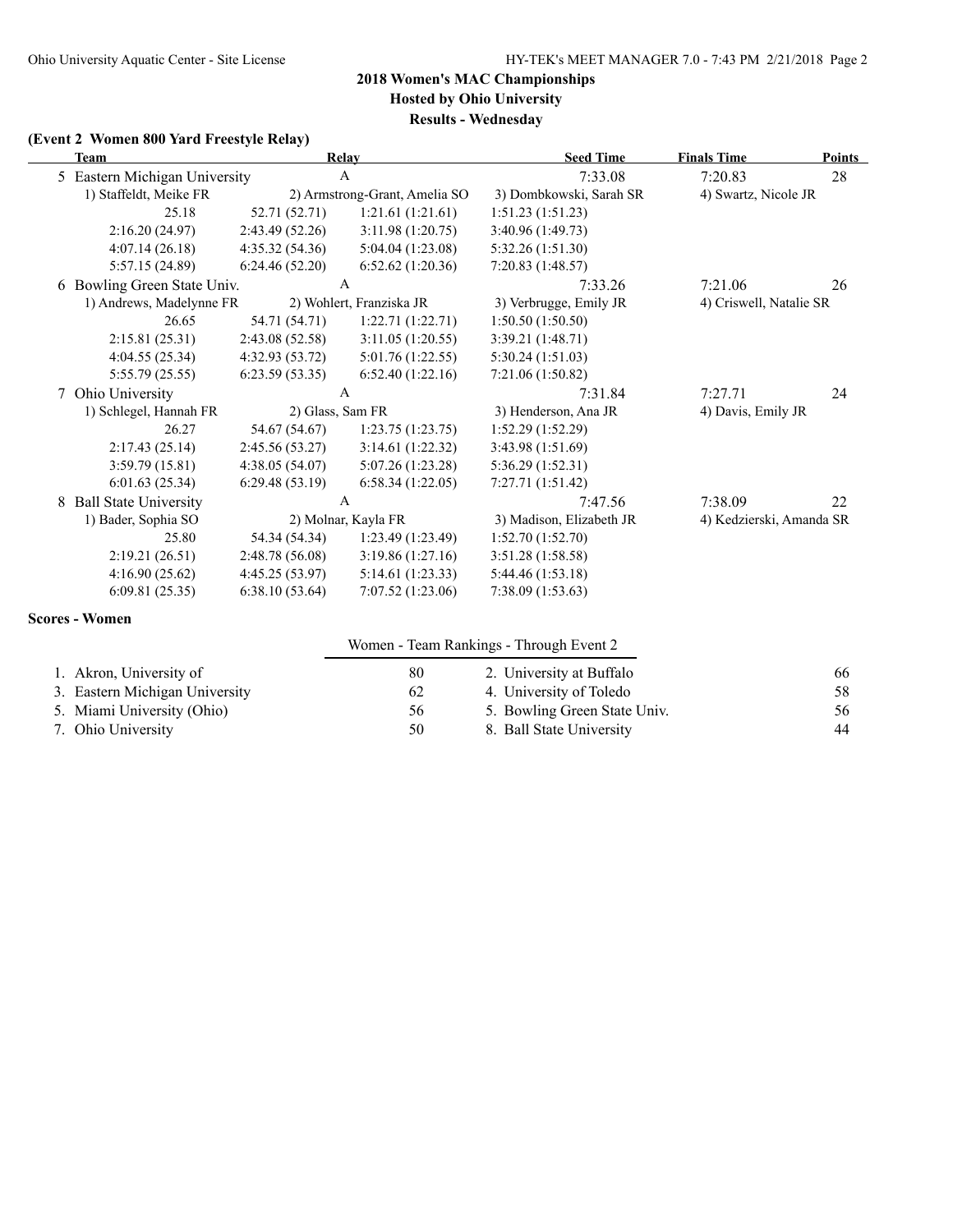**Results - Thursday Finals**

|                  | <b>Event 3 Women 500 Yard Freestyle</b> |                                           |                                |                    |                    |   |               |
|------------------|-----------------------------------------|-------------------------------------------|--------------------------------|--------------------|--------------------|---|---------------|
|                  | Meet:<br>4:42.42                        | $\star$<br>2/22/2018                      | Ella Moynihan                  |                    | Miami (Ohio)       |   |               |
|                  | MAC:                                    | $4:42.42$ # $2/22/2018$<br>4:36.30 A NCAA | Ella Moynihan                  |                    | Miami (Ohio)       |   |               |
|                  | Name                                    | 4:47.79 B NCAA                            | Yr School                      | <b>Prelim Time</b> | <b>Finals Time</b> |   | <b>Points</b> |
| A - Final        |                                         |                                           |                                |                    |                    |   |               |
|                  | 1 Moynihan, Ella                        |                                           | JR Miami University (Ohio)     | 4:46.84            | $4:42.42*$ B       |   | 20            |
|                  | 26.10                                   | 54.01 (27.91)                             | 1:22.25(28.24)                 | 1:50.72(28.47)     |                    |   |               |
|                  | 2:19.14(28.42)                          | 2:47.76 (28.62)                           | 3:16.75(28.99)                 | 3:45.59 (28.84)    |                    |   |               |
|                  | 4:14.34(28.75)                          | 4:42.42 (28.08)                           |                                |                    |                    |   |               |
| 2                | Swartz, Nicole                          |                                           | JR Eastern Michigan University | 4:45.93            | 4:44.60            | B | 17            |
|                  | 26.51                                   | 54.67 (28.16)                             | 1:23.12(28.45)                 | 1:51.61(28.49)     |                    |   |               |
|                  | 2:20.32(28.71)                          | 2:49.13(28.81)                            | 3:18.04(28.91)                 | 3:46.98 (28.94)    |                    |   |               |
|                  | 4:15.83(28.85)                          | 4:44.60(28.77)                            |                                |                    |                    |   |               |
| 3                | Bradley, Emma                           |                                           | SO Miami University (Ohio)     | 4:48.98            | 4:47.49            | B | 16            |
|                  | 26.66                                   | 54.68 (28.02)                             | 1:23.30(28.62)                 | 1:52.05(28.75)     |                    |   |               |
|                  | 2:20.93(28.88)                          | 2:50.00(29.07)                            | 3:19.18(29.18)                 | 3:48.52 (29.34)    |                    |   |               |
|                  | 4:18.13(29.61)                          | 4:47.49 (29.36)                           |                                |                    |                    |   |               |
| 4                | Miller, Hannah                          |                                           | SR University at Buffalo       | 4:46.65            | 4:48.36            |   | 15            |
|                  | 26.59                                   | 55.07 (28.48)                             | 1:23.87(28.80)                 | 1:52.84(28.97)     |                    |   |               |
|                  | 2:22.01(29.17)                          | 2:51.20(29.19)                            | 3:20.57(29.37)                 | 3:50.15(29.58)     |                    |   |               |
|                  | 4:19.76(29.61)                          | 4:48.36 (28.60)                           |                                |                    |                    |   |               |
|                  | 5 Beetcher, Brittney                    |                                           | FR University at Buffalo       | 4:48.58            | 4:49.03            |   | 14            |
|                  | 26.57                                   | 55.09 (28.52)                             | 1:23.95(28.86)                 | 1:53.18(29.23)     |                    |   |               |
|                  | 2:22.52(29.34)                          | 2:51.91 (29.39)                           | 3:21.42(29.51)                 | 3:50.99(29.57)     |                    |   |               |
|                  | 4:20.44(29.45)                          | 4:49.03 (28.59)                           |                                |                    |                    |   |               |
| 6                | Dombkowski, Sarah                       |                                           | SR Eastern Michigan University | 4:50.16            | 4:49.30            |   | 13            |
|                  | 26.91                                   | 55.68 (28.77)                             | 1:24.81(29.13)                 | 1:54.35(29.54)     |                    |   |               |
|                  | 2:23.86 (29.51)                         | 2:53.27(29.41)                            | 3:22.81(29.54)                 | 3:52.26(29.45)     |                    |   |               |
|                  | 4:21.56(29.30)                          | 4:49.30 (27.74)                           |                                |                    |                    |   |               |
| 7                | Lamoureux, Brooke                       |                                           | FR Akron, University of        | 4:51.10            | 4:49.84            |   | 12            |
|                  | 26.56                                   | 55.31 (28.75)                             | 1:24.41(29.10)                 | 1:53.96(29.55)     |                    |   |               |
|                  | 2:23.41(29.45)                          | 2:52.96(29.55)                            | 3:22.82(29.86)                 | 3:52.41(29.59)     |                    |   |               |
|                  | 4:21.91 (29.50)                         | 4:49.84 (27.93)                           |                                |                    |                    |   |               |
| 8                | Pash, Jackie                            |                                           | SO Akron, University of        | 4:51.03            | 4:51.38            |   | 11            |
|                  | 26.90                                   | 55.39 (28.49)                             | 1:24.19(28.80)                 | 1:53.26(29.07)     |                    |   |               |
|                  | 2:22.56 (29.30)                         | 2:52.16(29.60)                            | 3:22.07(29.91)                 | 3:52.11(30.04)     |                    |   |               |
|                  | 4:21.96 (29.85)                         | 4:51.38 (29.42)                           |                                |                    |                    |   |               |
| <b>B</b> - Final |                                         |                                           |                                |                    |                    |   |               |
|                  | 9 Zimcosky, Emily                       |                                           | SO Ohio University             | 4:52.62            | 4:48.30            |   | 9             |
|                  | 25.85                                   | 54.64 (28.79)                             | 1:23.70(29.06)                 | 1:52.85(29.15)     |                    |   |               |
|                  | 2:21.74 (28.89)                         | 2:50.93(29.19)                            | 3:20.21(29.28)                 | 3:49.70 (29.49)    |                    |   |               |
|                  | 4:19.38(29.68)                          | 4:48.30(28.92)                            |                                |                    |                    |   |               |
| 10               | Vargas, Mackenzie                       |                                           | SO Akron, University of        | 4:53.58            | 4:51.31            |   | 7             |
|                  | 26.45                                   | 55.27 (28.82)                             | 1:24.45(29.18)                 | 1:54.02(29.57)     |                    |   |               |
|                  | 2:23.63(29.61)                          | 2:52.90(29.27)                            | 3:22.51(29.61)                 | 3:52.29 (29.78)    |                    |   |               |
|                  | 4:22.16(29.87)                          | 4:51.31(29.15)                            |                                |                    |                    |   |               |
| 11               | Scanlan, Kaitie                         |                                           | FR Eastern Michigan University | 4:52.36            | 4:52.34            |   | 6             |
|                  | 26.91                                   | 55.74 (28.83)                             | 1:24.81(29.07)                 | 1:54.33(29.52)     |                    |   |               |
|                  | 2:24.22 (29.89)                         | 2:54.06 (29.84)                           | 3:24.08(30.02)                 | 3:54.11(30.03)     |                    |   |               |
|                  | 4:23.77 (29.66)                         | 4:52.34(28.57)                            |                                |                    |                    |   |               |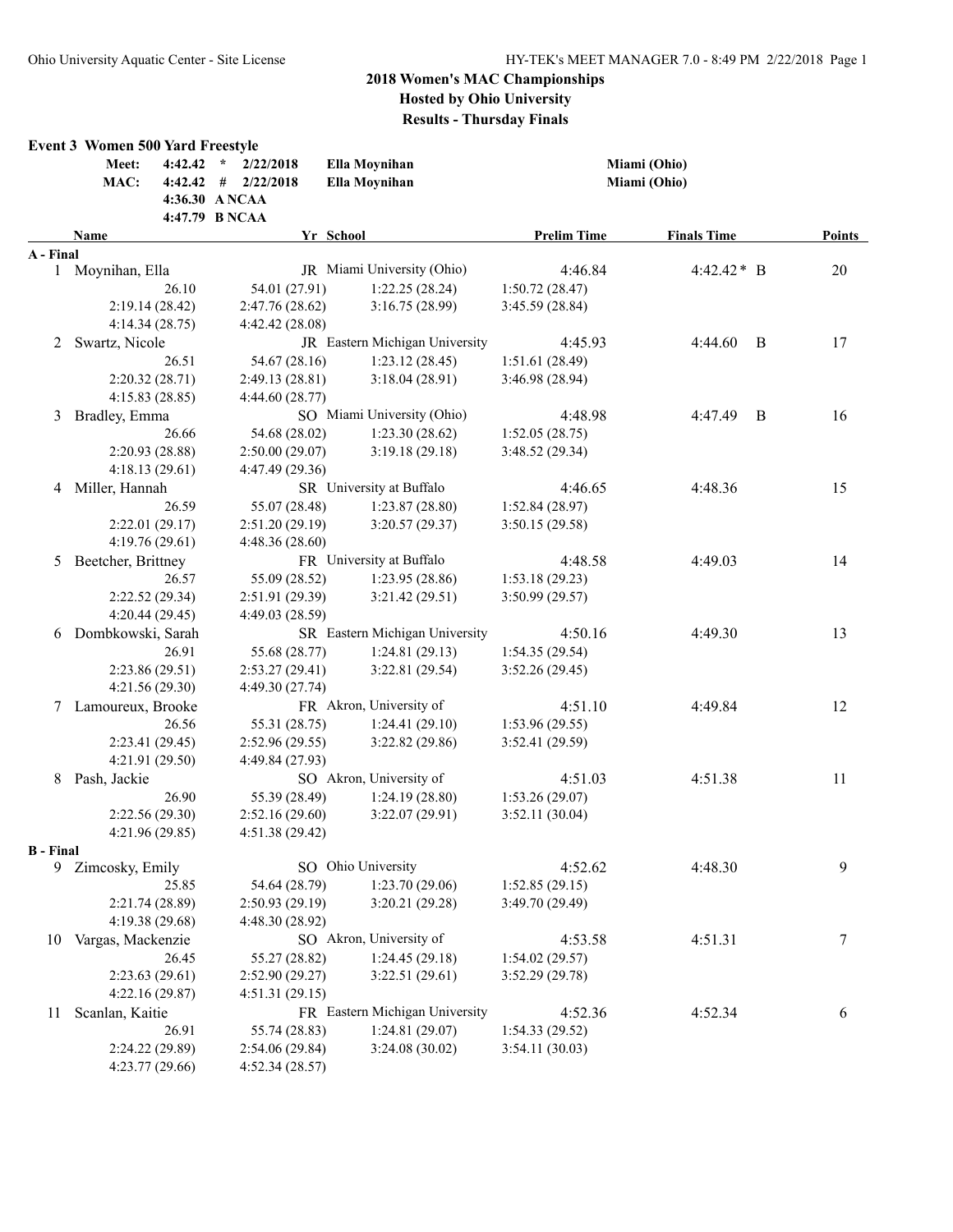**Results - Thursday Finals**

#### **B - Final ... (Event 3 Women 500 Yard Freestyle)**

|                  | <b>Name</b>               |         |                 | Yr School                      | <b>Prelim Time</b> | <b>Finals Time</b> |   | <b>Points</b> |
|------------------|---------------------------|---------|-----------------|--------------------------------|--------------------|--------------------|---|---------------|
|                  | 12 Bonezzi, Jessica       |         |                 | SO Akron, University of        | 4:51.22            | 4:52.69            |   | 5             |
|                  |                           | 26.74   | 55.90 (29.16)   | 1:25.43(29.53)                 | 1:55.16(29.73)     |                    |   |               |
|                  | 2:24.70 (29.54)           |         | 2:54.43(29.73)  | 3:24.24(29.81)                 | 3:54.28(30.04)     |                    |   |               |
|                  | 4:23.93 (29.65)           |         | 4:52.69(28.76)  |                                |                    |                    |   |               |
| 13               | King, Emma                |         |                 | JR Akron, University of        | 4:51.63            | 4:52.80            |   | 4             |
|                  |                           | 26.74   | 55.86 (29.12)   | 1:25.42(29.56)                 | 1:55.32(29.90)     |                    |   |               |
|                  | 2:25.04 (29.72)           |         | 2:54.60(29.56)  | 3:24.26 (29.66)                | 3:54.22 (29.96)    |                    |   |               |
|                  | 4:23.98 (29.76)           |         | 4:52.80(28.82)  |                                |                    |                    |   |               |
| 14               | Doerr, Claire             |         |                 | SO Miami University (Ohio)     | 4:54.74            | 4:55.13            |   | 3             |
|                  |                           | 27.22   | 56.48 (29.26)   | 1:25.96(29.48)                 | 1:55.69(29.73)     |                    |   |               |
|                  | 2:25.55 (29.86)           |         | 2:55.35(29.80)  | 3:25.39(30.04)                 | 3:55.60(30.21)     |                    |   |               |
|                  | 4:25.77(30.17)            |         | 4:55.13(29.36)  |                                |                    |                    |   |               |
|                  |                           |         |                 | SO University of Toledo        |                    | 4:55.54            |   |               |
| 15               | Jones, Izzy               |         |                 |                                | 4:52.62            |                    |   | 2             |
|                  |                           | 26.17   | 54.83 (28.66)   | 1:24.20(29.37)                 | 1:54.09(29.89)     |                    |   |               |
|                  | 2:24.11 (30.02)           |         | 2:54.40(30.29)  | 3:25.15(30.75)                 | 3:55.62(30.47)     |                    |   |               |
|                  | 4:25.51(29.89)            |         | 4:55.54(30.03)  |                                |                    |                    |   |               |
| 16               | Criswell, Natalie         |         |                 | SR Bowling Green State Univ.   | 4:56.45            | 4:56.92            |   | 1             |
|                  |                           | 27.52   | 56.36 (28.84)   | 1:25.66(29.30)                 | 1:55.45(29.79)     |                    |   |               |
|                  | 2:25.39 (29.94)           |         | 2:55.74(30.35)  | 3:25.97(30.23)                 | 3:56.63(30.66)     |                    |   |               |
|                  | 4:27.01 (30.38)           |         | 4:56.92(29.91)  |                                |                    |                    |   |               |
|                  | Event 4 Women 200 Yard IM |         |                 |                                |                    |                    |   |               |
|                  | Meet:                     | 1:56.92 | 2017<br>$\star$ | <b>Madison Myers</b>           | Akron              |                    |   |               |
|                  | MAC:                      | 1:56.92 | 2017<br>#       | <b>Madison Myers</b>           | <b>Akron</b>       |                    |   |               |
|                  |                           |         | 1:55.00 ANCAA   |                                |                    |                    |   |               |
|                  |                           |         | 2:01.59 B NCAA  |                                |                    |                    |   |               |
|                  | Name                      |         |                 | Yr School                      | <b>Prelim Time</b> | <b>Finals Time</b> |   | Points        |
| A - Final        |                           |         |                 |                                |                    |                    |   |               |
|                  | 1 Marrero, Paloma         |         |                 | SR Akron, University of        | 2:00.25            | 1:59.04            | B | 20            |
|                  |                           | 26.44   | 57.92 (31.48)   | 1:31.13 (33.21)                | 1:59.04(27.91)     |                    |   |               |
| 2                | Nebraska, Ellie           |         |                 | SO Akron, University of        | 2:01.77            | 2:00.23            | B | 17            |
|                  |                           | 26.56   | 56.36 (29.80)   | 1:32.37(36.01)                 | 2:00.23(27.86)     |                    |   |               |
| 3                | Nogaj, Paulina            |         |                 | FR Akron, University of        | 2:02.41            | 2:00.40            | B | 16            |
|                  |                           | 24.88   | 55.98 (31.10)   | 1:31.83(35.85)                 | 2:00.40(28.57)     |                    |   |               |
|                  | Sapio, Olivia             |         |                 | FR University at Buffalo       | 2:02.01            | 2:01.34            | B | 15            |
|                  |                           | 25.93   | 56.37 (30.44)   | 1:32.96 (36.59)                | 2:01.34 (28.38)    |                    |   |               |
| 5                | Andrusak, Jordan          |         |                 | FR Bowling Green State Univ.   | 2:02.50            | 2:01.56            | B | 14            |
|                  |                           | 26.55   | 57.06 (30.51)   | 1:32.13(35.07)                 | 2:01.56(29.43)     |                    |   |               |
|                  |                           |         |                 | SO Miami University (Ohio)     | 2:02.46            | 2:02.56            |   | 13            |
| 6                | Jungers, Carolyn          |         |                 |                                |                    |                    |   |               |
|                  |                           | 26.11   | 56.66 (30.55)   | 1:32.51(35.85)                 | 2:02.56(30.05)     |                    |   |               |
|                  | 7 Ramden, Alida           |         |                 | FR University of Toledo        | 2:02.73            | 2:03.23            |   | 12            |
|                  |                           | 27.00   | 58.33 (31.33)   | 1:33.68(35.35)                 | 2:03.23(29.55)     |                    |   |               |
|                  | 8 Verbrugge, Emily        |         |                 | JR Bowling Green State Univ.   | 2:02.49            | 2:03.28            |   | 11            |
|                  |                           | 26.93   | 57.82 (30.89)   | 1:33.79(35.97)                 | 2:03.28(29.49)     |                    |   |               |
| <b>B</b> - Final |                           |         |                 | JR Eastern Michigan University |                    |                    |   |               |
|                  | 9 Duncan, Delaney         |         |                 |                                | 2:02.91            | 2:01.04            | B | 9             |
|                  |                           | 25.99   | 58.55 (32.56)   | 1:31.44 (32.89)                | 2:01.04(29.60)     |                    |   |               |
| 10               | Campbell, Elise           |         |                 | SR Miami University (Ohio)     | 2:02.85            | 2:02.26            |   | 7             |
|                  |                           | 25.81   | 57.11 (31.30)   | 1:32.34(35.23)                 | 2:02.26 (29.92)    |                    |   |               |
| 11               | Young, Claire             |         |                 | SO Eastern Michigan University | 2:03.59            | 2:02.59            |   | 6             |
|                  |                           | 26.62   | 55.47 (28.85)   | 1:32.75(37.28)                 | 2:02.59(29.84)     |                    |   |               |
|                  | 12 Butler, Victoria       |         |                 | SR University at Buffalo       | 2:03.65            | 2:03.15            |   | 5             |
|                  |                           | 27.20   | 58.73 (31.53)   | 1:34.48(35.75)                 | 2:03.15 (28.67)    |                    |   |               |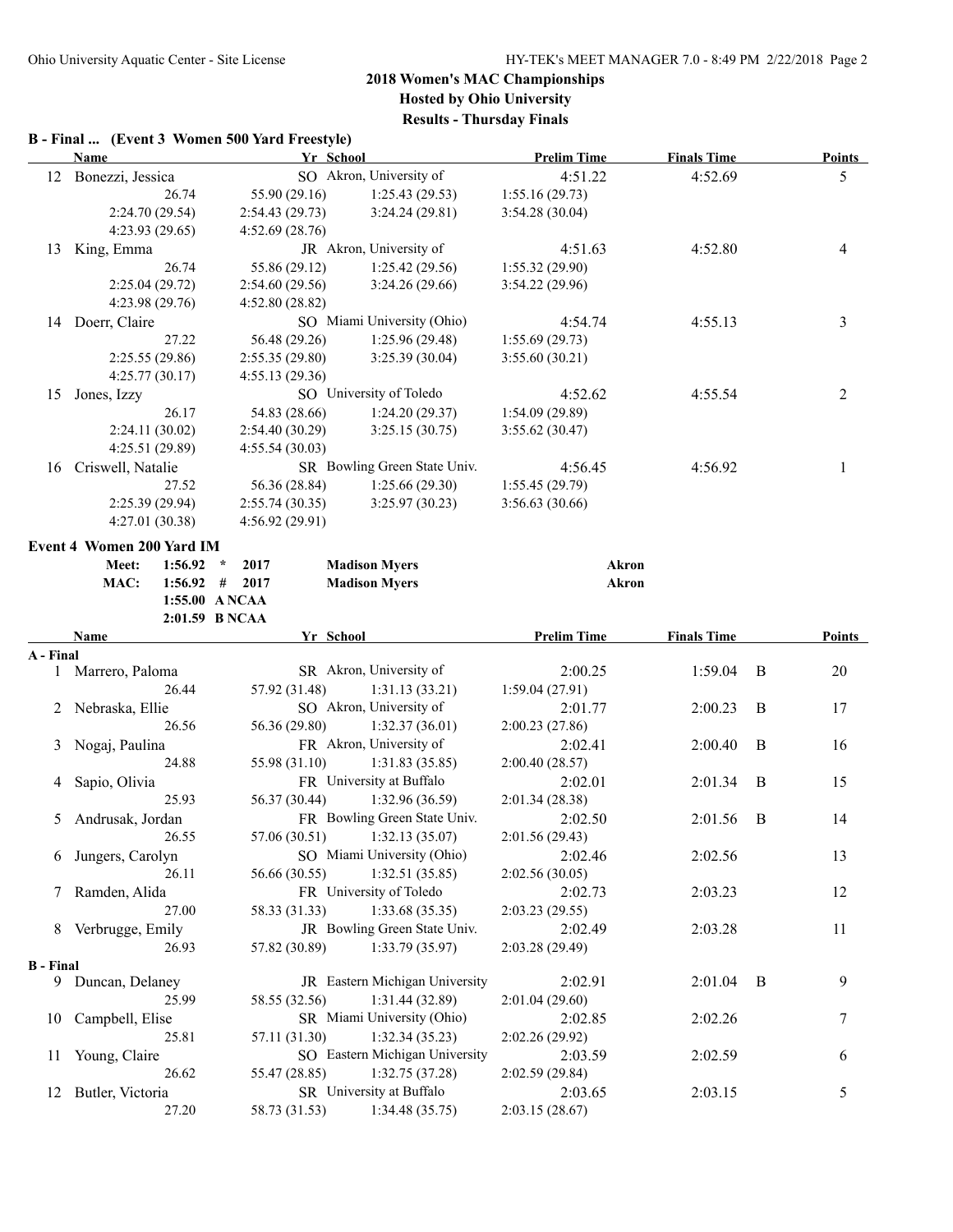|                  | B - Final  (Event 4 Women 200 Yard IM)               |                 |                                |                     |                     |              |                  |
|------------------|------------------------------------------------------|-----------------|--------------------------------|---------------------|---------------------|--------------|------------------|
|                  | Name                                                 |                 | Yr School                      | <b>Prelim Time</b>  | <b>Finals Time</b>  |              | <b>Points</b>    |
| 13               | Stone, Abby                                          |                 | JR Miami University (Ohio)     | 2:03.36             | 2:03.42             |              | 4                |
|                  | 26.62                                                | 56.93 (30.31)   | 1:34.42 (37.49)                | 2:03.42 (29.00)     |                     |              |                  |
| 14               | Wharton, Ally                                        |                 | FR Akron, University of        | 2:03.62             | 2:03.54             |              | 3                |
|                  | 26.85                                                | 58.04 (31.19)   | 1:33.60(35.56)                 | 2:03.54 (29.94)     |                     |              |                  |
| 15               | Glass, Sam                                           |                 | FR Ohio University             | 2:03.22             | 2:04.13             |              | 2                |
|                  | 26.43                                                | 56.65 (30.22)   | 1:34.44 (37.79)                | 2:04.13 (29.69)     |                     |              |                  |
| 16               | Neubauer, Macey                                      |                 | SO Miami University (Ohio)     | 2:03.61             | 2:04.91             |              | 1                |
|                  | 26.66                                                | 59.74 (33.08)   | 1:34.85(35.11)                 | 2:04.91 (30.06)     |                     |              |                  |
|                  | <b>Event 5 Women 50 Yard Freestyle</b>               |                 |                                |                     |                     |              |                  |
|                  | 22.04<br>Meet:                                       | 2017<br>$\star$ | <b>Megan Burns</b>             | <b>Buffalo</b>      |                     |              |                  |
|                  | MAC:<br>22.04                                        | #<br>2017       | <b>Megan Burns</b>             | <b>Buffalo</b>      |                     |              |                  |
|                  |                                                      | 21.80 A NCAA    |                                |                     |                     |              |                  |
|                  |                                                      | 22.99 B NCAA    |                                |                     |                     |              |                  |
|                  | Name                                                 |                 | Yr School                      | <b>Prelim Time</b>  | <b>Finals Time</b>  |              | <b>Points</b>    |
| A - Final<br>1   | Burns, Megan                                         |                 | SR University at Buffalo       | 22.69               | 22.47               | B            | 20               |
| $*_{2}$          | Fazekas, Sadie                                       |                 | JR Akron, University of        | 22.62               | 22.85               | B            | 16.50            |
| $*_{2}$          | Kosten, Eve                                          |                 | SR University at Buffalo       | 22.94               | 22.85               | B            | 16.50            |
|                  | Waggoner, Morgan                                     |                 | SO Akron, University of        | 23.15               | 22.87               | $\, {\bf B}$ | 15               |
| 4                | Van Lanen, Corrin                                    | JR              | Ohio University                | 22.76               | 22.90               | $\, {\bf B}$ | 14               |
| 5                | Franz, Susan                                         |                 | SR Akron, University of        | 22.99               | 22.97               | B            | 13               |
| 6                |                                                      |                 | JR Akron, University of        | 23.03               | 23.08               |              | 12               |
| 8                | Myers, Madison<br>Ernst, Andrea                      |                 | SO University at Buffalo       | 23.06               | 23.17               |              | 11               |
| <b>B</b> - Final |                                                      |                 |                                |                     |                     |              |                  |
| 9                | Schultheis, Cat                                      |                 | JR University at Buffalo       | 23.29               | 23.08               |              | 9                |
| 10               | Lawton, Jillian                                      |                 | FR University at Buffalo       | 23.18               | 23.11               |              | $\tau$           |
| 11               | Burns, Katie                                         |                 | SO University at Buffalo       | 23.35               | 23.19               |              | 6                |
| 12               | Armstrong-Grant, Amelia                              |                 | SO Eastern Michigan University | 23.39               | 23.30               |              | 5                |
| 13               | Walker, Chase                                        |                 | SR Eastern Michigan University | 23.19               | 23.37               |              | $\overline{4}$   |
| 14               | Johnston, Stephanie                                  |                 | JR Eastern Michigan University | 23.39               | 23.57               |              | $\mathfrak{Z}$   |
| 15               | Galic, Maria                                         |                 | SR Bowling Green State Univ.   | 23.42               | 23.62               |              | $\boldsymbol{2}$ |
| 16               | Justinak, Anna                                       |                 | SO Miami University (Ohio)     | 23.55               | 23.67               |              | $\mathbf{1}$     |
|                  |                                                      |                 |                                |                     |                     |              |                  |
|                  | <b>Event 6 Women 1 mtr Diving</b><br>338.90<br>Meet: | $\star$<br>2016 | Pei Lin (6 dives)              | Miami               |                     |              |                  |
|                  | MAC:<br>356.85                                       | #<br>2015       |                                | <b>Akron</b>        |                     |              |                  |
|                  |                                                      | 265.00 ANCAA    | Allce Hottensmith (6 dives)    |                     |                     |              |                  |
|                  | Name                                                 |                 | Yr School                      | <b>Prelim Score</b> | <b>Finals Score</b> |              | <b>Points</b>    |
| A - Final        |                                                      |                 |                                |                     |                     |              |                  |
| 1                | Lemke, Talisa                                        |                 | SO Bowling Green State Univ.   | 295.00              | 319.65              | A            | 20               |
| 2                | Lin, Pei                                             | SR              | Miami University (Ohio)        | 300.35              | 305.30              | $\mathbf{A}$ | 17               |
| 3                | Johnston, Brielle                                    | SO.             | Eastern Michigan University    | 281.65              | 289.15              | A            | 16               |
| 4                | Tsafantakis, Sophia                                  | SO.             | Eastern Michigan University    | 257.45              | 282.10              | A            | 15               |
| 5                | Crail, Karly                                         | JR              | Akron, University of           | 281.20              | 280.00              | A            | 14               |
| 6                | Shereda, Alli                                        | <b>SR</b>       | Eastern Michigan University    | 274.55              | 279.90              | A            | 13               |
| 7                | Bertram, Rachel                                      | SO <sub>1</sub> | <b>Ball State University</b>   | 247.85              | 275.50              | A            | 12               |
| 8                | Smallwood, Rachel                                    | SO.             | <b>Ball State University</b>   | 249.40              | 265.30              | A            | 11               |
| <b>B</b> - Final |                                                      |                 |                                |                     |                     |              |                  |
| 9                | Schempf, Mia                                         |                 | FR Eastern Michigan University | 237.65              | 259.50              |              | 9                |
| 10               | Bugariu, Andrea                                      |                 | FR Akron, University of        | 240.90              | 250.35              |              | 7                |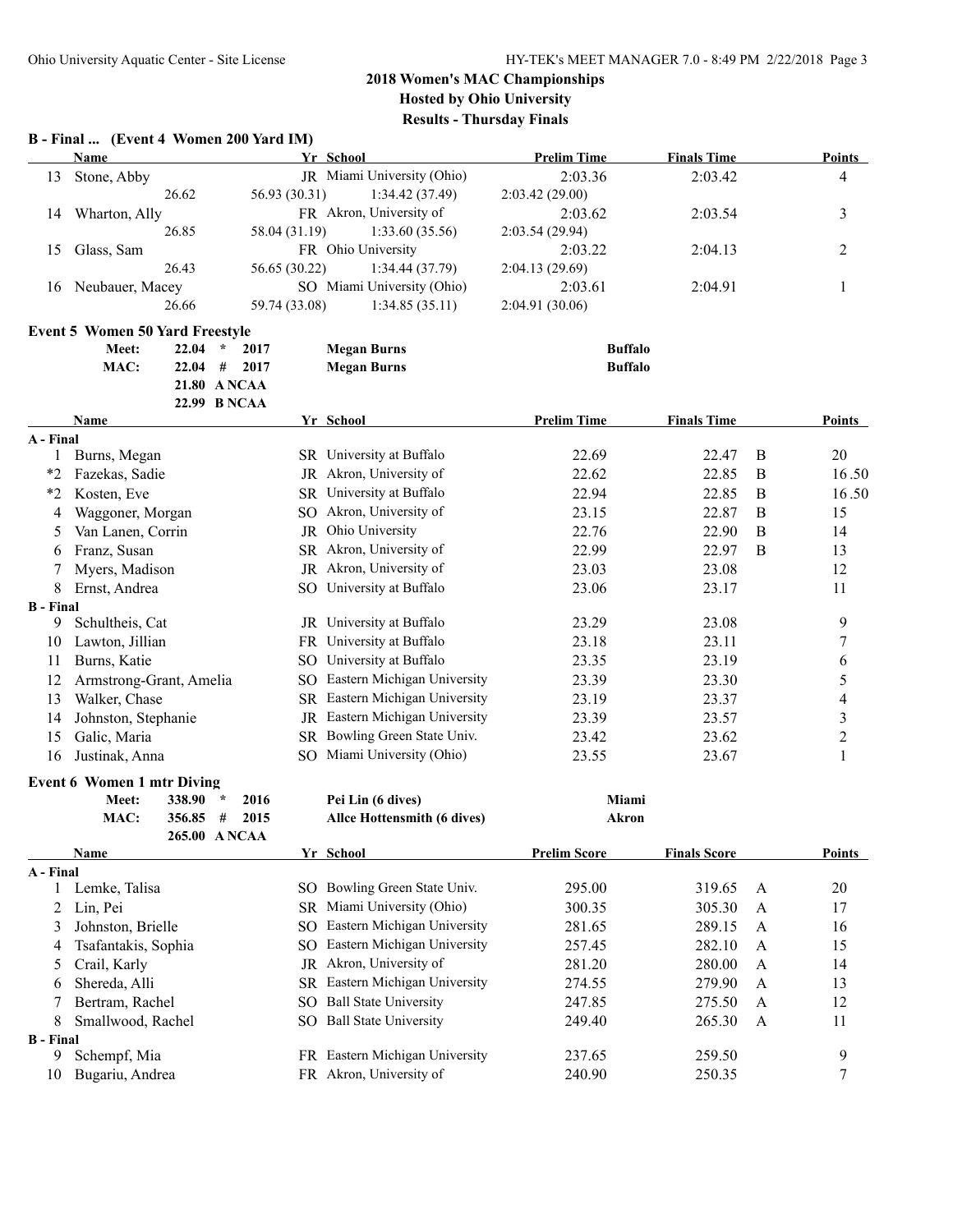|    | B - Final  (Event 6 Women 1 mtr Diving)       |                                   |                                            |                           |                           |                |
|----|-----------------------------------------------|-----------------------------------|--------------------------------------------|---------------------------|---------------------------|----------------|
|    | <b>Name</b>                                   |                                   | Yr School                                  | <b>Prelim Score</b>       | <b>Finals Score</b>       | <b>Points</b>  |
| 11 | Miller, Molly                                 |                                   | SR Eastern Michigan University             | 243.60                    | 249.75                    | 6              |
| 12 | Mace, Gabrielle                               |                                   | JR Eastern Michigan University             | 240.55                    | 248.20                    | 5              |
| 13 | Gosselin, Olivia                              |                                   | SO University at Buffalo                   | 241.35                    | 235.40                    | $\overline{4}$ |
| 14 | White, Ashley                                 |                                   | JR Bowling Green State Univ.               | 234.35                    | 230.95                    | $\mathfrak{Z}$ |
| 15 | Berger, Bethany                               |                                   | FR Eastern Michigan University             | 234.40                    | 230.25                    | $\overline{c}$ |
| 16 | Holcomb, Izzy                                 |                                   | FR University at Buffalo                   | 230.20                    | 213.45                    | $\mathbf{1}$   |
|    | <b>Event 7 Women 200 Yard Freestyle Relay</b> |                                   |                                            |                           |                           |                |
|    | 1:29.74<br>$\star$<br>Meet:                   | 2/22/2018                         | Akron, University of                       | <b>Akron</b>              |                           |                |
|    |                                               |                                   | S Fazekas, S Franz, M Waggoner, E Nebraska |                           |                           |                |
|    | MAC:<br>$1:29.71$ # 2017                      |                                   | <b>Akron</b>                               |                           |                           |                |
|    |                                               |                                   | Fazekas, Franz, Waggoner, Myers            |                           |                           |                |
|    | 1:28.71 ANCAA                                 |                                   |                                            |                           |                           |                |
|    | 1:29.57 B NCAA                                |                                   |                                            |                           |                           |                |
|    | Team                                          |                                   | Relay                                      | <b>Seed Time</b>          | <b>Finals Time</b>        | Points         |
|    | 1 Akron, University of                        |                                   | $\mathbf{A}$                               | 1:29.71                   | $1:29.74*$                | 40             |
|    | 1) Fazekas, Sadie JR                          |                                   | 2) Franz, Susan SR                         | 3) Waggoner, Morgan SO    | 4) Nebraska, Ellie SO     |                |
| 2  | 22.79                                         | 45.34 (22.55)                     | 1:07.67(22.33)                             | 1:29.74(22.07)            |                           |                |
|    | University at Buffalo                         | $\mathbf{A}$<br>2) Kosten, Eve SR |                                            | 1:32.37                   | 1:30.37                   | 34             |
|    | 1) Burns, Megan SR<br>22.57                   |                                   |                                            | 3) Schultheis, Cat JR     | 4) Ernst, Andrea SO       |                |
|    | Miami University (Ohio)                       | 45.18 (22.61)                     | 1:07.75(22.57)<br>A                        | 1:30.37(22.62)<br>1:33.56 | 1:32.34                   | 32             |
| 3  | 1) Moynihan, Ella JR                          |                                   | 2) Campbell, Elise SR                      | 3) Stone, Abby JR         | 4) Herb, Izzy SO          |                |
|    | 23.23                                         | 46.07 (22.84)                     | 1:09.38(23.31)                             | 1:32.34 (22.96)           |                           |                |
| 4  | Eastern Michigan University                   |                                   | $\mathbf{A}$                               | 1:34.36                   | 1:32.75                   | 30             |
|    | 1) Walker, Chase SR                           |                                   | 2) Armstrong-Grant, Amelia SO              | 3) Staffeldt, Meike FR    | 4) Johnston, Stephanie JR |                |
|    | 23.74                                         | 46.80 (23.06)                     | 1:09.83(23.03)                             | 1:32.75 (22.92)           |                           |                |
| 5  | University of Toledo                          |                                   | A                                          | 1:33.06                   | 1:32.83                   | 28             |
|    | 1) Dicke, Allison SR                          |                                   | 2) Ramden, Alida FR                        | 3) Jones, Izzy SO         | 4) Eriksson, Lisa FR      |                |
|    | 23.54                                         | 46.74 (23.20)                     | 1:09.89(23.15)                             | 1:32.83 (22.94)           |                           |                |
| 6  | Ohio University                               |                                   | $\mathbf{A}$                               | 1:34.89                   | 1:32.98                   | 26             |
|    | 1) Zimcosky, Emily SO                         |                                   | 2) White, Lexie JR                         | 3) Hornstra, Mackenzie JR | 4) Van Lanen, Corrin JR   |                |
|    | 23.19                                         | 46.76 (23.57)                     | 1:10.93(24.17)                             | 1:32.98(22.05)            |                           |                |
| 7  | Bowling Green State Univ.                     |                                   | $\mathbf{A}$                               | 1:33.94                   | 1:33.19                   | 24             |
|    | 1) Galic, Maria SR                            |                                   | 2) Franks, Ashleigh FR                     | 3) Wohlert, Franziska JR  | 4) Andrusak, Jordan FR    |                |
|    | 23.89                                         | 47.07(23.18)                      | 1:10.16(23.09)                             | 1:33.19(23.03)            |                           |                |
| 8  | <b>Ball State University</b>                  |                                   | $\boldsymbol{\mathsf{A}}$                  | 1:36.34                   | 1:35.13                   | 22             |
|    | 1) Gilbert, Peighton SO                       |                                   | 2) Elston, Lauren JR                       | 3) Richter, Andrea SR     | 4) Vormohr, Anne SO       |                |
|    | 23.81                                         | 47.87 (24.06)                     | 1:11.77(23.90)                             | 1:35.13(23.36)            |                           |                |

#### **Scores - Women**

|                                |       | Women - Team Rankings - Through Event 7 |       |
|--------------------------------|-------|-----------------------------------------|-------|
| 1. Akron, University of        | 292.5 | 2. University at Buffalo                | 223.5 |
| 3. Eastern Michigan University | 221   | 4. Miami University (Ohio)              | 170   |
| 5. Bowling Green State Univ.   | 131   | 6. Ohio University                      | 101   |
| 7. University of Toledo        | 100   | 8. Ball State University                | 89    |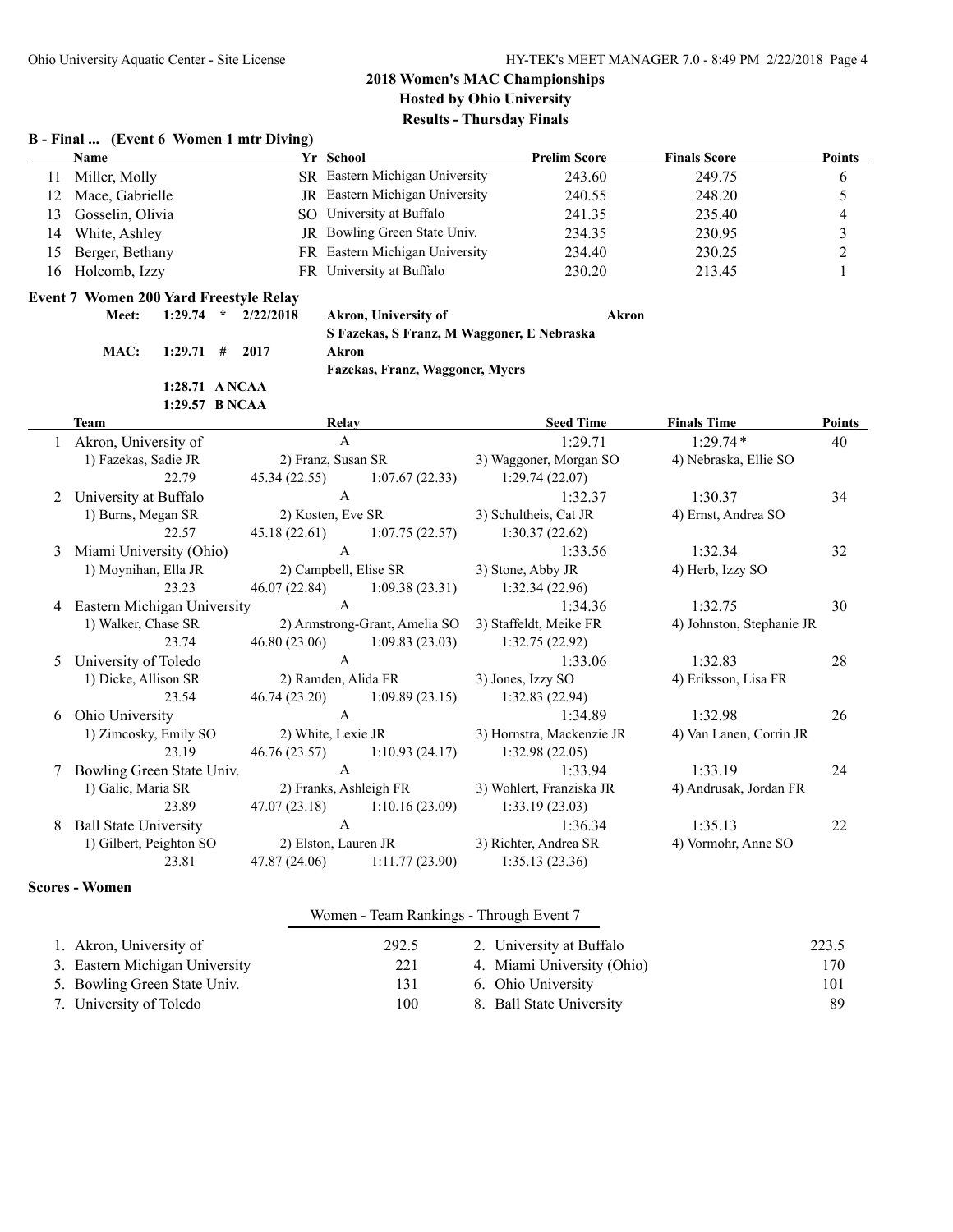**Results - Friday Finals**

| $4:14.61$ *<br>2011<br><b>Kelsey Vehr</b><br>Miami<br>Meet:<br>MAC:<br>$4:13.97$ #<br>2017<br><b>Jackie Pash</b><br><b>Akron</b><br>4:04.70 A NCAA<br>4:19.39 B NCAA<br>Yr School<br><b>Prelim Time</b><br><b>Finals Time</b><br>Points<br>Name<br>A - Final<br>1 Swartz, Nicole<br>JR Eastern Michigan University<br>20<br>4:17.75<br>$4:14.08*$ B<br>58.80 (31.14)<br>1:30.07(31.27)<br>27.66<br>2:02.02 (31.95)<br>2:39.76 (37.74)<br>3:17.65(37.89)<br>3:46.30(28.65)<br>4:14.08 (27.78)<br>SO Akron, University of<br>17<br>2 Pash, Jackie<br>4:19.71<br>4:14.98<br>- B<br>27.19<br>57.50 (30.31)<br>2:01.66 (31.56)<br>1:30.10(32.60)<br>2:38.94 (37.28)<br>3:15.86 (36.92)<br>3:45.88 (30.02)<br>4:14.98(29.10)<br>SO Akron, University of<br>Vargas, Mackenzie<br>4:17.27<br>4:16.95<br>B<br>16<br>3<br>26.81<br>56.87 (30.06)<br>1:30.01(33.14)<br>2:02.51(32.50)<br>2:39.55 (37.04)<br>3:17.30(37.75)<br>3:47.11 (29.81)<br>4:16.95(29.84)<br>FR University of Toledo<br>15<br>Garcia Garay, Maca<br>4:21.73<br>4:18.48<br>B<br>4<br>27.53<br>59.16 (31.63)<br>1:32.47(33.31)<br>2:05.20(32.73)<br>2:42.42 (37.22)<br>3:20.05(37.63)<br>3:49.75 (29.70)<br>4:18.48(28.73)<br>FR University at Buffalo<br>Beetcher, Brittney<br>4:20.15<br>14<br>4:21.91<br>5<br>27.63<br>58.73 (31.10)<br>1:33.27(34.54)<br>2:07.09 (33.82)<br>2:44.63 (37.54)<br>3:22.88(38.25)<br>3:52.57(29.69)<br>4:20.15(27.58)<br>SO Miami University (Ohio)<br>13<br>Jungers, Carolyn<br>4:21.29<br>4:20.62<br>6<br>26.99<br>58.59 (31.60)<br>1:31.29(32.70)<br>2:03.64(32.35)<br>2:40.62 (36.98)<br>3:18.85(38.23)<br>3:50.78 (31.93)<br>4:20.62(29.84)<br>SR Miami University (Ohio)<br>12<br>Schuster, Holly<br>4:17.89<br>4:21.16<br>7<br>26.66<br>58.55 (31.89)<br>1:32.18(33.63)<br>2:05.39(33.21)<br>2:41.55(36.16)<br>3:18.84(37.29)<br>3:50.37(31.53)<br>4:21.16 (30.79)<br>FR Ohio University<br>11<br>Glass, Sam<br>4:21.24<br>4:24.63<br>8<br>59.15 (31.62)<br>27.53<br>1:32.18(33.03)<br>2:04.95 (32.77)<br>2:43.90 (38.95)<br>3:23.48(39.58)<br>3:54.32(30.84)<br>4:24.63(30.31)<br><b>B</b> - Final<br>SR Akron, University of<br>9<br>4:26.43<br>4:21.33<br>9 Vargas, Kristen<br>28.46<br>1:00.80(32.34)<br>1:35.22(34.42)<br>2:09.11 (33.89)<br>2:45.24(36.13)<br>3:22.13(36.89)<br>3:52.63(30.50)<br>4:21.33(28.70)<br>SO Miami University (Ohio)<br>7<br>10 Fuchs, Hannah<br>4:21.79<br>4:25.35<br>27.95<br>1:00.08(32.13)<br>1:33.04(32.96)<br>2:05.62(32.58)<br>2:42.53(36.91)<br>3:20.37(37.84)<br>3:51.38(31.01)<br>4:21.79 (30.41)<br>Jones, Carlee<br>FR Eastern Michigan University<br>4:26.17<br>4:23.78<br>11<br>6<br>1:33.83(33.68)<br>28.10<br>1:00.15(32.05)<br>2:06.89 (33.06)<br>2:44.45 (37.56)<br>3:22.38(37.93)<br>3:53.45(31.07)<br>4:23.78(30.33)<br>FR Ohio University<br>5<br>Schlegel, Hannah<br>4:26.98<br>4:25.22<br>12<br>1:00.83(32.49)<br>28.34<br>1:34.53(33.70)<br>2:09.02 (34.49)<br>2:47.24 (38.22)<br>3:26.50(39.26)<br>3:56.45(29.95)<br>4:25.22(28.77)<br>JR Bowling Green State Univ.<br>Verbrugge, Emily<br>4:22.48<br>4:25.25<br>4<br>13<br>59.64 (31.99)<br>1:33.38(33.74)<br>27.65<br>2:06.66 (33.28)<br>2:44.61 (37.95)<br>3:23.51 (38.90)<br>3:55.28(31.77)<br>4:25.25 (29.97)<br>JR Bowling Green State Univ.<br>3<br>14 Edwards, Mary<br>4:27.47<br>4:26.41<br>28.24<br>1:35.02(35.43)<br>2:08.21 (33.19)<br>59.59 (31.35)<br>2:47.15 (38.94)<br>3:26.48 (39.33)<br>3:57.37 (30.89)<br>4:27.47(30.10)<br>FR Eastern Michigan University<br>Scanlan, Kaitie<br>4:27.93<br>2<br>4:27.01<br>15<br>1:02.18(33.13)<br>1:36.56(34.38)<br>29.05<br>2:10.54 (33.98) | <b>Event 8 Women 400 Yard IM</b> |                 |                |                 |  |  |
|------------------------------------------------------------------------------------------------------------------------------------------------------------------------------------------------------------------------------------------------------------------------------------------------------------------------------------------------------------------------------------------------------------------------------------------------------------------------------------------------------------------------------------------------------------------------------------------------------------------------------------------------------------------------------------------------------------------------------------------------------------------------------------------------------------------------------------------------------------------------------------------------------------------------------------------------------------------------------------------------------------------------------------------------------------------------------------------------------------------------------------------------------------------------------------------------------------------------------------------------------------------------------------------------------------------------------------------------------------------------------------------------------------------------------------------------------------------------------------------------------------------------------------------------------------------------------------------------------------------------------------------------------------------------------------------------------------------------------------------------------------------------------------------------------------------------------------------------------------------------------------------------------------------------------------------------------------------------------------------------------------------------------------------------------------------------------------------------------------------------------------------------------------------------------------------------------------------------------------------------------------------------------------------------------------------------------------------------------------------------------------------------------------------------------------------------------------------------------------------------------------------------------------------------------------------------------------------------------------------------------------------------------------------------------------------------------------------------------------------------------------------------------------------------------------------------------------------------------------------------------------------------------------------------------------------------------------------------------------------------------------------------------------------------------------------------------------------------------------------------------------------------------------------------------------------------------------------------------------------------------------------------------------------------------------------------------------------------------------------------------------------------------------------------------------------------------------------------------------------------------------------------------------------------------------------------------------------------------------|----------------------------------|-----------------|----------------|-----------------|--|--|
|                                                                                                                                                                                                                                                                                                                                                                                                                                                                                                                                                                                                                                                                                                                                                                                                                                                                                                                                                                                                                                                                                                                                                                                                                                                                                                                                                                                                                                                                                                                                                                                                                                                                                                                                                                                                                                                                                                                                                                                                                                                                                                                                                                                                                                                                                                                                                                                                                                                                                                                                                                                                                                                                                                                                                                                                                                                                                                                                                                                                                                                                                                                                                                                                                                                                                                                                                                                                                                                                                                                                                                                                            |                                  |                 |                |                 |  |  |
|                                                                                                                                                                                                                                                                                                                                                                                                                                                                                                                                                                                                                                                                                                                                                                                                                                                                                                                                                                                                                                                                                                                                                                                                                                                                                                                                                                                                                                                                                                                                                                                                                                                                                                                                                                                                                                                                                                                                                                                                                                                                                                                                                                                                                                                                                                                                                                                                                                                                                                                                                                                                                                                                                                                                                                                                                                                                                                                                                                                                                                                                                                                                                                                                                                                                                                                                                                                                                                                                                                                                                                                                            |                                  |                 |                |                 |  |  |
|                                                                                                                                                                                                                                                                                                                                                                                                                                                                                                                                                                                                                                                                                                                                                                                                                                                                                                                                                                                                                                                                                                                                                                                                                                                                                                                                                                                                                                                                                                                                                                                                                                                                                                                                                                                                                                                                                                                                                                                                                                                                                                                                                                                                                                                                                                                                                                                                                                                                                                                                                                                                                                                                                                                                                                                                                                                                                                                                                                                                                                                                                                                                                                                                                                                                                                                                                                                                                                                                                                                                                                                                            |                                  |                 |                |                 |  |  |
|                                                                                                                                                                                                                                                                                                                                                                                                                                                                                                                                                                                                                                                                                                                                                                                                                                                                                                                                                                                                                                                                                                                                                                                                                                                                                                                                                                                                                                                                                                                                                                                                                                                                                                                                                                                                                                                                                                                                                                                                                                                                                                                                                                                                                                                                                                                                                                                                                                                                                                                                                                                                                                                                                                                                                                                                                                                                                                                                                                                                                                                                                                                                                                                                                                                                                                                                                                                                                                                                                                                                                                                                            |                                  |                 |                |                 |  |  |
|                                                                                                                                                                                                                                                                                                                                                                                                                                                                                                                                                                                                                                                                                                                                                                                                                                                                                                                                                                                                                                                                                                                                                                                                                                                                                                                                                                                                                                                                                                                                                                                                                                                                                                                                                                                                                                                                                                                                                                                                                                                                                                                                                                                                                                                                                                                                                                                                                                                                                                                                                                                                                                                                                                                                                                                                                                                                                                                                                                                                                                                                                                                                                                                                                                                                                                                                                                                                                                                                                                                                                                                                            |                                  |                 |                |                 |  |  |
|                                                                                                                                                                                                                                                                                                                                                                                                                                                                                                                                                                                                                                                                                                                                                                                                                                                                                                                                                                                                                                                                                                                                                                                                                                                                                                                                                                                                                                                                                                                                                                                                                                                                                                                                                                                                                                                                                                                                                                                                                                                                                                                                                                                                                                                                                                                                                                                                                                                                                                                                                                                                                                                                                                                                                                                                                                                                                                                                                                                                                                                                                                                                                                                                                                                                                                                                                                                                                                                                                                                                                                                                            |                                  |                 |                |                 |  |  |
|                                                                                                                                                                                                                                                                                                                                                                                                                                                                                                                                                                                                                                                                                                                                                                                                                                                                                                                                                                                                                                                                                                                                                                                                                                                                                                                                                                                                                                                                                                                                                                                                                                                                                                                                                                                                                                                                                                                                                                                                                                                                                                                                                                                                                                                                                                                                                                                                                                                                                                                                                                                                                                                                                                                                                                                                                                                                                                                                                                                                                                                                                                                                                                                                                                                                                                                                                                                                                                                                                                                                                                                                            |                                  |                 |                |                 |  |  |
|                                                                                                                                                                                                                                                                                                                                                                                                                                                                                                                                                                                                                                                                                                                                                                                                                                                                                                                                                                                                                                                                                                                                                                                                                                                                                                                                                                                                                                                                                                                                                                                                                                                                                                                                                                                                                                                                                                                                                                                                                                                                                                                                                                                                                                                                                                                                                                                                                                                                                                                                                                                                                                                                                                                                                                                                                                                                                                                                                                                                                                                                                                                                                                                                                                                                                                                                                                                                                                                                                                                                                                                                            |                                  |                 |                |                 |  |  |
|                                                                                                                                                                                                                                                                                                                                                                                                                                                                                                                                                                                                                                                                                                                                                                                                                                                                                                                                                                                                                                                                                                                                                                                                                                                                                                                                                                                                                                                                                                                                                                                                                                                                                                                                                                                                                                                                                                                                                                                                                                                                                                                                                                                                                                                                                                                                                                                                                                                                                                                                                                                                                                                                                                                                                                                                                                                                                                                                                                                                                                                                                                                                                                                                                                                                                                                                                                                                                                                                                                                                                                                                            |                                  |                 |                |                 |  |  |
|                                                                                                                                                                                                                                                                                                                                                                                                                                                                                                                                                                                                                                                                                                                                                                                                                                                                                                                                                                                                                                                                                                                                                                                                                                                                                                                                                                                                                                                                                                                                                                                                                                                                                                                                                                                                                                                                                                                                                                                                                                                                                                                                                                                                                                                                                                                                                                                                                                                                                                                                                                                                                                                                                                                                                                                                                                                                                                                                                                                                                                                                                                                                                                                                                                                                                                                                                                                                                                                                                                                                                                                                            |                                  |                 |                |                 |  |  |
|                                                                                                                                                                                                                                                                                                                                                                                                                                                                                                                                                                                                                                                                                                                                                                                                                                                                                                                                                                                                                                                                                                                                                                                                                                                                                                                                                                                                                                                                                                                                                                                                                                                                                                                                                                                                                                                                                                                                                                                                                                                                                                                                                                                                                                                                                                                                                                                                                                                                                                                                                                                                                                                                                                                                                                                                                                                                                                                                                                                                                                                                                                                                                                                                                                                                                                                                                                                                                                                                                                                                                                                                            |                                  |                 |                |                 |  |  |
|                                                                                                                                                                                                                                                                                                                                                                                                                                                                                                                                                                                                                                                                                                                                                                                                                                                                                                                                                                                                                                                                                                                                                                                                                                                                                                                                                                                                                                                                                                                                                                                                                                                                                                                                                                                                                                                                                                                                                                                                                                                                                                                                                                                                                                                                                                                                                                                                                                                                                                                                                                                                                                                                                                                                                                                                                                                                                                                                                                                                                                                                                                                                                                                                                                                                                                                                                                                                                                                                                                                                                                                                            |                                  |                 |                |                 |  |  |
|                                                                                                                                                                                                                                                                                                                                                                                                                                                                                                                                                                                                                                                                                                                                                                                                                                                                                                                                                                                                                                                                                                                                                                                                                                                                                                                                                                                                                                                                                                                                                                                                                                                                                                                                                                                                                                                                                                                                                                                                                                                                                                                                                                                                                                                                                                                                                                                                                                                                                                                                                                                                                                                                                                                                                                                                                                                                                                                                                                                                                                                                                                                                                                                                                                                                                                                                                                                                                                                                                                                                                                                                            |                                  |                 |                |                 |  |  |
|                                                                                                                                                                                                                                                                                                                                                                                                                                                                                                                                                                                                                                                                                                                                                                                                                                                                                                                                                                                                                                                                                                                                                                                                                                                                                                                                                                                                                                                                                                                                                                                                                                                                                                                                                                                                                                                                                                                                                                                                                                                                                                                                                                                                                                                                                                                                                                                                                                                                                                                                                                                                                                                                                                                                                                                                                                                                                                                                                                                                                                                                                                                                                                                                                                                                                                                                                                                                                                                                                                                                                                                                            |                                  |                 |                |                 |  |  |
|                                                                                                                                                                                                                                                                                                                                                                                                                                                                                                                                                                                                                                                                                                                                                                                                                                                                                                                                                                                                                                                                                                                                                                                                                                                                                                                                                                                                                                                                                                                                                                                                                                                                                                                                                                                                                                                                                                                                                                                                                                                                                                                                                                                                                                                                                                                                                                                                                                                                                                                                                                                                                                                                                                                                                                                                                                                                                                                                                                                                                                                                                                                                                                                                                                                                                                                                                                                                                                                                                                                                                                                                            |                                  |                 |                |                 |  |  |
|                                                                                                                                                                                                                                                                                                                                                                                                                                                                                                                                                                                                                                                                                                                                                                                                                                                                                                                                                                                                                                                                                                                                                                                                                                                                                                                                                                                                                                                                                                                                                                                                                                                                                                                                                                                                                                                                                                                                                                                                                                                                                                                                                                                                                                                                                                                                                                                                                                                                                                                                                                                                                                                                                                                                                                                                                                                                                                                                                                                                                                                                                                                                                                                                                                                                                                                                                                                                                                                                                                                                                                                                            |                                  |                 |                |                 |  |  |
|                                                                                                                                                                                                                                                                                                                                                                                                                                                                                                                                                                                                                                                                                                                                                                                                                                                                                                                                                                                                                                                                                                                                                                                                                                                                                                                                                                                                                                                                                                                                                                                                                                                                                                                                                                                                                                                                                                                                                                                                                                                                                                                                                                                                                                                                                                                                                                                                                                                                                                                                                                                                                                                                                                                                                                                                                                                                                                                                                                                                                                                                                                                                                                                                                                                                                                                                                                                                                                                                                                                                                                                                            |                                  |                 |                |                 |  |  |
|                                                                                                                                                                                                                                                                                                                                                                                                                                                                                                                                                                                                                                                                                                                                                                                                                                                                                                                                                                                                                                                                                                                                                                                                                                                                                                                                                                                                                                                                                                                                                                                                                                                                                                                                                                                                                                                                                                                                                                                                                                                                                                                                                                                                                                                                                                                                                                                                                                                                                                                                                                                                                                                                                                                                                                                                                                                                                                                                                                                                                                                                                                                                                                                                                                                                                                                                                                                                                                                                                                                                                                                                            |                                  |                 |                |                 |  |  |
|                                                                                                                                                                                                                                                                                                                                                                                                                                                                                                                                                                                                                                                                                                                                                                                                                                                                                                                                                                                                                                                                                                                                                                                                                                                                                                                                                                                                                                                                                                                                                                                                                                                                                                                                                                                                                                                                                                                                                                                                                                                                                                                                                                                                                                                                                                                                                                                                                                                                                                                                                                                                                                                                                                                                                                                                                                                                                                                                                                                                                                                                                                                                                                                                                                                                                                                                                                                                                                                                                                                                                                                                            |                                  |                 |                |                 |  |  |
|                                                                                                                                                                                                                                                                                                                                                                                                                                                                                                                                                                                                                                                                                                                                                                                                                                                                                                                                                                                                                                                                                                                                                                                                                                                                                                                                                                                                                                                                                                                                                                                                                                                                                                                                                                                                                                                                                                                                                                                                                                                                                                                                                                                                                                                                                                                                                                                                                                                                                                                                                                                                                                                                                                                                                                                                                                                                                                                                                                                                                                                                                                                                                                                                                                                                                                                                                                                                                                                                                                                                                                                                            |                                  |                 |                |                 |  |  |
|                                                                                                                                                                                                                                                                                                                                                                                                                                                                                                                                                                                                                                                                                                                                                                                                                                                                                                                                                                                                                                                                                                                                                                                                                                                                                                                                                                                                                                                                                                                                                                                                                                                                                                                                                                                                                                                                                                                                                                                                                                                                                                                                                                                                                                                                                                                                                                                                                                                                                                                                                                                                                                                                                                                                                                                                                                                                                                                                                                                                                                                                                                                                                                                                                                                                                                                                                                                                                                                                                                                                                                                                            |                                  |                 |                |                 |  |  |
|                                                                                                                                                                                                                                                                                                                                                                                                                                                                                                                                                                                                                                                                                                                                                                                                                                                                                                                                                                                                                                                                                                                                                                                                                                                                                                                                                                                                                                                                                                                                                                                                                                                                                                                                                                                                                                                                                                                                                                                                                                                                                                                                                                                                                                                                                                                                                                                                                                                                                                                                                                                                                                                                                                                                                                                                                                                                                                                                                                                                                                                                                                                                                                                                                                                                                                                                                                                                                                                                                                                                                                                                            |                                  |                 |                |                 |  |  |
|                                                                                                                                                                                                                                                                                                                                                                                                                                                                                                                                                                                                                                                                                                                                                                                                                                                                                                                                                                                                                                                                                                                                                                                                                                                                                                                                                                                                                                                                                                                                                                                                                                                                                                                                                                                                                                                                                                                                                                                                                                                                                                                                                                                                                                                                                                                                                                                                                                                                                                                                                                                                                                                                                                                                                                                                                                                                                                                                                                                                                                                                                                                                                                                                                                                                                                                                                                                                                                                                                                                                                                                                            |                                  |                 |                |                 |  |  |
|                                                                                                                                                                                                                                                                                                                                                                                                                                                                                                                                                                                                                                                                                                                                                                                                                                                                                                                                                                                                                                                                                                                                                                                                                                                                                                                                                                                                                                                                                                                                                                                                                                                                                                                                                                                                                                                                                                                                                                                                                                                                                                                                                                                                                                                                                                                                                                                                                                                                                                                                                                                                                                                                                                                                                                                                                                                                                                                                                                                                                                                                                                                                                                                                                                                                                                                                                                                                                                                                                                                                                                                                            |                                  |                 |                |                 |  |  |
|                                                                                                                                                                                                                                                                                                                                                                                                                                                                                                                                                                                                                                                                                                                                                                                                                                                                                                                                                                                                                                                                                                                                                                                                                                                                                                                                                                                                                                                                                                                                                                                                                                                                                                                                                                                                                                                                                                                                                                                                                                                                                                                                                                                                                                                                                                                                                                                                                                                                                                                                                                                                                                                                                                                                                                                                                                                                                                                                                                                                                                                                                                                                                                                                                                                                                                                                                                                                                                                                                                                                                                                                            |                                  |                 |                |                 |  |  |
|                                                                                                                                                                                                                                                                                                                                                                                                                                                                                                                                                                                                                                                                                                                                                                                                                                                                                                                                                                                                                                                                                                                                                                                                                                                                                                                                                                                                                                                                                                                                                                                                                                                                                                                                                                                                                                                                                                                                                                                                                                                                                                                                                                                                                                                                                                                                                                                                                                                                                                                                                                                                                                                                                                                                                                                                                                                                                                                                                                                                                                                                                                                                                                                                                                                                                                                                                                                                                                                                                                                                                                                                            |                                  |                 |                |                 |  |  |
|                                                                                                                                                                                                                                                                                                                                                                                                                                                                                                                                                                                                                                                                                                                                                                                                                                                                                                                                                                                                                                                                                                                                                                                                                                                                                                                                                                                                                                                                                                                                                                                                                                                                                                                                                                                                                                                                                                                                                                                                                                                                                                                                                                                                                                                                                                                                                                                                                                                                                                                                                                                                                                                                                                                                                                                                                                                                                                                                                                                                                                                                                                                                                                                                                                                                                                                                                                                                                                                                                                                                                                                                            |                                  |                 |                |                 |  |  |
|                                                                                                                                                                                                                                                                                                                                                                                                                                                                                                                                                                                                                                                                                                                                                                                                                                                                                                                                                                                                                                                                                                                                                                                                                                                                                                                                                                                                                                                                                                                                                                                                                                                                                                                                                                                                                                                                                                                                                                                                                                                                                                                                                                                                                                                                                                                                                                                                                                                                                                                                                                                                                                                                                                                                                                                                                                                                                                                                                                                                                                                                                                                                                                                                                                                                                                                                                                                                                                                                                                                                                                                                            |                                  |                 |                |                 |  |  |
|                                                                                                                                                                                                                                                                                                                                                                                                                                                                                                                                                                                                                                                                                                                                                                                                                                                                                                                                                                                                                                                                                                                                                                                                                                                                                                                                                                                                                                                                                                                                                                                                                                                                                                                                                                                                                                                                                                                                                                                                                                                                                                                                                                                                                                                                                                                                                                                                                                                                                                                                                                                                                                                                                                                                                                                                                                                                                                                                                                                                                                                                                                                                                                                                                                                                                                                                                                                                                                                                                                                                                                                                            |                                  |                 |                |                 |  |  |
|                                                                                                                                                                                                                                                                                                                                                                                                                                                                                                                                                                                                                                                                                                                                                                                                                                                                                                                                                                                                                                                                                                                                                                                                                                                                                                                                                                                                                                                                                                                                                                                                                                                                                                                                                                                                                                                                                                                                                                                                                                                                                                                                                                                                                                                                                                                                                                                                                                                                                                                                                                                                                                                                                                                                                                                                                                                                                                                                                                                                                                                                                                                                                                                                                                                                                                                                                                                                                                                                                                                                                                                                            |                                  |                 |                |                 |  |  |
|                                                                                                                                                                                                                                                                                                                                                                                                                                                                                                                                                                                                                                                                                                                                                                                                                                                                                                                                                                                                                                                                                                                                                                                                                                                                                                                                                                                                                                                                                                                                                                                                                                                                                                                                                                                                                                                                                                                                                                                                                                                                                                                                                                                                                                                                                                                                                                                                                                                                                                                                                                                                                                                                                                                                                                                                                                                                                                                                                                                                                                                                                                                                                                                                                                                                                                                                                                                                                                                                                                                                                                                                            |                                  |                 |                |                 |  |  |
|                                                                                                                                                                                                                                                                                                                                                                                                                                                                                                                                                                                                                                                                                                                                                                                                                                                                                                                                                                                                                                                                                                                                                                                                                                                                                                                                                                                                                                                                                                                                                                                                                                                                                                                                                                                                                                                                                                                                                                                                                                                                                                                                                                                                                                                                                                                                                                                                                                                                                                                                                                                                                                                                                                                                                                                                                                                                                                                                                                                                                                                                                                                                                                                                                                                                                                                                                                                                                                                                                                                                                                                                            |                                  |                 |                |                 |  |  |
|                                                                                                                                                                                                                                                                                                                                                                                                                                                                                                                                                                                                                                                                                                                                                                                                                                                                                                                                                                                                                                                                                                                                                                                                                                                                                                                                                                                                                                                                                                                                                                                                                                                                                                                                                                                                                                                                                                                                                                                                                                                                                                                                                                                                                                                                                                                                                                                                                                                                                                                                                                                                                                                                                                                                                                                                                                                                                                                                                                                                                                                                                                                                                                                                                                                                                                                                                                                                                                                                                                                                                                                                            |                                  |                 |                |                 |  |  |
|                                                                                                                                                                                                                                                                                                                                                                                                                                                                                                                                                                                                                                                                                                                                                                                                                                                                                                                                                                                                                                                                                                                                                                                                                                                                                                                                                                                                                                                                                                                                                                                                                                                                                                                                                                                                                                                                                                                                                                                                                                                                                                                                                                                                                                                                                                                                                                                                                                                                                                                                                                                                                                                                                                                                                                                                                                                                                                                                                                                                                                                                                                                                                                                                                                                                                                                                                                                                                                                                                                                                                                                                            |                                  |                 |                |                 |  |  |
|                                                                                                                                                                                                                                                                                                                                                                                                                                                                                                                                                                                                                                                                                                                                                                                                                                                                                                                                                                                                                                                                                                                                                                                                                                                                                                                                                                                                                                                                                                                                                                                                                                                                                                                                                                                                                                                                                                                                                                                                                                                                                                                                                                                                                                                                                                                                                                                                                                                                                                                                                                                                                                                                                                                                                                                                                                                                                                                                                                                                                                                                                                                                                                                                                                                                                                                                                                                                                                                                                                                                                                                                            |                                  |                 |                |                 |  |  |
|                                                                                                                                                                                                                                                                                                                                                                                                                                                                                                                                                                                                                                                                                                                                                                                                                                                                                                                                                                                                                                                                                                                                                                                                                                                                                                                                                                                                                                                                                                                                                                                                                                                                                                                                                                                                                                                                                                                                                                                                                                                                                                                                                                                                                                                                                                                                                                                                                                                                                                                                                                                                                                                                                                                                                                                                                                                                                                                                                                                                                                                                                                                                                                                                                                                                                                                                                                                                                                                                                                                                                                                                            |                                  |                 |                |                 |  |  |
|                                                                                                                                                                                                                                                                                                                                                                                                                                                                                                                                                                                                                                                                                                                                                                                                                                                                                                                                                                                                                                                                                                                                                                                                                                                                                                                                                                                                                                                                                                                                                                                                                                                                                                                                                                                                                                                                                                                                                                                                                                                                                                                                                                                                                                                                                                                                                                                                                                                                                                                                                                                                                                                                                                                                                                                                                                                                                                                                                                                                                                                                                                                                                                                                                                                                                                                                                                                                                                                                                                                                                                                                            |                                  |                 |                |                 |  |  |
|                                                                                                                                                                                                                                                                                                                                                                                                                                                                                                                                                                                                                                                                                                                                                                                                                                                                                                                                                                                                                                                                                                                                                                                                                                                                                                                                                                                                                                                                                                                                                                                                                                                                                                                                                                                                                                                                                                                                                                                                                                                                                                                                                                                                                                                                                                                                                                                                                                                                                                                                                                                                                                                                                                                                                                                                                                                                                                                                                                                                                                                                                                                                                                                                                                                                                                                                                                                                                                                                                                                                                                                                            |                                  |                 |                |                 |  |  |
|                                                                                                                                                                                                                                                                                                                                                                                                                                                                                                                                                                                                                                                                                                                                                                                                                                                                                                                                                                                                                                                                                                                                                                                                                                                                                                                                                                                                                                                                                                                                                                                                                                                                                                                                                                                                                                                                                                                                                                                                                                                                                                                                                                                                                                                                                                                                                                                                                                                                                                                                                                                                                                                                                                                                                                                                                                                                                                                                                                                                                                                                                                                                                                                                                                                                                                                                                                                                                                                                                                                                                                                                            |                                  |                 |                |                 |  |  |
|                                                                                                                                                                                                                                                                                                                                                                                                                                                                                                                                                                                                                                                                                                                                                                                                                                                                                                                                                                                                                                                                                                                                                                                                                                                                                                                                                                                                                                                                                                                                                                                                                                                                                                                                                                                                                                                                                                                                                                                                                                                                                                                                                                                                                                                                                                                                                                                                                                                                                                                                                                                                                                                                                                                                                                                                                                                                                                                                                                                                                                                                                                                                                                                                                                                                                                                                                                                                                                                                                                                                                                                                            |                                  |                 |                |                 |  |  |
|                                                                                                                                                                                                                                                                                                                                                                                                                                                                                                                                                                                                                                                                                                                                                                                                                                                                                                                                                                                                                                                                                                                                                                                                                                                                                                                                                                                                                                                                                                                                                                                                                                                                                                                                                                                                                                                                                                                                                                                                                                                                                                                                                                                                                                                                                                                                                                                                                                                                                                                                                                                                                                                                                                                                                                                                                                                                                                                                                                                                                                                                                                                                                                                                                                                                                                                                                                                                                                                                                                                                                                                                            |                                  |                 |                |                 |  |  |
|                                                                                                                                                                                                                                                                                                                                                                                                                                                                                                                                                                                                                                                                                                                                                                                                                                                                                                                                                                                                                                                                                                                                                                                                                                                                                                                                                                                                                                                                                                                                                                                                                                                                                                                                                                                                                                                                                                                                                                                                                                                                                                                                                                                                                                                                                                                                                                                                                                                                                                                                                                                                                                                                                                                                                                                                                                                                                                                                                                                                                                                                                                                                                                                                                                                                                                                                                                                                                                                                                                                                                                                                            |                                  |                 |                |                 |  |  |
|                                                                                                                                                                                                                                                                                                                                                                                                                                                                                                                                                                                                                                                                                                                                                                                                                                                                                                                                                                                                                                                                                                                                                                                                                                                                                                                                                                                                                                                                                                                                                                                                                                                                                                                                                                                                                                                                                                                                                                                                                                                                                                                                                                                                                                                                                                                                                                                                                                                                                                                                                                                                                                                                                                                                                                                                                                                                                                                                                                                                                                                                                                                                                                                                                                                                                                                                                                                                                                                                                                                                                                                                            |                                  |                 |                |                 |  |  |
|                                                                                                                                                                                                                                                                                                                                                                                                                                                                                                                                                                                                                                                                                                                                                                                                                                                                                                                                                                                                                                                                                                                                                                                                                                                                                                                                                                                                                                                                                                                                                                                                                                                                                                                                                                                                                                                                                                                                                                                                                                                                                                                                                                                                                                                                                                                                                                                                                                                                                                                                                                                                                                                                                                                                                                                                                                                                                                                                                                                                                                                                                                                                                                                                                                                                                                                                                                                                                                                                                                                                                                                                            |                                  |                 |                |                 |  |  |
|                                                                                                                                                                                                                                                                                                                                                                                                                                                                                                                                                                                                                                                                                                                                                                                                                                                                                                                                                                                                                                                                                                                                                                                                                                                                                                                                                                                                                                                                                                                                                                                                                                                                                                                                                                                                                                                                                                                                                                                                                                                                                                                                                                                                                                                                                                                                                                                                                                                                                                                                                                                                                                                                                                                                                                                                                                                                                                                                                                                                                                                                                                                                                                                                                                                                                                                                                                                                                                                                                                                                                                                                            |                                  |                 |                |                 |  |  |
|                                                                                                                                                                                                                                                                                                                                                                                                                                                                                                                                                                                                                                                                                                                                                                                                                                                                                                                                                                                                                                                                                                                                                                                                                                                                                                                                                                                                                                                                                                                                                                                                                                                                                                                                                                                                                                                                                                                                                                                                                                                                                                                                                                                                                                                                                                                                                                                                                                                                                                                                                                                                                                                                                                                                                                                                                                                                                                                                                                                                                                                                                                                                                                                                                                                                                                                                                                                                                                                                                                                                                                                                            |                                  |                 |                |                 |  |  |
|                                                                                                                                                                                                                                                                                                                                                                                                                                                                                                                                                                                                                                                                                                                                                                                                                                                                                                                                                                                                                                                                                                                                                                                                                                                                                                                                                                                                                                                                                                                                                                                                                                                                                                                                                                                                                                                                                                                                                                                                                                                                                                                                                                                                                                                                                                                                                                                                                                                                                                                                                                                                                                                                                                                                                                                                                                                                                                                                                                                                                                                                                                                                                                                                                                                                                                                                                                                                                                                                                                                                                                                                            |                                  |                 |                |                 |  |  |
|                                                                                                                                                                                                                                                                                                                                                                                                                                                                                                                                                                                                                                                                                                                                                                                                                                                                                                                                                                                                                                                                                                                                                                                                                                                                                                                                                                                                                                                                                                                                                                                                                                                                                                                                                                                                                                                                                                                                                                                                                                                                                                                                                                                                                                                                                                                                                                                                                                                                                                                                                                                                                                                                                                                                                                                                                                                                                                                                                                                                                                                                                                                                                                                                                                                                                                                                                                                                                                                                                                                                                                                                            | 2:49.12 (38.58)                  | 3:28.47 (39.35) | 3:58.62(30.15) | 4:27.93 (29.31) |  |  |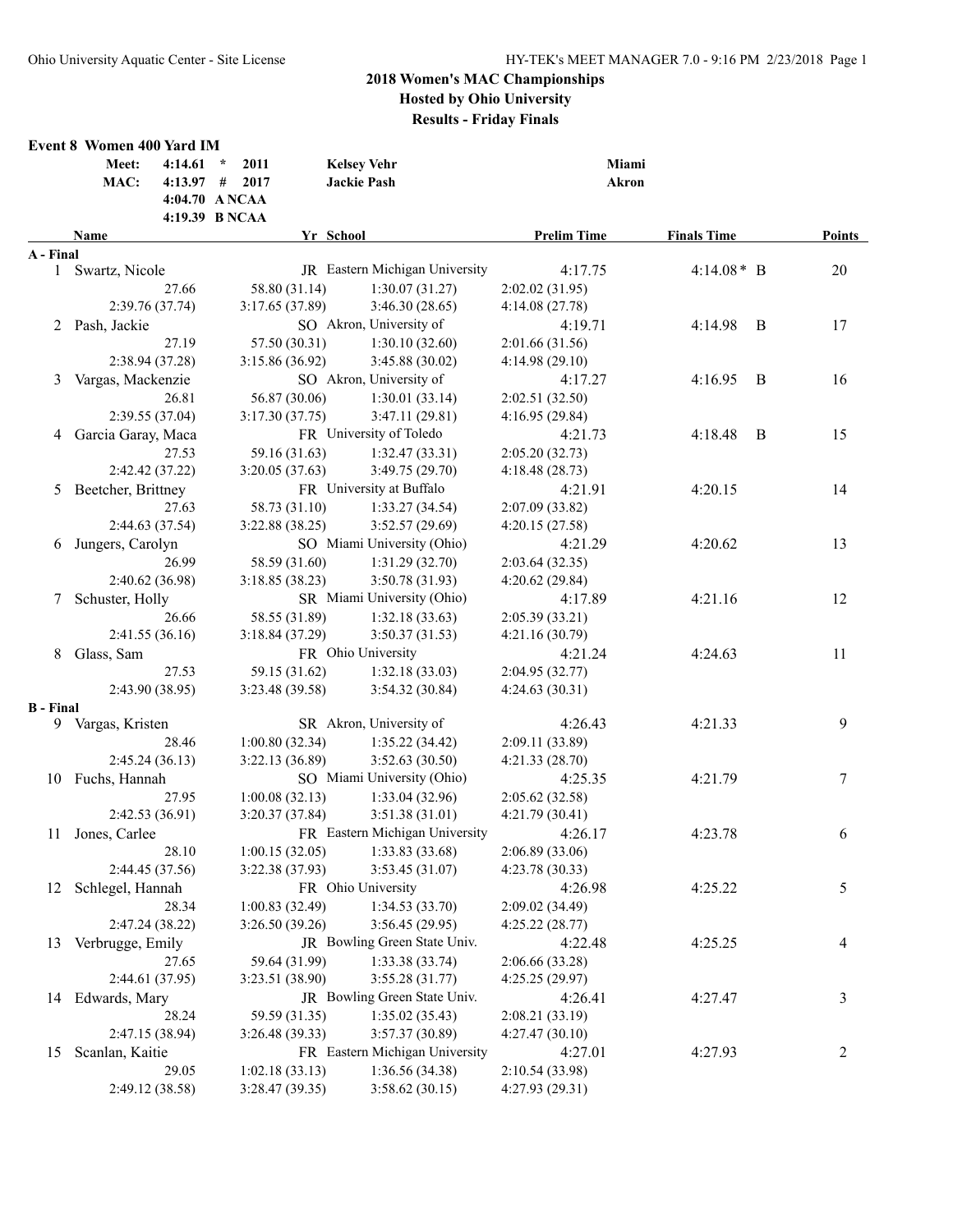**Results - Friday Finals**

|                  | B - Final  (Event 8 Women 400 Yard IM)<br><b>Name</b> | Yr School       |                                | <b>Prelim Time</b> | <b>Finals Time</b> |   | <b>Points</b> |
|------------------|-------------------------------------------------------|-----------------|--------------------------------|--------------------|--------------------|---|---------------|
|                  | 16 Garrity, Katie                                     |                 | FR Ohio University             | 4:27.83            | 4:28.90            |   |               |
|                  | 28.89                                                 | 1:01.64(32.75)  | 1:35.98(34.34)                 | 2:10.03(34.05)     |                    |   |               |
|                  | 2:49.09 (39.06)                                       | 3:28.73(39.64)  | 3:59.32(30.59)                 | 4:28.90 (29.58)    |                    |   |               |
|                  | <b>Event 9 Women 100 Yard Butterfly</b>               |                 |                                |                    |                    |   |               |
|                  | Meet:<br>52.51                                        | $\star$<br>2011 | <b>Rachel Helm</b>             | Ohio               |                    |   |               |
|                  | MAC:<br>52.32                                         | #<br>2017       | Paulina Nogaj                  | <b>Akron</b>       |                    |   |               |
|                  |                                                       | 51.19 A NCAA    |                                |                    |                    |   |               |
|                  |                                                       | 54.49 B NCAA    |                                |                    |                    |   |               |
|                  | Name                                                  | Yr School       |                                | <b>Prelim Time</b> | <b>Finals Time</b> |   | Points        |
| A - Final        |                                                       |                 |                                |                    |                    |   |               |
|                  | 1 Fazekas, Sadie                                      |                 | JR Akron, University of        | 53.02              | 52.79              | B | 20            |
|                  | 24.63                                                 | 52.79 (28.16)   |                                |                    |                    |   |               |
| 2                | Nogaj, Paulina                                        |                 | FR Akron, University of        | 52.94              | 52.99              | B | 17            |
|                  | 24.78                                                 | 52.99 (28.21)   |                                |                    |                    |   |               |
| 3                | Van Lanen, Corrin                                     |                 | JR Ohio University             | 53.27              | 53.31              | B | 16            |
|                  | 24.61                                                 | 53.31 (28.70)   |                                |                    |                    |   |               |
| 4                | Tsypin, Alisa                                         |                 | SR Akron, University of        | 54.89              | 54.17              | B | 15            |
|                  | 25.48                                                 | 54.17 (28.69)   | FR Bowling Green State Univ.   |                    |                    |   |               |
| 5                | Hennings, Sarah<br>25.40                              |                 |                                | 54.97              | 54.82              |   | 14            |
|                  | Mosbaugh, Peyton                                      | 54.82 (29.42)   | JR Miami University (Ohio)     | 54.87              | 54.97              |   | 13            |
| 6                | 25.84                                                 | 54.97 (29.13)   |                                |                    |                    |   |               |
| 7                | Sales, Eduarda                                        |                 | SO University of Toledo        | 54.96              | 55.17              |   | 12            |
|                  | 25.60                                                 | 55.17 (29.57)   |                                |                    |                    |   |               |
| 8                | Cannon, Kayleigh                                      |                 | FR Miami University (Ohio)     | 54.96              | 55.19              |   | 11            |
|                  | 25.77                                                 | 55.19 (29.42)   |                                |                    |                    |   |               |
| <b>B</b> - Final |                                                       |                 |                                |                    |                    |   |               |
| 9.               | Baxter, Sarah                                         |                 | SR University at Buffalo       | 55.81              | 55.47              |   | 9             |
|                  | 25.69                                                 | 55.47 (29.78)   |                                |                    |                    |   |               |
| $*10$            | Desnoyers, Emilie                                     |                 | JR Eastern Michigan University | 56.05              | 55.50              |   | 6.50          |
|                  | 26.06                                                 | 55.50 (29.44)   |                                |                    |                    |   |               |
| $*10$            | Liberman, Michelle                                    |                 | JR Eastern Michigan University | 55.73              | 55.50              |   | 6.50          |
|                  | 26.10                                                 | 55.50 (29.40)   |                                |                    |                    |   |               |
| 12               | Bonezzi, Jessica                                      |                 | SO Akron, University of        | 55.75              | 55.54              |   | 5             |
|                  | 25.98                                                 | 55.54 (29.56)   |                                |                    |                    |   |               |
| 13               | Sovinsky, Sydnie                                      |                 | FR University at Buffalo       | 55.74              | 55.77              |   | 4             |
|                  | 25.98                                                 | 55.77 (29.79)   |                                |                    |                    |   |               |
| 14               | Sapio, Olivia                                         |                 | FR University at Buffalo       | 55.51              | 55.78              |   | 3             |
|                  | 26.29                                                 | 55.78 (29.49)   |                                |                    |                    |   |               |
| 15               | Franz, Susan                                          |                 | SR Akron, University of        | 55.69              | 55.99              |   | 2             |
|                  | 25.70                                                 | 55.99 (30.29)   |                                |                    |                    |   |               |
|                  | 16 Lawton, Jillian                                    |                 | FR University at Buffalo       | 55.73              | 56.24              |   | 1             |
|                  | 26.03                                                 | 56.24 (30.21)   |                                |                    |                    |   |               |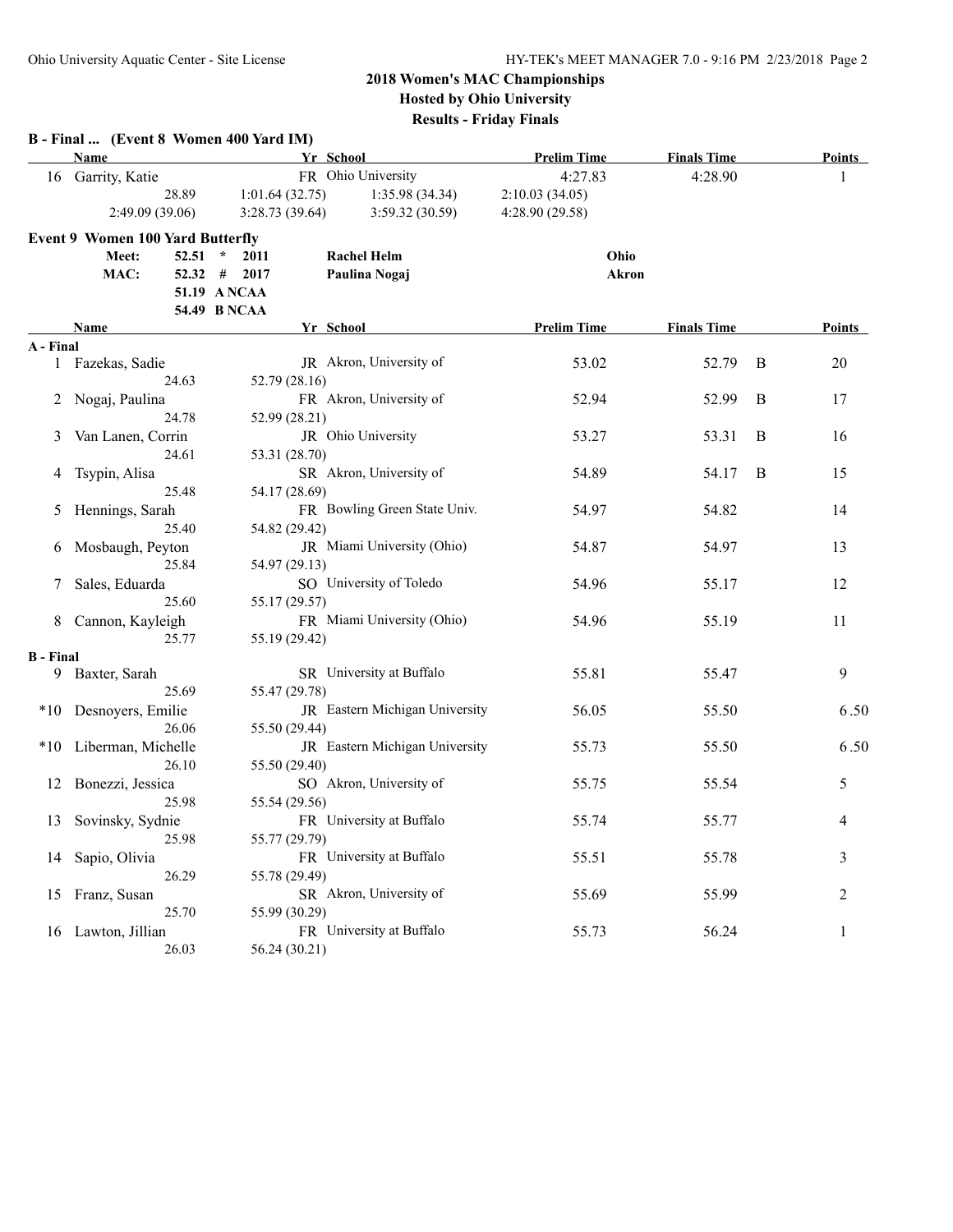|                  | <b>Event 10 Women 200 Yard Freestyle</b>  |             |                      |                                            |                    |                         |             |               |
|------------------|-------------------------------------------|-------------|----------------------|--------------------------------------------|--------------------|-------------------------|-------------|---------------|
|                  | 1:45.93<br>$\mathcal{R}$<br>2018<br>Meet: |             | <b>Sadie Fazekas</b> | <b>Akron</b>                               |                    |                         |             |               |
|                  | MAC:                                      | $1:45.36$ # | 2008                 | <b>Madeline Pilchard</b>                   |                    | <b>Eastern Michigan</b> |             |               |
|                  |                                           |             | 1:43.30 ANCAA        |                                            |                    |                         |             |               |
|                  |                                           |             | 1:47.99 B NCAA       |                                            |                    |                         |             |               |
|                  | <b>Name</b>                               |             |                      | Yr School                                  | <b>Prelim Time</b> | <b>Finals Time</b>      |             | Points        |
| A - Final        |                                           |             |                      |                                            |                    |                         |             |               |
| $\mathbf{1}$     | Moynihan, Ella                            |             |                      | JR Miami University (Ohio)                 | 1:47.19            | 1:46.03                 | B           | 20            |
|                  |                                           | 24.88       | 51.79 (26.91)        | 1:19.06(27.27)                             | 1:46.03(26.97)     |                         |             |               |
|                  | 2 Burns, Megan                            |             |                      | SR University at Buffalo                   | 1:48.15            | 1:47.19                 | B           | 17            |
|                  |                                           | 24.87       | 51.58(26.71)         | 1:18.87(27.29)                             | 1:47.19(28.32)     |                         |             |               |
| 3                | Zimcosky, Emily                           | 25.00       |                      | SO Ohio University                         | 1:47.46            | 1:47.69                 | B           | 16            |
|                  |                                           |             | 52.51(27.51)         | 1:20.40(27.89)                             | 1:47.69(27.29)     |                         |             |               |
| 4                | Jones, Izzy                               | 25.08       |                      | SO University of Toledo                    | 1:49.18            | 1:47.90                 | B           | 15            |
|                  |                                           |             | 52.24(27.16)         | 1:20.05(27.81)<br>SO Akron, University of  | 1:47.90(27.85)     |                         |             |               |
| 5                | Nebraska, Ellie                           | 25.54       |                      | 1:21.31(28.19)                             | 1:49.17            | 1:49.14                 |             | 14            |
|                  |                                           |             | 53.12 (27.58)        |                                            | 1:49.14(27.83)     |                         |             |               |
|                  | 6 Wohlert, Franziska                      |             |                      | JR Bowling Green State Univ.               | 1:49.45            | 1:49.41                 |             | 13            |
|                  |                                           | 25.84       | 52.96 (27.12)        | 1:21.25(28.29)<br>SR University at Buffalo | 1:49.41(28.16)     |                         |             |               |
| 7                | Miller, Hannah                            |             |                      |                                            | 1:49.45            | 1:49.58                 |             | 12            |
|                  |                                           | 25.91       | 53.54 (27.63)        | 1:21.75(28.21)                             | 1:49.58(27.83)     |                         |             |               |
|                  | 8 Armstrong-Grant, Amelia                 |             |                      | SO Eastern Michigan University             | 1:49.34            | 1:50.83                 |             | 11            |
| <b>B</b> - Final |                                           | 25.63       |                      | 53.53 (27.90) 1:21.69 (28.16)              | 1:50.83(29.14)     |                         |             |               |
|                  | 9 Andrews, Madelynne                      |             |                      | FR Bowling Green State Univ.               | 1:50.26            | 1:49.10                 |             | 9             |
|                  |                                           | 26.27       | 54.06 (27.79)        | 1:21.82(27.76)                             | 1:49.10 (27.28)    |                         |             |               |
| 10               | Waggoner, Morgan                          |             |                      | SO Akron, University of                    | 1:50.01            | 1:49.50                 |             | 7             |
|                  |                                           | 26.11       | 54.21 (28.10)        | 1:22.45(28.24)                             | 1:49.50(27.05)     |                         |             |               |
| 11               | King, Emma                                |             |                      | JR Akron, University of                    | 1:50.40            | 1:50.09                 |             | 6             |
|                  |                                           | 25.97       | 54.26 (28.29)        | 1:22.49(28.23)                             | 1:50.09(27.60)     |                         |             |               |
| 12               | Zilch, Molly                              |             |                      | SO Miami University (Ohio)                 | 1:49.98            | 1:50.59                 |             | 5             |
|                  |                                           | 26.58       | 54.63 (28.05)        | 1:22.69(28.06)                             | 1:50.59(27.90)     |                         |             |               |
| 13               | Schultheis, Cat                           |             |                      | JR University at Buffalo                   | 1:51.27            | 1:50.70                 |             | 4             |
|                  |                                           | 25.68       | 53.99 (28.31)        | 1:22.79(28.80)                             | 1:50.70(27.91)     |                         |             |               |
| $*14$            | Shugarman, Alyssa                         |             |                      | FR Eastern Michigan University             | 1:51.28            | 1:50.87                 |             | 2.50          |
|                  |                                           | 26.09       | 54.03 (27.94)        | 1:22.29(28.26)                             | 1:50.87(28.58)     |                         |             |               |
|                  | *14 Burns, Katie                          |             |                      | SO University at Buffalo                   | 1:50.23            | 1:50.87                 |             | 2.50          |
|                  |                                           | 26.43       | 54.43 (28.00)        | 1:22.68(28.25)                             | 1:50.87(28.19)     |                         |             |               |
|                  | 16 Dicke, Allison                         |             |                      | SR University of Toledo                    | 1:51.14            | 1:51.49                 |             | $\mathbf{1}$  |
|                  |                                           | 25.61       | 53.38 (27.77)        | 1:22.39(29.01)                             | 1:51.49(29.10)     |                         |             |               |
|                  | Event 11 Women 100 Yard Breaststroke      |             |                      |                                            |                    |                         |             |               |
|                  | Meet:                                     | 58.80       | $\star$<br>2018      | <b>Delaney Duncan</b>                      | <b>EMU</b>         |                         |             |               |
|                  | MAC:                                      | 58.80 #     | 2018                 | <b>Delaney Duncan</b>                      | <b>EMU</b>         |                         |             |               |
|                  |                                           |             | 58.85 A NCAA         |                                            |                    |                         |             |               |
|                  |                                           |             | 1:02.49 B NCAA       |                                            |                    |                         |             |               |
|                  | Name                                      |             |                      | Yr School                                  | <b>Prelim Time</b> | <b>Finals Time</b>      |             | <b>Points</b> |
| A - Final        |                                           |             |                      |                                            |                    |                         |             |               |
| $\mathbf{1}$     | Duncan, Delaney                           |             |                      | JR Eastern Michigan University             | 58.80              | 58.37* A                |             | 20            |
|                  |                                           | 27.50       | 58.37 (30.87)        |                                            |                    |                         |             |               |
| 2                | Marrero, Paloma                           |             |                      | SR Akron, University of                    | 1:01.37            | 1:00.84                 | $\mathbf B$ | 17            |
|                  |                                           | 28.59       | 1:00.84(32.25)       |                                            |                    |                         |             |               |
| 3                | Garcia, Paula                             |             |                      | FR Akron, University of                    | 1:01.07            | 1:01.49                 | B           | 16            |
|                  |                                           | 28.76       | 1:01.49(32.73)       |                                            |                    |                         |             |               |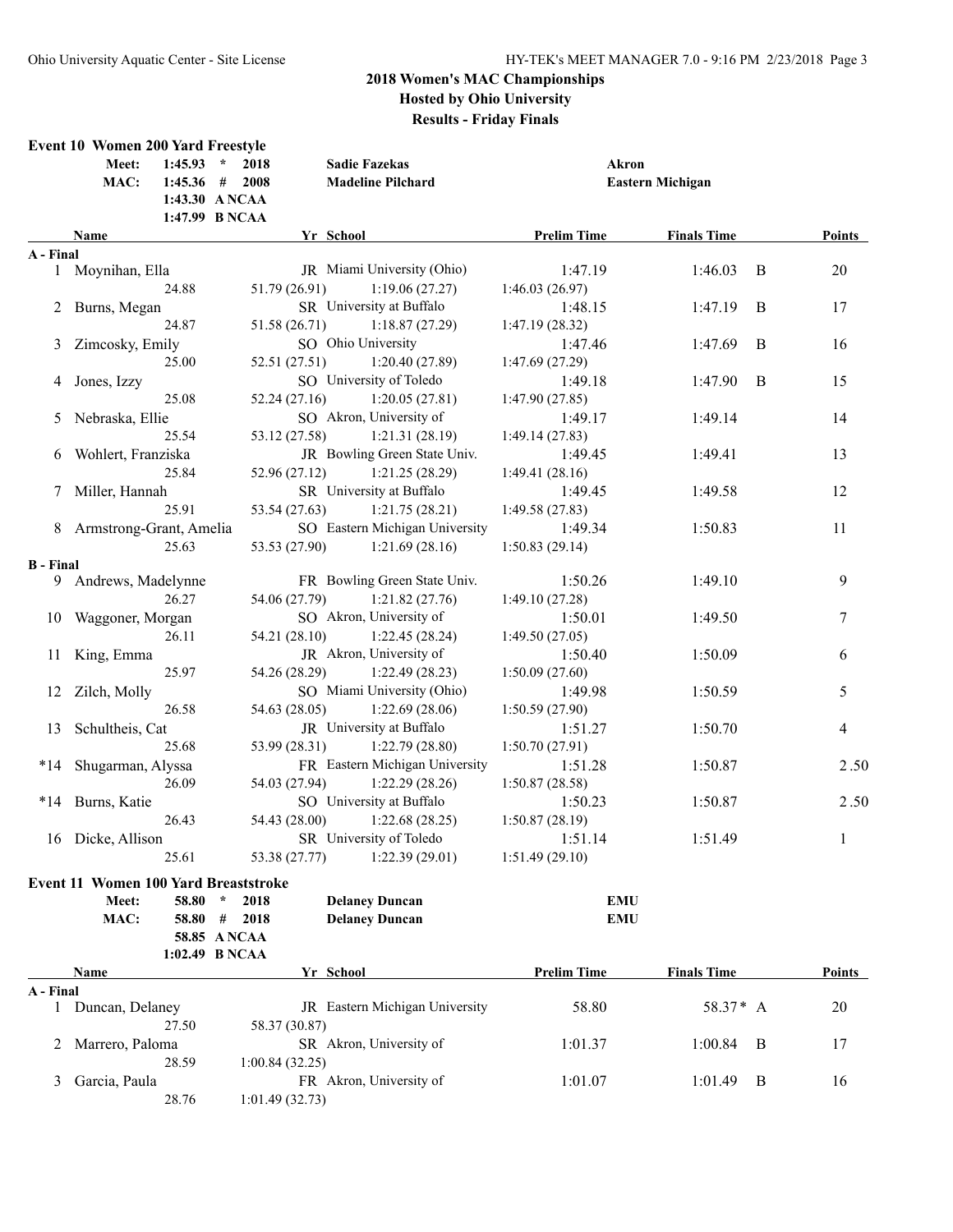# **2018 Women's MAC Championships**

**Hosted by Ohio University**

**Results - Friday Finals**

|                  | Name                                      | Yr School       |                                | <b>Prelim Time</b> | <b>Finals Time</b>      |              | <b>Points</b>  |
|------------------|-------------------------------------------|-----------------|--------------------------------|--------------------|-------------------------|--------------|----------------|
|                  | 4 Lochridge, Anne                         |                 | FR Akron, University of        | 1:01.93            | 1:01.69                 | $\, {\bf B}$ | 15             |
|                  | 29.32                                     | 1:01.69(32.37)  |                                |                    |                         |              |                |
| 5                | Campbell, Elise                           |                 | SR Miami University (Ohio)     | 1:01.68            | 1:02.00                 | B            | 14             |
|                  | 29.23                                     | 1:02.00(32.77)  |                                |                    |                         |              |                |
| 6                | Schuster, Holly                           |                 | SR Miami University (Ohio)     | 1:02.06            | 1:02.52                 |              | 13             |
|                  | 29.37                                     | 1:02.52(33.15)  |                                |                    |                         |              |                |
| 7                | Borgerding, Nicole                        |                 | JR Bowling Green State Univ.   | 1:02.45            | 1:02.59                 |              | 12             |
|                  | 29.20                                     | 1:02.59(33.39)  |                                |                    |                         |              |                |
| 8                | SO University of Toledo<br>Welke, Bec     |                 | 1:02.85                        | 1:02.90            |                         | 11           |                |
|                  | 29.50                                     | 1:02.90(33.40)  |                                |                    |                         |              |                |
| <b>B</b> - Final |                                           |                 |                                |                    |                         |              |                |
| 9                | Vargas, Kristen                           |                 | SR Akron, University of        | 1:02.93            | 1:02.65                 |              | 9              |
|                  | 29.76                                     | 1:02.65(32.89)  |                                |                    |                         |              |                |
| 10               | Neubauer, Macey                           |                 | SO Miami University (Ohio)     | 1:03.02            | 1:02.92                 |              | 7              |
|                  | 29.60                                     | 1:02.92(33.32)  |                                |                    |                         |              |                |
| 11               | Vitolins, Anna                            |                 | SO University at Buffalo       | 1:03.38            | 1:03.09                 |              | 6              |
|                  | 29.86                                     | 1:03.09(33.23)  |                                |                    |                         |              |                |
| 12               | Justinak, Anna                            |                 | SO Miami University (Ohio)     | 1:03.65            | 1:03.26                 |              | 5              |
|                  | 29.86                                     | 1:03.26(33.40)  |                                |                    |                         |              |                |
| 13               | Baumer, Grace                             |                 | SO University at Buffalo       | 1:03.10            | 1:03.37                 |              | 4              |
|                  | 30.14                                     | 1:03.37(33.23)  |                                |                    |                         |              |                |
| 14               | Lahtinen, Emilia                          |                 | SO Ohio University             | 1:02.98            | 1:03.56                 |              | 3              |
|                  | 29.80                                     | 1:03.56 (33.76) |                                |                    |                         |              |                |
| 15               | Wharton, Ally                             |                 | FR Akron, University of        | 1:03.30            | 1:03.85                 |              | $\overline{c}$ |
|                  | 29.81                                     | 1:03.85(34.04)  |                                |                    |                         |              |                |
| 16               | Berggren, Lina                            |                 | FR University of Toledo        | 1:04.35            | 1:04.56                 |              | $\mathbf{1}$   |
|                  | 30.30                                     | 1:04.56(34.26)  |                                |                    |                         |              |                |
|                  | <b>Event 12 Women 100 Yard Backstroke</b> |                 |                                |                    |                         |              |                |
|                  | Meet:<br>52.57                            | $\star$<br>2017 | <b>Alexis Mitcheltree</b>      |                    | <b>Eastern Michigan</b> |              |                |
|                  | MAC:<br>$52.57$ #                         | 2017            | <b>Alexis Mitcheltree</b>      |                    | <b>Eastern Michigan</b> |              |                |
|                  |                                           | 51.16 ANCAA     |                                |                    |                         |              |                |
|                  |                                           | 55.09 B NCAA    |                                |                    |                         |              |                |
|                  | Name                                      | Yr School       |                                | <b>Prelim Time</b> | <b>Finals Time</b>      |              | <b>Points</b>  |
| A - Final        |                                           |                 |                                |                    |                         |              |                |
| 1                | Myers, Madison                            |                 | JR Akron, University of        | 53.03              | 52.77                   | B            | 20             |
|                  | 25.47                                     | 52.77 (27.30)   |                                |                    |                         |              |                |
| 2                | Young, Claire                             |                 | SO Eastern Michigan University | 53.90              | 53.47                   | B            | 17             |
|                  | 25.63                                     | 53.47 (27.84)   |                                |                    |                         |              |                |
| 3                | Gavigan, Casey                            |                 | SO Eastern Michigan University | 54.30              | 54.17                   | B            | 16             |
|                  | 26.38                                     | 54.17 (27.79)   |                                |                    |                         |              |                |
| 4                | Herb, Izzy                                |                 | SO Miami University (Ohio)     | 54.83              | 54.36                   | B            | 15             |
|                  | 26.29                                     | 54.36 (28.07)   |                                |                    |                         |              |                |

5 Ernst, Andrea SO University at Buffalo 55.13 54.99 B 14

6 Roitenberg, Nicole FR University at Buffalo 55.51 55.00 B 13

7 O'Sullivan, Maureen SO University of Toledo 55.30 55.64 12

8 Sullivan, Lauren FR Bowling Green State Univ. 55.67 55.79 55.79 11

26.79 54.99 (28.20)

26.27 55.00 (28.73)

26.91 55.64 (28.73)

26.92 55.79 (28.87)

#### **A - Final ... (Event 11 Women 100 Yard Breaststroke)**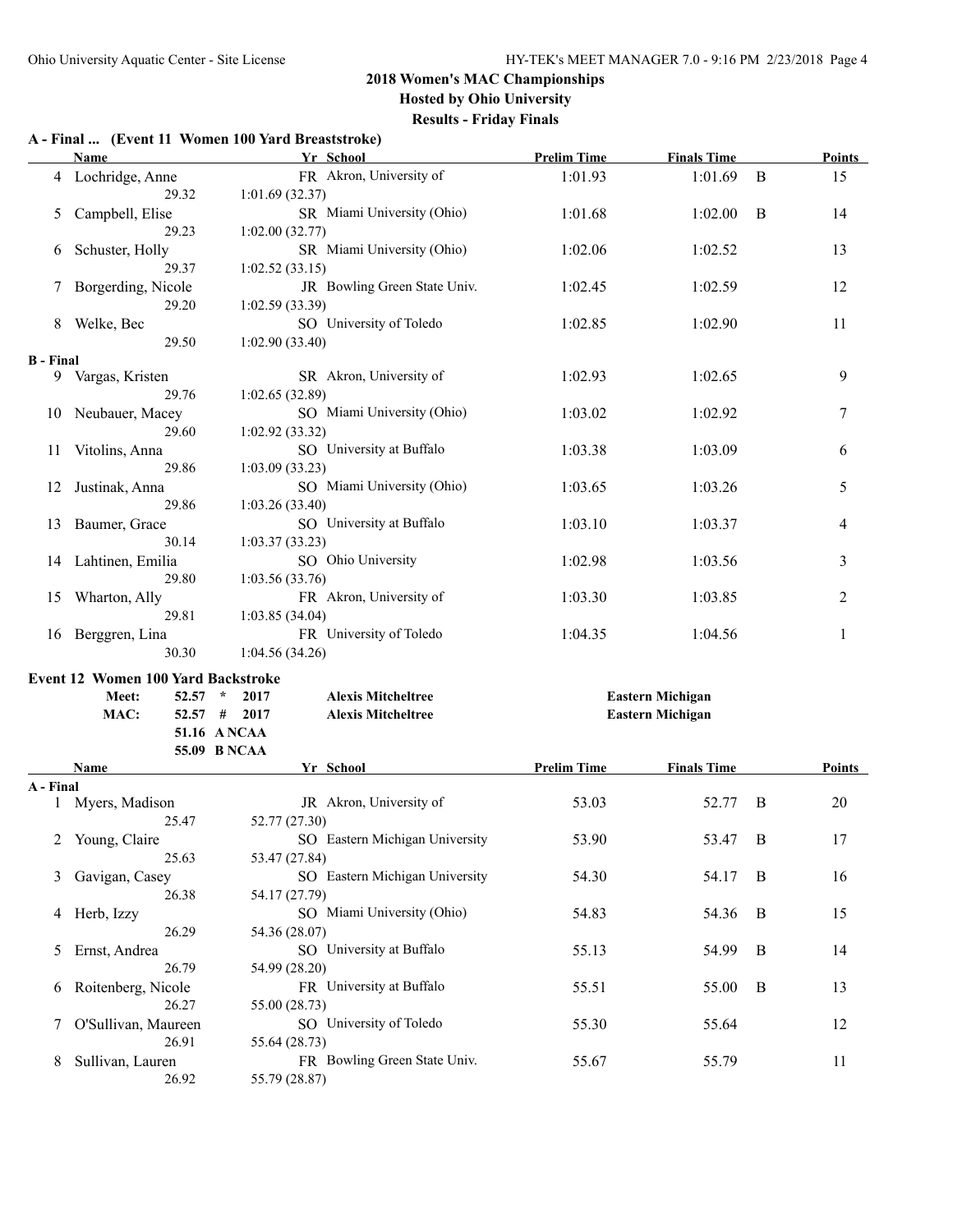## **2018 Women's MAC Championships**

**Hosted by Ohio University**

**Results - Friday Finals**

|  |  |  | B - Final  (Event 12 Women 100 Yard Backstroke) |
|--|--|--|-------------------------------------------------|
|--|--|--|-------------------------------------------------|

|                  | Name               | Yr School                             | <b>Prelim Time</b> | <b>Finals Time</b> | Points |
|------------------|--------------------|---------------------------------------|--------------------|--------------------|--------|
| <b>B</b> - Final |                    |                                       |                    |                    |        |
| 9                | Schreiber, Elodie  | SR Bowling Green State Univ.          | 55.77              | 55.50              | 9      |
|                  | 26.90              | 55.50 (28.60)                         |                    |                    |        |
| 10               | Stone, Abby        | JR Miami University (Ohio)            | 56.51              | 56.27              | 7      |
|                  | 27.22              | 56.27 (29.05)                         |                    |                    |        |
| 11               | Hennings, Sarah    | FR Bowling Green State Univ.          | 56.42              | 56.45              | 6      |
|                  | 27.39              | 56.45 (29.06)                         |                    |                    |        |
| 12               | Vormohr, Anne      | SO Ball State University              | 56.46              | 56.63              | 5      |
|                  | 27.52              | 56.63 (29.11)                         |                    |                    |        |
| 13               | Galic, Maria       | SR Bowling Green State Univ.          | 56.10              | 56.65              | 4      |
|                  | 27.43              | 56.65 (29.22)                         |                    |                    |        |
| 14               | Loeck, Gabrielle   | FR Bowling Green State Univ.          | 57.13              | 56.89              | 3      |
|                  | 27.74              | 56.89 (29.15)                         |                    |                    |        |
| 15               | Raley, Caroline    | SR Ohio University                    | 57.44              | 57.43              | 2      |
|                  | 27.53              | 57.43 (29.90)                         |                    |                    |        |
| 16               | Liberman, Michelle | <b>JR</b> Eastern Michigan University | 56.99              | 58.08              |        |
|                  | 28.24              | 58.08 (29.84)                         |                    |                    |        |

#### **Event 14 Women 400 Yard Medley Relay**

**Meet: 3:34.39 \* 2017 Akron MAC: 3:34.39 # 2017 Akron 3:32.67 A NCAA**

**Szynal, Marrero, Fazekas, Myers Szynal,, Marrero, Fazekas, Myers**

**3:34.48 B NCAA**

**Team Relay Seed Time Finals Time Points** 1 Akron, University of A 3:34.68 3:34.61 40 1) Myers, Madison JR 2) Marrero, Paloma SR 3) Nogaj, Paulina FR 4) Fazekas, Sadie JR 26.07 53.87 (53.87) 1:21.92 (28.05) 1:53.90 (1:00.03) 2:17.96 (24.06) 2:45.88 (51.98) 3:08.86 (22.98) 3:34.61 (48.73) 2 Eastern Michigan University A 3:45.08 3:39.45 3:45 1) Young, Claire SO 2) Duncan, Delaney JR 3) Desnoyers, Emilie JR 4) Walker, Chase SR 25.93 54.03 (54.03) 1:21.45 (27.42) 1:52.94 (58.91) 2:18.67 (25.73) 2:47.96 (55.02) 3:12.13 (24.17) 3:39.45 (51.49) 3 Miami University (Ohio) A 3:42.99 3:41.28 32 1) Herb, Izzy SO 2) Campbell, Elise SR 3) Mosbaugh, Peyton JR 4) Moynihan, Ella JR 26.44 54.47 (54.47) 1:23.67 (29.20) 1:57.36 (1:02.89) 2:23.00 (25.64) 2:52.18 (54.82) 3:15.92 (23.74) 3:41.28 (49.10) 4 University of Toledo A 3:43.81 3:42.83 30 1) Jones, Izzy SO 2) Welke, Bec SO 3) Sales, Eduarda SO 4) Ramden, Alida FR 26.52 54.87 (54.87) 1:10.04 (15.17) 1:57.61 (1:02.74) 2:22.64 (25.03) 2:52.32 (54.71) 3:16.09 (23.77) 3:42.83 (50.51) 5 Bowling Green State Univ. A 3:45.81 3:43.07 28 1) Schreiber, Elodie SR 2) Borgerding, Nicole JR 3) Hennings, Sarah FR 4) Wohlert, Franziska JR 27.12 56.17 (56.17) 1:25.03 (28.86) 1:58.02 (1:01.85) 2:23.09 (25.07) 2:52.83 (54.81) 3:16.96 (24.13) 3:43.07 (50.24) 6 University at Buffalo  $A$   $3:45.85$   $3:43.70$   $26$ 1) Roitenberg, Nicole FR 2) Vitolins, Anna SO 3) Baxter, Sarah SR 4) Kosten, Eve SR 26.59 55.12 (55.12) 1:24.54 (29.42) 1:58.89 (1:03.77) 2:24.00 (25.11) 2:53.60 (54.71) 3:16.90 (23.30) 3:43.70 (50.10)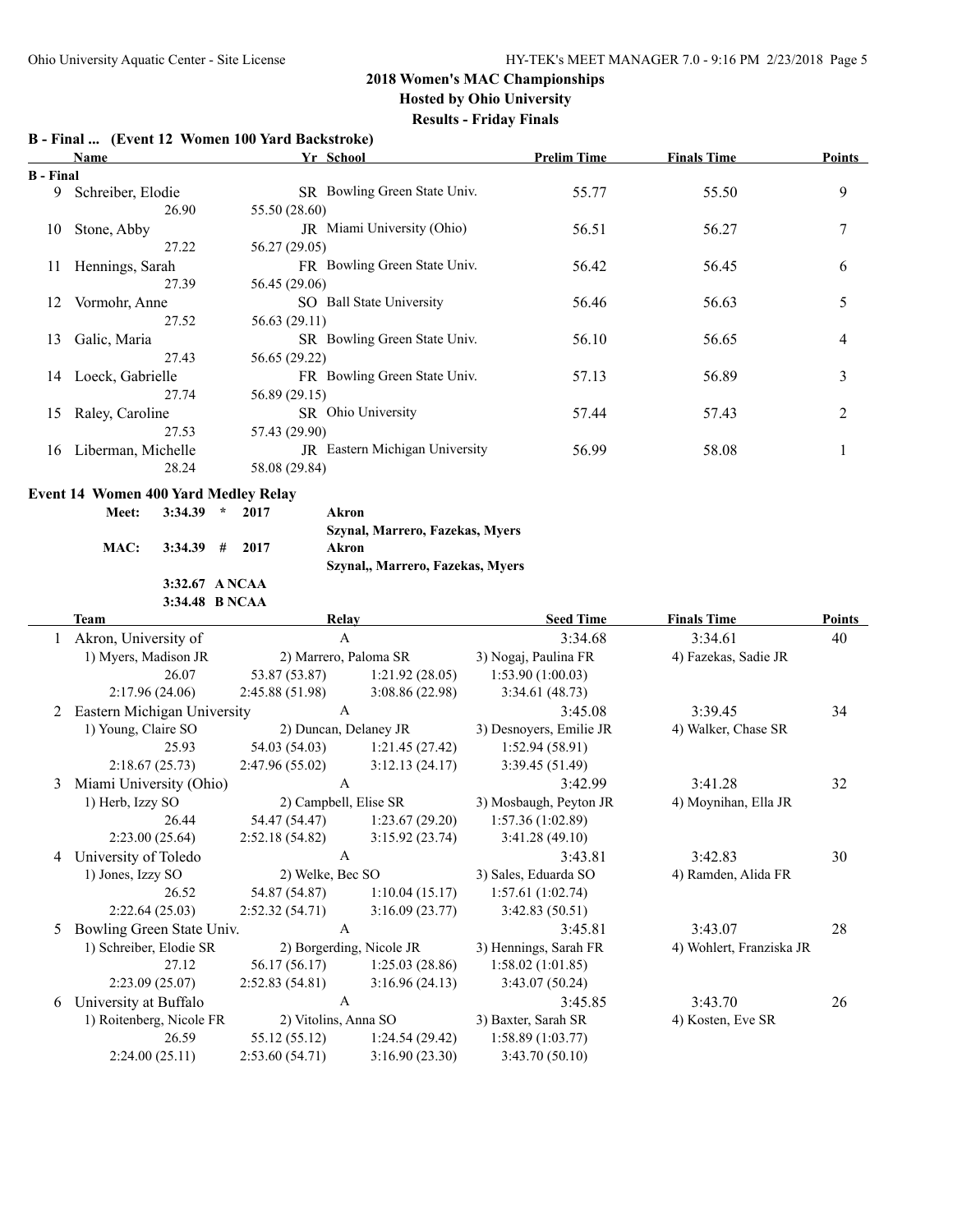## **(Event 14 Women 400 Yard Medley Relay)**

|   | Team                                     | Relay                  |                          | <b>Seed Time</b>        | <b>Finals Time</b>    |    |  |  |
|---|------------------------------------------|------------------------|--------------------------|-------------------------|-----------------------|----|--|--|
|   | Ohio University                          | A                      |                          | 3:47.46                 | 3:45.69               | 24 |  |  |
|   | 1) Raley, Caroline SR                    | 2) Lahtinen, Emilia SO |                          | 3) Van Lanen, Corrin JR | 4) Zimcosky, Emily SO |    |  |  |
|   | 27.91                                    | 58.87 (58.87)          | 1:27.95(29.08)           | 2:02.02(1:03.15)        |                       |    |  |  |
|   | 2:26.24(24.22)                           | 2:55.63(53.61)         | 3:19.43(23.80)           | 3:45.69(50.06)          |                       |    |  |  |
| 8 | <b>Ball State University</b>             | A                      |                          | 3:50.76                 | 3:49.46               | 22 |  |  |
|   | 1) Richter, Andrea SR                    |                        | 2) Kedzierski, Amanda SR |                         | 4) Vormohr, Anne SO   |    |  |  |
|   | 27.19                                    | 57.02 (57.02)          | 1:26.17(29.15)           | 2:00.84(1:03.82)        |                       |    |  |  |
|   | 2:26.91(26.07)                           | 2:57.74(56.90)         | 3:22.25(24.51)           | 3:49.46(51.72)          |                       |    |  |  |
|   | <b>Scores - Women</b>                    |                        |                          |                         |                       |    |  |  |
|   | Women - Team Rankings - Through Event 14 |                        |                          |                         |                       |    |  |  |

| 1. Akron, University of      | 539.5 | 2. Eastern Michigan University | 363.5 |
|------------------------------|-------|--------------------------------|-------|
| 3. University at Buffalo     | 353   | 4. Miami University (Ohio)     | 344   |
| 5. Bowling Green State Univ. | 247   | 6. University of Toledo        | 197   |
| 7. Ohio University           | 179   | 8. Ball State University       | 116   |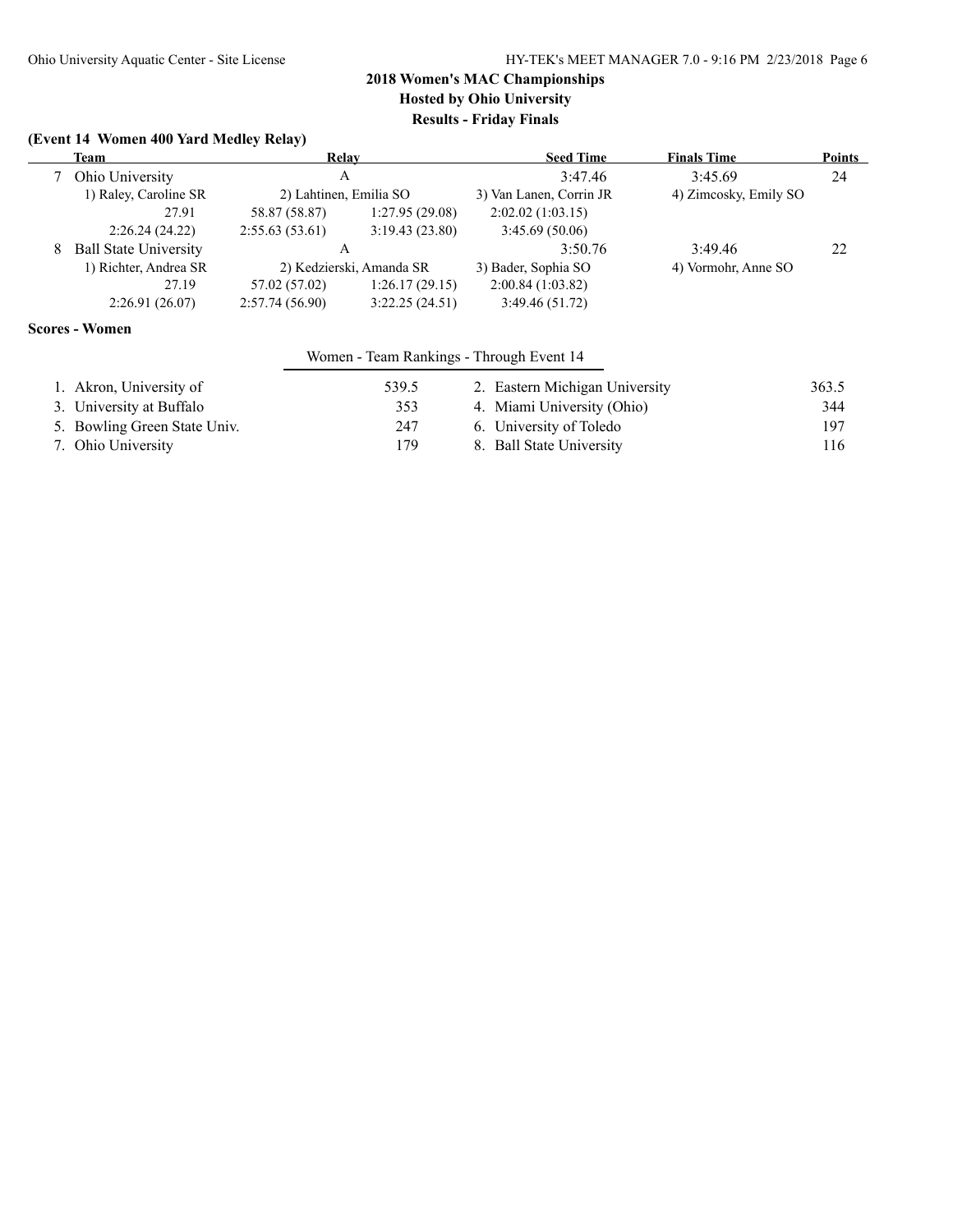## **Event 13 Women 3 mtr Diving**

|                  | Meet:<br>401.00<br>$\star$<br>2016 |     | Pei Lin (6 dives)            | Miami               |                        |               |
|------------------|------------------------------------|-----|------------------------------|---------------------|------------------------|---------------|
|                  | MAC:<br>409.70<br>2015<br>#        |     | Pei Lin (6 dives)            | Miami               |                        |               |
|                  | 280.00 ANCAA<br>Name               |     | Yr School                    | <b>Prelim Score</b> | <b>Finals Score</b>    | <b>Points</b> |
| A - Final        |                                    |     |                              |                     |                        |               |
|                  | Lin, Pei                           | SR. | Miami University (Ohio)      | 382.25              | $402.55* A$            | 20            |
| 2                | Lemke, Talisa                      | SO  | Bowling Green State Univ.    | 314.00              | 366.45<br>A            | 17            |
| 3                | Shereda, Alli                      | SR. | Eastern Michigan University  | 311.25              | 326.50<br>A            | 16            |
| 4                | Johnston, Brielle                  | SO  | Eastern Michigan University  | 289.95              | 301.70<br>A            | 15            |
| 5                | Crail, Karly                       | JR  | Akron, University of         | 275.45              | 284.45<br>A            | 14            |
| 6                | Tsafantakis, Sophia                | SO  | Eastern Michigan University  | 284.95              | 281.50<br>A            | 13            |
|                  | Bertram, Rachel                    | SO  | <b>Ball State University</b> | 280.20              | 280.50<br>$\mathsf{A}$ | 12            |
| 8                | Stam, Claire                       | JR  | Bowling Green State Univ.    | 283.55              | 252.15                 | 11            |
| <b>B</b> - Final |                                    |     |                              |                     |                        |               |
| 9                | Moran, Kelly                       | SR  | University at Buffalo        | 265.15              | 296.75<br>A            | 9             |
| 10               | Tubbs, Emily                       | SR  | Eastern Michigan University  | 272.40              | 281.65<br>$\mathsf{A}$ |               |
| 11               | Applin, Katey                      | SO  | Akron, University of         | 259.80              | 278.80                 | 6             |
| 12               | Smallwood, Rachel                  | SO  | <b>Ball State University</b> | 236.25              | 277.75                 | 5             |
| 13               | Berger, Bethany                    | FR  | Eastern Michigan University  | 248.85              | 266.80                 | 4             |
| 14               | Miller, Molly                      | SR. | Eastern Michigan University  | 263.55              | 261.45                 | 3             |
| 15               | Holcomb, Izzy                      | FR  | University at Buffalo        | 227.45              | 246.15                 | 2             |
| 16               | Schempf, Mia                       | FR. | Eastern Michigan University  | 223.05              | 220.90                 |               |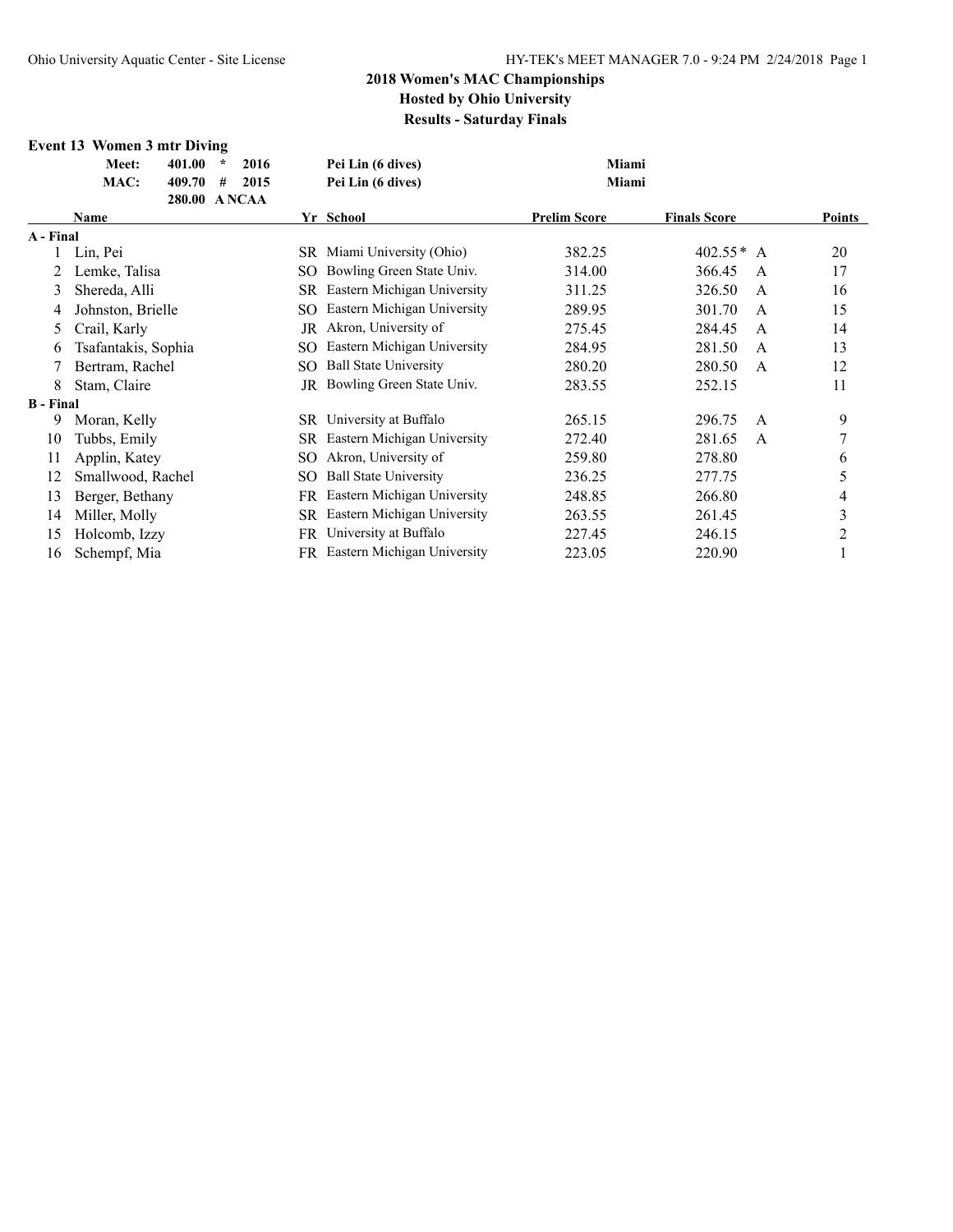| 1:53.12<br>$\star$<br>2016<br>Ludwika Szynal<br><b>Akron</b><br>Meet:<br>MAC:<br>$1:52.94$ # 2016<br>Ludwika Szynal<br><b>Akron</b><br>1:50.99 ANCAA<br>1:59.19 B NCAA<br>Yr School<br><b>Prelim Time</b><br>Points<br>Name<br><b>Finals Time</b><br>A - Final<br>1:58.19<br>20<br>1 Gavigan, Casey<br>SO Eastern Michigan University<br>1:55.93<br>B<br>56.05 (28.97)<br>1:26.16(30.11)<br>27.08<br>1:55.93(29.77)<br>SO Eastern Michigan University<br>Young, Claire<br>1:57.21<br>1:56.65<br>B<br>17<br>$\overline{2}$<br>26.99<br>56.31 (29.32)<br>1:26.06(29.75)<br>1:56.65(30.59)<br>SO University of Toledo<br>3<br>1:57.12<br>1:58.05<br>B<br>16<br>Jones, Izzy<br>27.00<br>56.20 (29.20)<br>1:26.86(30.66)<br>1:58.05(31.19)<br>FR University at Buffalo<br>1:59.32<br>B<br>15<br>Roitenberg, Nicole<br>1:58.81<br>4<br>27.31<br>56.65 (29.34)<br>1:27.50(30.85)<br>1:58.81(31.31)<br>JR Miami University (Ohio)<br>Stone, Abby<br>2:00.23<br>1:59.25<br>14<br>5<br>28.25<br>58.31 (30.06)<br>1:28.79(30.48)<br>1:59.25(30.46)<br>SO Akron, University of<br>13<br>Nebraska, Ellie<br>1:59.36<br>1:59.52<br>6<br>28.12<br>57.96 (29.84)<br>1:28.71(30.75)<br>1:59.52(30.81)<br>SO Miami University (Ohio)<br>Herb, Izzy<br>2:00.00<br>12<br>1:59.66<br>7<br>28.09<br>58.23 (30.14)<br>1:29.15(30.92)<br>2:00.00(30.85)<br>FR University at Buffalo<br>11<br>Sapio, Olivia<br>2:00.85<br>2:00.22<br>8<br>28.14<br>1:29.35(30.81)<br>58.54 (30.40)<br>2:00.22(30.87)<br><b>B</b> - Final<br>SO Miami University (Ohio)<br>9<br>Jungers, Carolyn<br>2:01.10<br>9<br>2:01.48<br>58.92 (30.46)<br>1:29.98(31.06)<br>2:01.10(31.12)<br>28.46<br>SO Miami University (Ohio)<br>7<br>Fuchs, Hannah<br>2:01.99<br>2:01.21<br>10<br>59.05 (30.35)<br>1:29.93 (30.88)<br>28.70<br>2:01.21 (31.28)<br>JR Eastern Michigan University<br>Vrcic, Dora<br>2:02.31<br>2:01.22<br>6<br>11<br>28.61<br>59.06 (30.45)<br>1:29.97(30.91)<br>2:01.22(31.25)<br>5<br>SO University of Toledo<br>O'Sullivan, Maureen<br>2:01.29<br>2:01.73<br>12<br>28.00<br>58.75 (30.75)<br>1:30.24(31.49)<br>2:01.73 (31.49)<br>SR Bowling Green State Univ.<br>13<br>Galic, Maria<br>2:01.81<br>2:01.90<br>4<br>28.91<br>59.58 (30.67)<br>1:30.98(31.40)<br>2:01.90 (30.92)<br>SO Ball State University<br>Vormohr, Anne<br>2:02.81<br>2:02.67<br>3<br>14<br>28.26<br>58.96 (30.70)<br>1:30.56(31.60)<br>2:02.67(32.11)<br>SR University at Buffalo<br>$\overline{c}$<br>Casale, Claudia<br>2:02.96<br>2:03.12<br>15<br>29.11<br>59.86 (30.75)<br>1:31.39(31.53)<br>2:03.12 (31.73)<br>FR University of Toledo<br>Storm, Gracie<br>2:03.13<br>2:02.64<br>1<br>16 | <b>Event 15 Women 200 Yard Backstroke</b> |                |                |                |  |  |
|----------------------------------------------------------------------------------------------------------------------------------------------------------------------------------------------------------------------------------------------------------------------------------------------------------------------------------------------------------------------------------------------------------------------------------------------------------------------------------------------------------------------------------------------------------------------------------------------------------------------------------------------------------------------------------------------------------------------------------------------------------------------------------------------------------------------------------------------------------------------------------------------------------------------------------------------------------------------------------------------------------------------------------------------------------------------------------------------------------------------------------------------------------------------------------------------------------------------------------------------------------------------------------------------------------------------------------------------------------------------------------------------------------------------------------------------------------------------------------------------------------------------------------------------------------------------------------------------------------------------------------------------------------------------------------------------------------------------------------------------------------------------------------------------------------------------------------------------------------------------------------------------------------------------------------------------------------------------------------------------------------------------------------------------------------------------------------------------------------------------------------------------------------------------------------------------------------------------------------------------------------------------------------------------------------------------------------------------------------------------------------------------------------------------------------------------------------------------------------------------------------------------------------------------------------------------------------------------------------------------------------------|-------------------------------------------|----------------|----------------|----------------|--|--|
|                                                                                                                                                                                                                                                                                                                                                                                                                                                                                                                                                                                                                                                                                                                                                                                                                                                                                                                                                                                                                                                                                                                                                                                                                                                                                                                                                                                                                                                                                                                                                                                                                                                                                                                                                                                                                                                                                                                                                                                                                                                                                                                                                                                                                                                                                                                                                                                                                                                                                                                                                                                                                                        |                                           |                |                |                |  |  |
|                                                                                                                                                                                                                                                                                                                                                                                                                                                                                                                                                                                                                                                                                                                                                                                                                                                                                                                                                                                                                                                                                                                                                                                                                                                                                                                                                                                                                                                                                                                                                                                                                                                                                                                                                                                                                                                                                                                                                                                                                                                                                                                                                                                                                                                                                                                                                                                                                                                                                                                                                                                                                                        |                                           |                |                |                |  |  |
|                                                                                                                                                                                                                                                                                                                                                                                                                                                                                                                                                                                                                                                                                                                                                                                                                                                                                                                                                                                                                                                                                                                                                                                                                                                                                                                                                                                                                                                                                                                                                                                                                                                                                                                                                                                                                                                                                                                                                                                                                                                                                                                                                                                                                                                                                                                                                                                                                                                                                                                                                                                                                                        |                                           |                |                |                |  |  |
|                                                                                                                                                                                                                                                                                                                                                                                                                                                                                                                                                                                                                                                                                                                                                                                                                                                                                                                                                                                                                                                                                                                                                                                                                                                                                                                                                                                                                                                                                                                                                                                                                                                                                                                                                                                                                                                                                                                                                                                                                                                                                                                                                                                                                                                                                                                                                                                                                                                                                                                                                                                                                                        |                                           |                |                |                |  |  |
|                                                                                                                                                                                                                                                                                                                                                                                                                                                                                                                                                                                                                                                                                                                                                                                                                                                                                                                                                                                                                                                                                                                                                                                                                                                                                                                                                                                                                                                                                                                                                                                                                                                                                                                                                                                                                                                                                                                                                                                                                                                                                                                                                                                                                                                                                                                                                                                                                                                                                                                                                                                                                                        |                                           |                |                |                |  |  |
|                                                                                                                                                                                                                                                                                                                                                                                                                                                                                                                                                                                                                                                                                                                                                                                                                                                                                                                                                                                                                                                                                                                                                                                                                                                                                                                                                                                                                                                                                                                                                                                                                                                                                                                                                                                                                                                                                                                                                                                                                                                                                                                                                                                                                                                                                                                                                                                                                                                                                                                                                                                                                                        |                                           |                |                |                |  |  |
|                                                                                                                                                                                                                                                                                                                                                                                                                                                                                                                                                                                                                                                                                                                                                                                                                                                                                                                                                                                                                                                                                                                                                                                                                                                                                                                                                                                                                                                                                                                                                                                                                                                                                                                                                                                                                                                                                                                                                                                                                                                                                                                                                                                                                                                                                                                                                                                                                                                                                                                                                                                                                                        |                                           |                |                |                |  |  |
|                                                                                                                                                                                                                                                                                                                                                                                                                                                                                                                                                                                                                                                                                                                                                                                                                                                                                                                                                                                                                                                                                                                                                                                                                                                                                                                                                                                                                                                                                                                                                                                                                                                                                                                                                                                                                                                                                                                                                                                                                                                                                                                                                                                                                                                                                                                                                                                                                                                                                                                                                                                                                                        |                                           |                |                |                |  |  |
|                                                                                                                                                                                                                                                                                                                                                                                                                                                                                                                                                                                                                                                                                                                                                                                                                                                                                                                                                                                                                                                                                                                                                                                                                                                                                                                                                                                                                                                                                                                                                                                                                                                                                                                                                                                                                                                                                                                                                                                                                                                                                                                                                                                                                                                                                                                                                                                                                                                                                                                                                                                                                                        |                                           |                |                |                |  |  |
|                                                                                                                                                                                                                                                                                                                                                                                                                                                                                                                                                                                                                                                                                                                                                                                                                                                                                                                                                                                                                                                                                                                                                                                                                                                                                                                                                                                                                                                                                                                                                                                                                                                                                                                                                                                                                                                                                                                                                                                                                                                                                                                                                                                                                                                                                                                                                                                                                                                                                                                                                                                                                                        |                                           |                |                |                |  |  |
|                                                                                                                                                                                                                                                                                                                                                                                                                                                                                                                                                                                                                                                                                                                                                                                                                                                                                                                                                                                                                                                                                                                                                                                                                                                                                                                                                                                                                                                                                                                                                                                                                                                                                                                                                                                                                                                                                                                                                                                                                                                                                                                                                                                                                                                                                                                                                                                                                                                                                                                                                                                                                                        |                                           |                |                |                |  |  |
|                                                                                                                                                                                                                                                                                                                                                                                                                                                                                                                                                                                                                                                                                                                                                                                                                                                                                                                                                                                                                                                                                                                                                                                                                                                                                                                                                                                                                                                                                                                                                                                                                                                                                                                                                                                                                                                                                                                                                                                                                                                                                                                                                                                                                                                                                                                                                                                                                                                                                                                                                                                                                                        |                                           |                |                |                |  |  |
|                                                                                                                                                                                                                                                                                                                                                                                                                                                                                                                                                                                                                                                                                                                                                                                                                                                                                                                                                                                                                                                                                                                                                                                                                                                                                                                                                                                                                                                                                                                                                                                                                                                                                                                                                                                                                                                                                                                                                                                                                                                                                                                                                                                                                                                                                                                                                                                                                                                                                                                                                                                                                                        |                                           |                |                |                |  |  |
|                                                                                                                                                                                                                                                                                                                                                                                                                                                                                                                                                                                                                                                                                                                                                                                                                                                                                                                                                                                                                                                                                                                                                                                                                                                                                                                                                                                                                                                                                                                                                                                                                                                                                                                                                                                                                                                                                                                                                                                                                                                                                                                                                                                                                                                                                                                                                                                                                                                                                                                                                                                                                                        |                                           |                |                |                |  |  |
|                                                                                                                                                                                                                                                                                                                                                                                                                                                                                                                                                                                                                                                                                                                                                                                                                                                                                                                                                                                                                                                                                                                                                                                                                                                                                                                                                                                                                                                                                                                                                                                                                                                                                                                                                                                                                                                                                                                                                                                                                                                                                                                                                                                                                                                                                                                                                                                                                                                                                                                                                                                                                                        |                                           |                |                |                |  |  |
|                                                                                                                                                                                                                                                                                                                                                                                                                                                                                                                                                                                                                                                                                                                                                                                                                                                                                                                                                                                                                                                                                                                                                                                                                                                                                                                                                                                                                                                                                                                                                                                                                                                                                                                                                                                                                                                                                                                                                                                                                                                                                                                                                                                                                                                                                                                                                                                                                                                                                                                                                                                                                                        |                                           |                |                |                |  |  |
|                                                                                                                                                                                                                                                                                                                                                                                                                                                                                                                                                                                                                                                                                                                                                                                                                                                                                                                                                                                                                                                                                                                                                                                                                                                                                                                                                                                                                                                                                                                                                                                                                                                                                                                                                                                                                                                                                                                                                                                                                                                                                                                                                                                                                                                                                                                                                                                                                                                                                                                                                                                                                                        |                                           |                |                |                |  |  |
|                                                                                                                                                                                                                                                                                                                                                                                                                                                                                                                                                                                                                                                                                                                                                                                                                                                                                                                                                                                                                                                                                                                                                                                                                                                                                                                                                                                                                                                                                                                                                                                                                                                                                                                                                                                                                                                                                                                                                                                                                                                                                                                                                                                                                                                                                                                                                                                                                                                                                                                                                                                                                                        |                                           |                |                |                |  |  |
|                                                                                                                                                                                                                                                                                                                                                                                                                                                                                                                                                                                                                                                                                                                                                                                                                                                                                                                                                                                                                                                                                                                                                                                                                                                                                                                                                                                                                                                                                                                                                                                                                                                                                                                                                                                                                                                                                                                                                                                                                                                                                                                                                                                                                                                                                                                                                                                                                                                                                                                                                                                                                                        |                                           |                |                |                |  |  |
|                                                                                                                                                                                                                                                                                                                                                                                                                                                                                                                                                                                                                                                                                                                                                                                                                                                                                                                                                                                                                                                                                                                                                                                                                                                                                                                                                                                                                                                                                                                                                                                                                                                                                                                                                                                                                                                                                                                                                                                                                                                                                                                                                                                                                                                                                                                                                                                                                                                                                                                                                                                                                                        |                                           |                |                |                |  |  |
|                                                                                                                                                                                                                                                                                                                                                                                                                                                                                                                                                                                                                                                                                                                                                                                                                                                                                                                                                                                                                                                                                                                                                                                                                                                                                                                                                                                                                                                                                                                                                                                                                                                                                                                                                                                                                                                                                                                                                                                                                                                                                                                                                                                                                                                                                                                                                                                                                                                                                                                                                                                                                                        |                                           |                |                |                |  |  |
|                                                                                                                                                                                                                                                                                                                                                                                                                                                                                                                                                                                                                                                                                                                                                                                                                                                                                                                                                                                                                                                                                                                                                                                                                                                                                                                                                                                                                                                                                                                                                                                                                                                                                                                                                                                                                                                                                                                                                                                                                                                                                                                                                                                                                                                                                                                                                                                                                                                                                                                                                                                                                                        |                                           |                |                |                |  |  |
|                                                                                                                                                                                                                                                                                                                                                                                                                                                                                                                                                                                                                                                                                                                                                                                                                                                                                                                                                                                                                                                                                                                                                                                                                                                                                                                                                                                                                                                                                                                                                                                                                                                                                                                                                                                                                                                                                                                                                                                                                                                                                                                                                                                                                                                                                                                                                                                                                                                                                                                                                                                                                                        |                                           |                |                |                |  |  |
|                                                                                                                                                                                                                                                                                                                                                                                                                                                                                                                                                                                                                                                                                                                                                                                                                                                                                                                                                                                                                                                                                                                                                                                                                                                                                                                                                                                                                                                                                                                                                                                                                                                                                                                                                                                                                                                                                                                                                                                                                                                                                                                                                                                                                                                                                                                                                                                                                                                                                                                                                                                                                                        |                                           |                |                |                |  |  |
|                                                                                                                                                                                                                                                                                                                                                                                                                                                                                                                                                                                                                                                                                                                                                                                                                                                                                                                                                                                                                                                                                                                                                                                                                                                                                                                                                                                                                                                                                                                                                                                                                                                                                                                                                                                                                                                                                                                                                                                                                                                                                                                                                                                                                                                                                                                                                                                                                                                                                                                                                                                                                                        |                                           |                |                |                |  |  |
|                                                                                                                                                                                                                                                                                                                                                                                                                                                                                                                                                                                                                                                                                                                                                                                                                                                                                                                                                                                                                                                                                                                                                                                                                                                                                                                                                                                                                                                                                                                                                                                                                                                                                                                                                                                                                                                                                                                                                                                                                                                                                                                                                                                                                                                                                                                                                                                                                                                                                                                                                                                                                                        |                                           |                |                |                |  |  |
|                                                                                                                                                                                                                                                                                                                                                                                                                                                                                                                                                                                                                                                                                                                                                                                                                                                                                                                                                                                                                                                                                                                                                                                                                                                                                                                                                                                                                                                                                                                                                                                                                                                                                                                                                                                                                                                                                                                                                                                                                                                                                                                                                                                                                                                                                                                                                                                                                                                                                                                                                                                                                                        |                                           |                |                |                |  |  |
|                                                                                                                                                                                                                                                                                                                                                                                                                                                                                                                                                                                                                                                                                                                                                                                                                                                                                                                                                                                                                                                                                                                                                                                                                                                                                                                                                                                                                                                                                                                                                                                                                                                                                                                                                                                                                                                                                                                                                                                                                                                                                                                                                                                                                                                                                                                                                                                                                                                                                                                                                                                                                                        |                                           |                |                |                |  |  |
|                                                                                                                                                                                                                                                                                                                                                                                                                                                                                                                                                                                                                                                                                                                                                                                                                                                                                                                                                                                                                                                                                                                                                                                                                                                                                                                                                                                                                                                                                                                                                                                                                                                                                                                                                                                                                                                                                                                                                                                                                                                                                                                                                                                                                                                                                                                                                                                                                                                                                                                                                                                                                                        |                                           |                |                |                |  |  |
|                                                                                                                                                                                                                                                                                                                                                                                                                                                                                                                                                                                                                                                                                                                                                                                                                                                                                                                                                                                                                                                                                                                                                                                                                                                                                                                                                                                                                                                                                                                                                                                                                                                                                                                                                                                                                                                                                                                                                                                                                                                                                                                                                                                                                                                                                                                                                                                                                                                                                                                                                                                                                                        |                                           |                |                |                |  |  |
|                                                                                                                                                                                                                                                                                                                                                                                                                                                                                                                                                                                                                                                                                                                                                                                                                                                                                                                                                                                                                                                                                                                                                                                                                                                                                                                                                                                                                                                                                                                                                                                                                                                                                                                                                                                                                                                                                                                                                                                                                                                                                                                                                                                                                                                                                                                                                                                                                                                                                                                                                                                                                                        |                                           |                |                |                |  |  |
|                                                                                                                                                                                                                                                                                                                                                                                                                                                                                                                                                                                                                                                                                                                                                                                                                                                                                                                                                                                                                                                                                                                                                                                                                                                                                                                                                                                                                                                                                                                                                                                                                                                                                                                                                                                                                                                                                                                                                                                                                                                                                                                                                                                                                                                                                                                                                                                                                                                                                                                                                                                                                                        |                                           |                |                |                |  |  |
|                                                                                                                                                                                                                                                                                                                                                                                                                                                                                                                                                                                                                                                                                                                                                                                                                                                                                                                                                                                                                                                                                                                                                                                                                                                                                                                                                                                                                                                                                                                                                                                                                                                                                                                                                                                                                                                                                                                                                                                                                                                                                                                                                                                                                                                                                                                                                                                                                                                                                                                                                                                                                                        |                                           |                |                |                |  |  |
|                                                                                                                                                                                                                                                                                                                                                                                                                                                                                                                                                                                                                                                                                                                                                                                                                                                                                                                                                                                                                                                                                                                                                                                                                                                                                                                                                                                                                                                                                                                                                                                                                                                                                                                                                                                                                                                                                                                                                                                                                                                                                                                                                                                                                                                                                                                                                                                                                                                                                                                                                                                                                                        |                                           |                |                |                |  |  |
|                                                                                                                                                                                                                                                                                                                                                                                                                                                                                                                                                                                                                                                                                                                                                                                                                                                                                                                                                                                                                                                                                                                                                                                                                                                                                                                                                                                                                                                                                                                                                                                                                                                                                                                                                                                                                                                                                                                                                                                                                                                                                                                                                                                                                                                                                                                                                                                                                                                                                                                                                                                                                                        |                                           |                |                |                |  |  |
|                                                                                                                                                                                                                                                                                                                                                                                                                                                                                                                                                                                                                                                                                                                                                                                                                                                                                                                                                                                                                                                                                                                                                                                                                                                                                                                                                                                                                                                                                                                                                                                                                                                                                                                                                                                                                                                                                                                                                                                                                                                                                                                                                                                                                                                                                                                                                                                                                                                                                                                                                                                                                                        |                                           |                |                |                |  |  |
|                                                                                                                                                                                                                                                                                                                                                                                                                                                                                                                                                                                                                                                                                                                                                                                                                                                                                                                                                                                                                                                                                                                                                                                                                                                                                                                                                                                                                                                                                                                                                                                                                                                                                                                                                                                                                                                                                                                                                                                                                                                                                                                                                                                                                                                                                                                                                                                                                                                                                                                                                                                                                                        |                                           |                |                |                |  |  |
|                                                                                                                                                                                                                                                                                                                                                                                                                                                                                                                                                                                                                                                                                                                                                                                                                                                                                                                                                                                                                                                                                                                                                                                                                                                                                                                                                                                                                                                                                                                                                                                                                                                                                                                                                                                                                                                                                                                                                                                                                                                                                                                                                                                                                                                                                                                                                                                                                                                                                                                                                                                                                                        |                                           |                |                |                |  |  |
|                                                                                                                                                                                                                                                                                                                                                                                                                                                                                                                                                                                                                                                                                                                                                                                                                                                                                                                                                                                                                                                                                                                                                                                                                                                                                                                                                                                                                                                                                                                                                                                                                                                                                                                                                                                                                                                                                                                                                                                                                                                                                                                                                                                                                                                                                                                                                                                                                                                                                                                                                                                                                                        | 29.35                                     | 1:00.75(31.40) | 1:31.76(31.01) | 2:03.13(31.37) |  |  |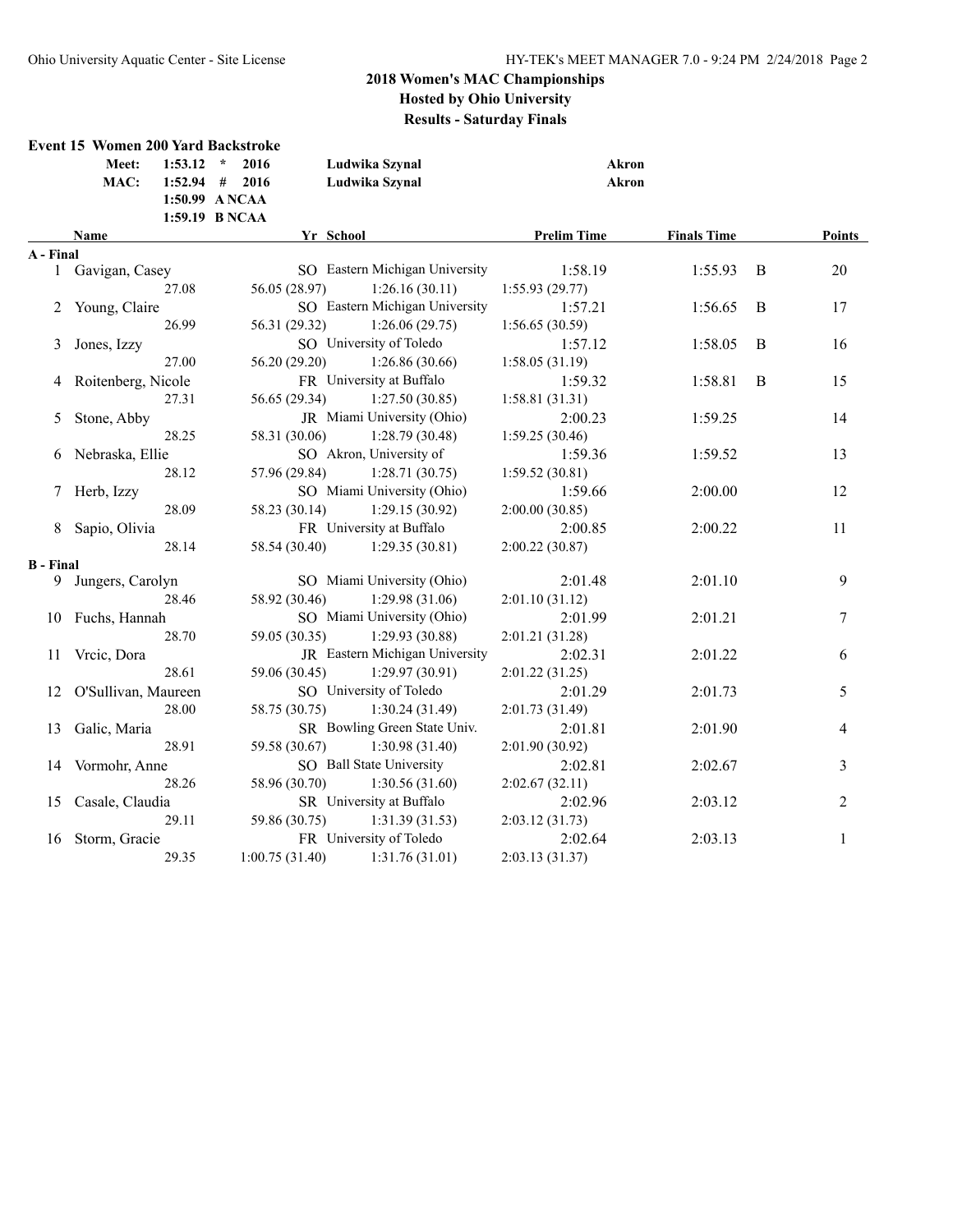|                  | <b>Event 16 Women 100 Yard Freestyle</b>                       |                                                          |                                  |                    |   |                |
|------------------|----------------------------------------------------------------|----------------------------------------------------------|----------------------------------|--------------------|---|----------------|
|                  | Meet:<br>48.14<br>$\star$<br>MAC:<br>$48.14$ #<br>47.53 A NCAA | 2017<br><b>Megan Burns</b><br><b>Megan Burns</b><br>2017 | <b>Buffalo</b><br><b>Buffalo</b> |                    |   |                |
|                  | 49.99 B NCAA                                                   |                                                          |                                  |                    |   |                |
|                  | Name                                                           | Yr School                                                | <b>Prelim Time</b>               | <b>Finals Time</b> |   | Points         |
| A - Final        |                                                                |                                                          |                                  |                    |   |                |
|                  | 1 Burns, Megan<br>23.38                                        | SR University at Buffalo<br>48.61 (25.23)                | 49.05                            | 48.61              | B | 20             |
|                  |                                                                | SO Akron, University of                                  | 49.66                            | 49.45              | B | 17             |
| 2                | Waggoner, Morgan<br>24.12                                      | 49.45 (25.33)                                            |                                  |                    |   |                |
| 3                | Fazekas, Sadie                                                 | JR Akron, University of                                  | 50.01                            | 49.88              | B | 16             |
|                  | 24.12                                                          | 49.88 (25.76)                                            |                                  |                    |   |                |
| 4                | Kosten, Eve                                                    | SR University at Buffalo                                 | 49.94                            | 49.98              | B | 15             |
|                  | 23.62                                                          | 49.98 (26.36)                                            |                                  |                    |   |                |
| 5                | Van Lanen, Corrin                                              | JR Ohio University                                       | 50.37                            | 50.11              |   | 14             |
|                  | 23.84                                                          | 50.11 (26.27)                                            |                                  |                    |   |                |
| 6                | Ernst, Andrea                                                  | SO University at Buffalo                                 | 50.34                            | 50.15              |   | 13             |
|                  | 24.35                                                          | 50.15 (25.80)                                            |                                  |                    |   |                |
| 7                | Armstrong-Grant, Amelia                                        | SO Eastern Michigan University                           | 50.10                            | 50.36              |   | 12             |
|                  | 23.94                                                          | 50.36 (26.42)                                            |                                  |                    |   |                |
| 8                | Franz, Susan                                                   | SR Akron, University of                                  | 50.29                            | 51.10              |   | 11             |
|                  | 24.49                                                          | 51.10(26.61)                                             |                                  |                    |   |                |
| <b>B</b> - Final |                                                                |                                                          |                                  |                    |   |                |
| 9                | Myers, Madison                                                 | JR Akron, University of                                  | 50.59                            | 50.23              |   | 9              |
|                  | 24.16                                                          | 50.23 (26.07)                                            |                                  |                    |   |                |
| 10               | Schultheis, Cat                                                | JR University at Buffalo                                 | 50.43                            | 50.26              |   | $\tau$         |
| 11               | 24.30                                                          | 50.26 (25.96)<br>SO University at Buffalo                | 50.46                            | 50.58              |   | 6              |
|                  | Burns, Katie<br>23.98                                          | 50.58 (26.60)                                            |                                  |                    |   |                |
| 12               | Zimcosky, Emily                                                | SO Ohio University                                       | 50.51                            | 50.64              |   | 5              |
|                  | 24.20                                                          | 50.64 (26.44)                                            |                                  |                    |   |                |
| 13               | Walker, Chase                                                  | SR Eastern Michigan University                           | 50.91                            | 50.94              |   | 4              |
|                  | 24.47                                                          | 50.94 (26.47)                                            |                                  |                    |   |                |
| 14               | Lawton, Jillian                                                | FR University at Buffalo                                 | 51.08                            | 51.23              |   | 3              |
|                  | 24.54                                                          | 51.23 (26.69)                                            |                                  |                    |   |                |
| 15               | Staffeldt, Meike                                               | FR Eastern Michigan University                           | 51.28                            | 51.39              |   | $\overline{2}$ |
|                  | 24.66                                                          | 51.39 (26.73)                                            |                                  |                    |   |                |
| 16               | Ramden, Alida                                                  | FR University of Toledo                                  | 51.34                            | 51.43              |   | 1              |
|                  | 24.95                                                          | 51.43 (26.48)                                            |                                  |                    |   |                |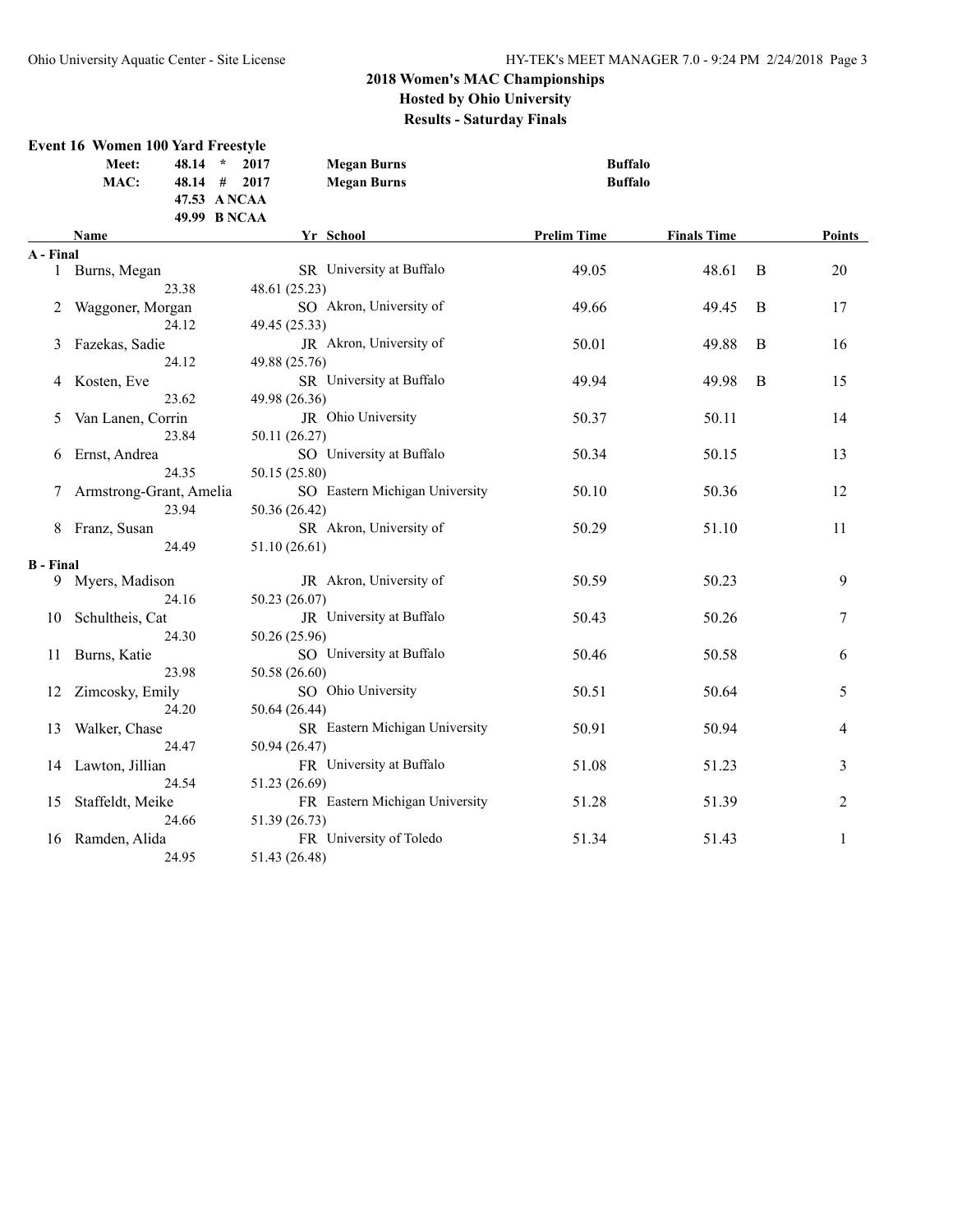|                  | Event 17 Women 200 Yard Breaststroke<br>Meet:<br>2:09.13<br>MAC: | $\star$<br>2018<br>$2:08.51$ # 2017<br>2:07.18 A NCAA | Paloma Marrero<br>Paloma Marrero | <b>Akron</b><br><b>Akron</b> |                    |   |                |
|------------------|------------------------------------------------------------------|-------------------------------------------------------|----------------------------------|------------------------------|--------------------|---|----------------|
|                  |                                                                  | 2:15.99 B NCAA                                        |                                  |                              |                    |   |                |
|                  | <b>Name</b>                                                      |                                                       | Yr School                        | <b>Prelim Time</b>           | <b>Finals Time</b> |   | Points         |
| A - Final        |                                                                  |                                                       |                                  |                              |                    |   |                |
| $\mathbf{1}$     | Marrero, Paloma                                                  |                                                       | SR Akron, University of          | 2:13.68                      | $2:09.13*$ B       |   | 20             |
|                  | 29.81                                                            | 1:02.36(32.55)                                        | 1:35.47(33.11)                   | 2:09.13(33.66)               |                    |   |                |
|                  | 2 Duncan, Delaney                                                |                                                       | JR Eastern Michigan University   | 2:11.56                      | 2:11.13            | B | 17             |
|                  | 28.87                                                            | 1:02.04(33.17)                                        | 1:36.43(34.39)                   | 2:11.13(34.70)               |                    |   |                |
| 3                | Garcia, Paula                                                    |                                                       | FR Akron, University of          | 2:13.16                      | 2:11.99            | B | 16             |
|                  | 30.04<br>1:03.29(33.25)                                          |                                                       | 1:37.66(34.37)                   | 2:11.99(34.33)               |                    |   |                |
| 4                | Lochridge, Anne                                                  |                                                       | FR Akron, University of          | 2:16.32                      | 2:14.70            | B | 15             |
|                  | 31.75                                                            | 1:05.85(34.10)                                        | 1:40.16(34.31)                   | 2:14.70 (34.54)              |                    |   |                |
| 5                | Schuster, Holly                                                  |                                                       | SR Miami University (Ohio)       | 2:15.92                      | 2:14.83            | B | 14             |
|                  | 29.98                                                            | 1:03.51(33.53)                                        | 1:38.35(34.84)                   | 2:14.83(36.48)               |                    |   |                |
|                  | 6 Baumer, Grace                                                  |                                                       | SO University at Buffalo         | 2:16.30                      | 2:15.02            | B | 13             |
|                  | 30.54                                                            | 1:04.17(33.63)                                        | 1:39.10(34.93)                   | 2:15.02 (35.92)              |                    |   |                |
| 7                | Borgerding, Nicole                                               |                                                       | JR Bowling Green State Univ.     | 2:17.06                      | 2:17.62            |   | 12             |
|                  | 30.07                                                            | 1:04.24(34.17)                                        | 1:39.73(35.49)                   | 2:17.62 (37.89)              |                    |   |                |
|                  | 8 Neubauer, Macey                                                |                                                       | SO Miami University (Ohio)       | 2:17.05                      | 2:18.11            |   | 11             |
|                  | 30.38                                                            | 1:05.30(34.92)                                        | 1:41.27(35.97)                   | 2:18.11(36.84)               |                    |   |                |
| <b>B</b> - Final |                                                                  |                                                       |                                  |                              |                    |   |                |
|                  | 9 Lahtinen, Emilia                                               |                                                       | SO Ohio University               | 2:17.84                      | 2:14.37            | B | 9              |
|                  | 30.75                                                            | 1:04.65(33.90)                                        | 1:39.51 (34.86)                  | 2:14.37(34.86)               |                    |   |                |
| 10               | Campbell, Elise                                                  |                                                       | SR Miami University (Ohio)       | 2:18.69                      | 2:16.36            |   | $\tau$         |
|                  | 30.97                                                            | 1:05.15(34.18)                                        | 1:40.23(35.08)                   | 2:16.36(36.13)               |                    |   |                |
| 11               | Vargas, Kristen                                                  |                                                       | SR Akron, University of          | 2:19.38                      | 2:16.80            |   | 6              |
|                  | 30.97                                                            | 1:06.40(35.43)                                        | 1:40.88(34.48)                   | 2:16.80 (35.92)              |                    |   |                |
| 12               | Andrusak, Jordan                                                 |                                                       | FR Bowling Green State Univ.     | 2:17.42                      | 2:17.63            |   | 5              |
|                  | 30.79                                                            | 1:05.16(34.37)                                        | 1:40.80(35.64)                   | 2:17.63(36.83)               |                    |   |                |
| 13               | Verbrugge, Emily                                                 |                                                       | JR Bowling Green State Univ.     | 2:20.43                      | 2:17.90            |   | 4              |
|                  | 31.12                                                            | 1:06.37(35.25)                                        | 1:42.06(35.69)                   | 2:17.90 (35.84)              |                    |   |                |
| 14               | Wharton, Ally                                                    |                                                       | FR Akron, University of          | 2:18.25                      | 2:18.10            |   | 3              |
|                  | 31.19                                                            | 1:06.29(35.10)                                        | 1:42.20(35.91)                   | 2:18.10(35.90)               |                    |   |                |
| 15               | Ortner, Emily                                                    |                                                       | JR Ohio University               | 2:21.10                      | 2:21.25            |   | $\overline{c}$ |
|                  | 31.62                                                            | 1:07.12(35.50)                                        | 1:43.71(36.59)                   | 2:21.25 (37.54)              |                    |   |                |
| 16               | Jones, Carlee                                                    |                                                       | FR Eastern Michigan University   | 2:21.21                      | 2:23.93            |   | 1              |
|                  | 32.38                                                            | 1:08.33(35.95)                                        | 1:45.55(37.22)                   | 2:23.93 (38.38)              |                    |   |                |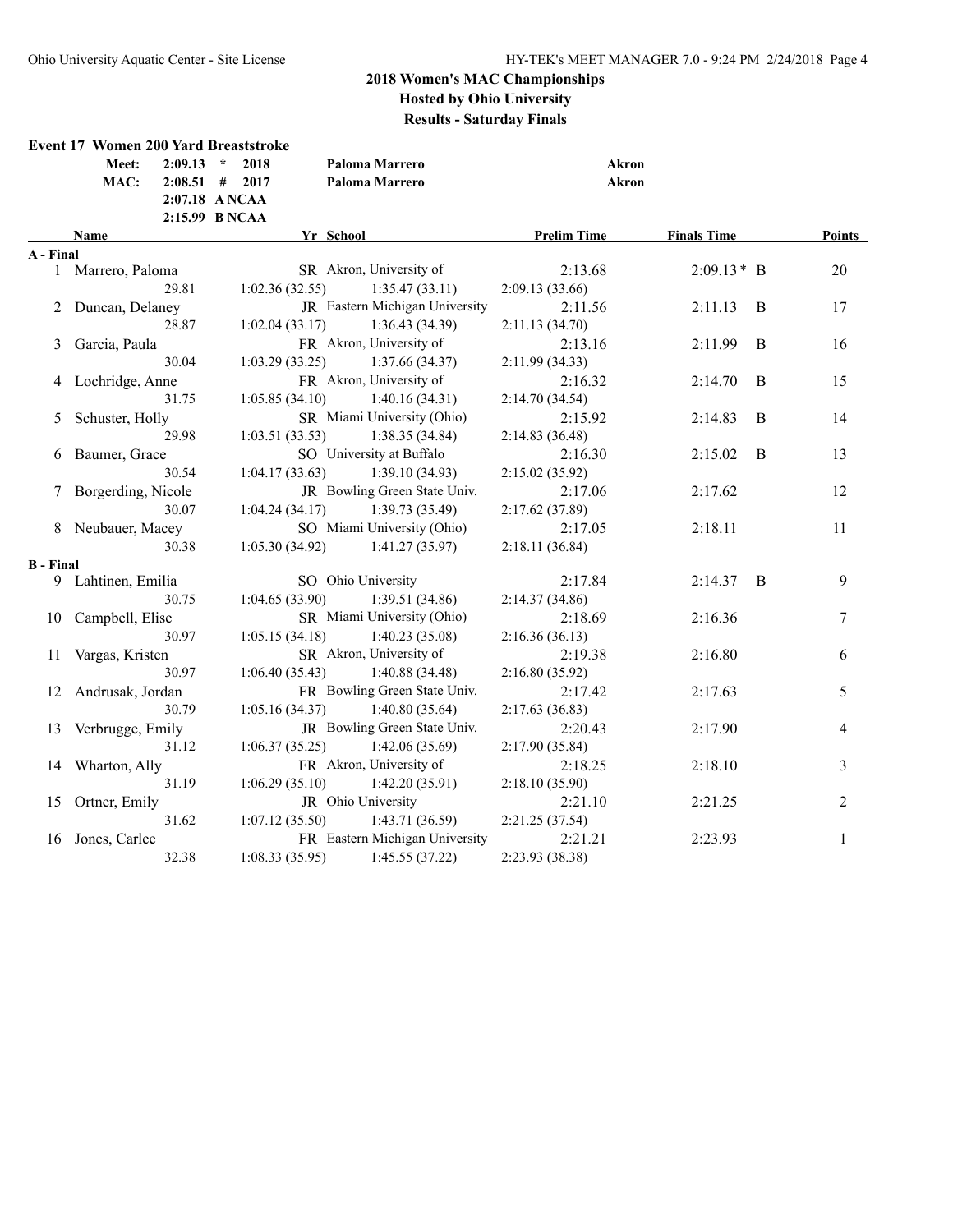|                  | <b>Event 18 Women 200 Yard Butterfly</b> |                |                                           |                    |                        |                |
|------------------|------------------------------------------|----------------|-------------------------------------------|--------------------|------------------------|----------------|
|                  | Meet:<br>1:57.70                         | 2013<br>$\ast$ | Jessie Godlewski                          |                    | <b>Easten Michigan</b> |                |
|                  | MAC:<br>1:57.70                          | # 2013         | Jessie Godlewski                          |                    | <b>Easten Michigan</b> |                |
|                  |                                          | 1:53.80 ANCAA  |                                           |                    |                        |                |
|                  |                                          | 1:59.59 B NCAA |                                           |                    |                        |                |
|                  | <b>Name</b>                              |                | Yr School                                 | <b>Prelim Time</b> | <b>Finals Time</b>     | <b>Points</b>  |
| A - Final        |                                          |                | SO Akron, University of                   | 1:59.46            | $1:57.05*$ B           | 20             |
| $\mathbf{1}$     | Vargas, Mackenzie                        |                |                                           |                    |                        |                |
|                  | 26.62                                    | 56.03 (29.41)  | 1:26.26(30.23)<br>FR Akron, University of | 1:57.05(30.79)     |                        |                |
| 2                | Nogaj, Paulina<br>26.07                  | 55.60 (29.53)  |                                           | 1:58.47            | $1:57.24*$ B           | 17             |
|                  |                                          |                | 1:26.12(30.52)<br>SO Akron, University of | 1:57.24(31.12)     |                        |                |
| 3                | Bonezzi, Jessica                         |                |                                           | 1:59.89            | 2:00.03                | 16             |
|                  | 27.03                                    | 57.41 (30.38)  | 1:28.52(31.11)                            | 2:00.03 (31.51)    |                        |                |
| 4                | Pash, Jackie                             |                | SO Akron, University of                   | 2:00.78            | 2:00.39                | 15             |
|                  | 27.27                                    | 57.30 (30.03)  | 1:28.56(31.26)                            | 2:00.39(31.83)     |                        |                |
| *5               | Palu-Benson, Saoirse                     |                | SR University at Buffalo                  | 2:02.18            | 2:01.63                | 13.50          |
|                  | 27.33                                    | 57.77 (30.44)  | 1:29.22(31.45)                            | 2:01.63(32.41)     |                        |                |
| *5               | Roitenberg, Nicole                       |                | FR University at Buffalo                  | 2:01.42            | 2:01.63                | 13.50          |
|                  | 27.44                                    | 58.11 (30.67)  | 1:30.17(32.06)                            | 2:01.63 (31.46)    |                        |                |
| 7                | Tsypin, Alisa                            |                | SR Akron, University of                   | 2:01.56            | 2:01.80                | 12             |
|                  | 26.77                                    | 57.05 (30.28)  | 1:29.01(31.96)                            | 2:01.80(32.79)     |                        |                |
| 8                | Desnoyers, Emilie                        |                | JR Eastern Michigan University            | 2:01.64            | 2:02.81                | 11             |
|                  | 27.55                                    | 58.40 (30.85)  | 1:30.62(32.22)                            | 2:02.81 (32.19)    |                        |                |
| <b>B</b> - Final |                                          |                |                                           |                    |                        |                |
| 9                | Sovinsky, Sydnie                         |                | FR University at Buffalo                  | 2:02.38            | 2:01.72                | 9              |
|                  | 26.79                                    | 56.88 (30.09)  | 1:27.66(30.78)                            | 2:01.72 (34.06)    |                        |                |
| 10               | Glass, Sam                               |                | FR Ohio University                        | 2:02.54            | 2:01.98                | 7              |
|                  | 26.97                                    | 57.63 (30.66)  | 1:28.90(31.27)                            | 2:01.98 (33.08)    |                        |                |
| 11               | Garcia Garay, Maca                       |                | FR University of Toledo                   | 2:04.17            | 2:02.27                | 6              |
|                  | 27.68                                    | 59.18 (31.50)  | 1:30.99(31.81)                            | 2:02.27 (31.28)    |                        |                |
|                  | 12 Alexander, Brianna                    |                | SO Miami University (Ohio)                | 2:03.36            | 2:02.54                | 5              |
|                  | 27.14                                    | 57.89 (30.75)  | 1:29.75(31.86)                            | 2:02.54 (32.79)    |                        |                |
| 13               | Butler, Victoria                         |                | SR University at Buffalo                  | 2:03.70            | 2:02.55                | 4              |
|                  | 27.50                                    | 58.03 (30.53)  | 1:29.65(31.62)                            | 2:02.55 (32.90)    |                        |                |
|                  | 14 Herb, Izzy                            |                | SO Miami University (Ohio)                | 2:02.83            | 2:02.68                | 3              |
|                  | 27.36                                    | 58.35 (30.99)  | 1:30.09(31.74)                            | 2:02.68 (32.59)    |                        |                |
| 15               | Cannon, Kayleigh                         |                | FR Miami University (Ohio)                | 2:03.62            | 2:04.01                | $\overline{c}$ |
|                  | 27.40                                    | 59.28 (31.88)  | 1:30.85(31.57)                            | 2:04.01(33.16)     |                        |                |
| 16               | Baxter, Sarah                            |                | SR University at Buffalo                  | 2:02.56            | 2:05.31                | $\mathbf{1}$   |
|                  | 26.84                                    | 57.79 (30.95)  | 1:30.48(32.69)                            | 2:05.31(34.83)     |                        |                |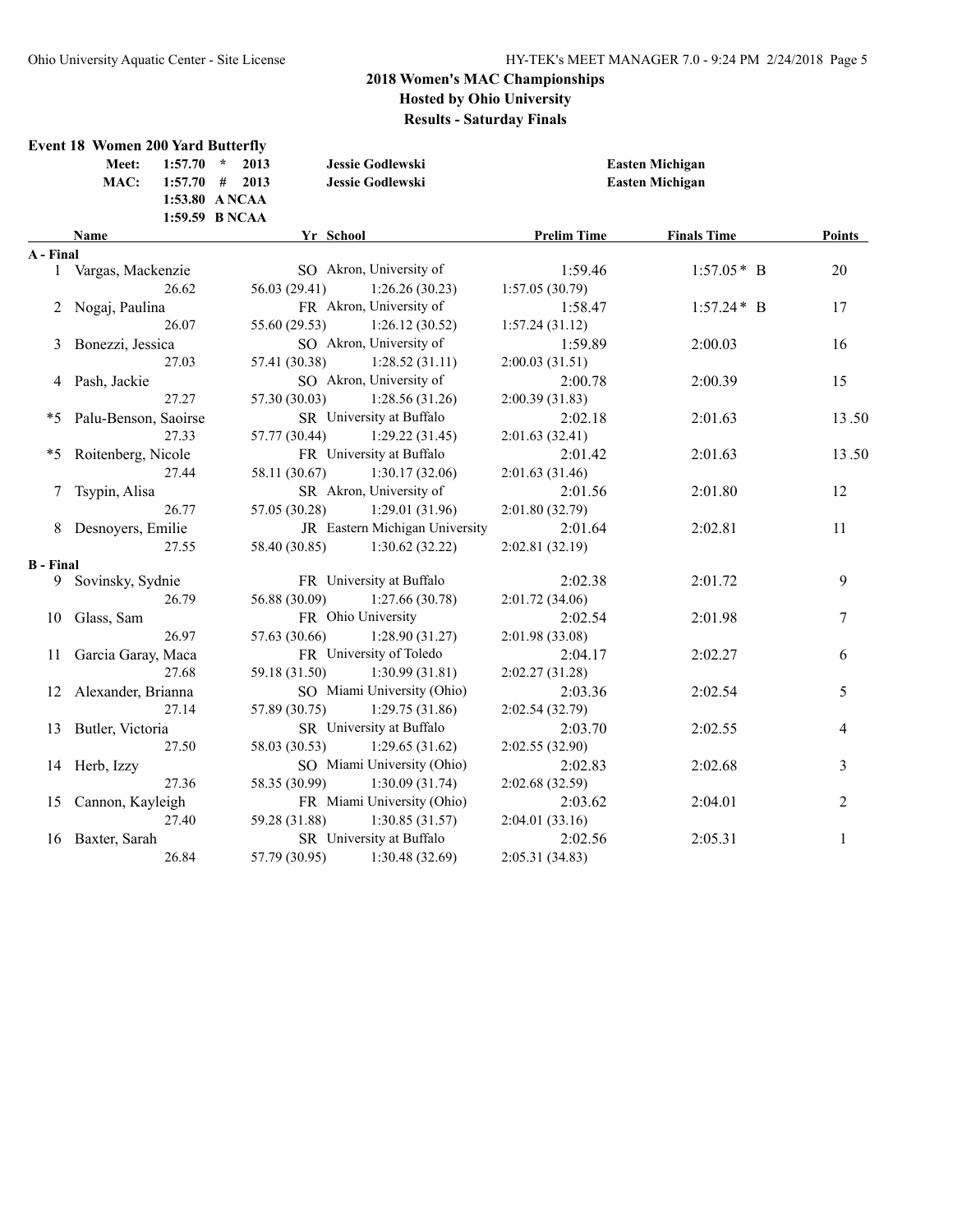|   | <b>Event 19 Women 1650 Yard Freestyle</b> |                 |                  |                                |                  |                         |              |               |
|---|-------------------------------------------|-----------------|------------------|--------------------------------|------------------|-------------------------|--------------|---------------|
|   | Meet:                                     | 16:11.80        | $\star$<br>2012  | <b>Claire Lechty</b>           |                  | <b>Toledo</b>           |              |               |
|   | MAC:                                      | $16:03.51$ #    | 2011             | <b>Briana Emig</b>             |                  | <b>Eastern Michigan</b> |              |               |
|   |                                           |                 | 15:53.50 ANCAA   |                                |                  |                         |              |               |
|   |                                           |                 | 16:30.59 B NCAA  |                                |                  |                         |              |               |
|   | <b>Name</b>                               |                 |                  | Yr School                      | <b>Seed Time</b> | <b>Finals Time</b>      |              | <b>Points</b> |
| 1 | Swartz, Nicole                            |                 |                  | JR Eastern Michigan University | 16:29.67         | 16:18.82                | $\mathbf{B}$ | 20            |
|   |                                           | 27.38           | 56.20 (28.82)    | 1:25.27(29.07)                 | 1:54.60(29.33)   |                         |              |               |
|   |                                           | 2:23.97 (29.37) | 2:53.42 (29.45)  | 3:22.98 (29.56)                | 3:52.44(29.46)   |                         |              |               |
|   |                                           | 4:21.90(29.46)  | 4:51.42(29.52)   | 5:21.09(29.67)                 | 5:50.66(29.57)   |                         |              |               |
|   |                                           | 6:20.20(29.54)  | 6:49.76(29.56)   | 7:19.48 (29.72)                | 7:49.22 (29.74)  |                         |              |               |
|   |                                           | 8:18.89(29.67)  | 8:48.62(29.73)   | 9:18.47 (29.85)                | 9:48.23 (29.76)  |                         |              |               |
|   | 10:18.03(29.80)                           |                 | 10:47.96 (29.93) | 11:17.90(29.94)                | 11:47.92 (30.02) |                         |              |               |
|   | 12:18.02 (30.10)                          |                 | 12:48.24 (30.22) | 13:18.17(29.93)                | 13:48.07 (29.90) |                         |              |               |
|   | 14:18.11 (30.04)                          |                 | 14:48.25 (30.14) | 15:18.53 (30.28)               | 15:49.18 (30.65) | 16:18.82 (29.64)        |              |               |
| 2 | Bradley, Emma                             |                 |                  | SO Miami University (Ohio)     | 16:36.87         | 16:25.48                | B            | 17            |
|   |                                           | 27.64           | 57.10 (29.46)    | 1:26.62(29.52)                 | 1:56.36(29.74)   |                         |              |               |
|   |                                           | 2:26.27(29.91)  | 2:55.99(29.72)   | 3:25.79(29.80)                 | 3:55.69 (29.90)  |                         |              |               |
|   |                                           | 4:25.35(29.66)  | 4:55.30(29.95)   | 5:25.34(30.04)                 | 5:55.45(30.11)   |                         |              |               |
|   |                                           | 6:25.41(29.96)  | 6:55.41(30.00)   | 7:25.40 (29.99)                | 7:55.34(29.94)   |                         |              |               |
|   |                                           | 8:25.32 (29.98) | 8:55.10 (29.78)  | 9:24.94(29.84)                 | 9:55.05(30.11)   |                         |              |               |
|   | 10:24.92 (29.87)                          |                 | 10:54.80 (29.88) | 11:24.82(30.02)                | 11:54.65(29.83)  |                         |              |               |
|   | 12:24.44 (29.79)                          |                 | 12:54.41 (29.97) | 13:24.38 (29.97)               | 13:54.45 (30.07) |                         |              |               |
|   | 14:24.63 (30.18)                          |                 | 14:55.00 (30.37) | 15:25.28 (30.28)               | 15:55.54 (30.26) | 16:25.48 (29.94)        |              |               |
| 3 | Miller, Hannah                            |                 |                  | SR University at Buffalo       | 16:29.66         | 16:27.17                | B            | 16            |
|   |                                           | 27.45           | 57.03 (29.58)    | 1:26.62(29.59)                 | 1:56.50(29.88)   |                         |              |               |
|   |                                           | 2:26.40 (29.90) | 2:56.22(29.82)   | 3:26.00(29.78)                 | 3:55.90(29.90)   |                         |              |               |
|   |                                           | 4:25.97(30.07)  | 4:55.81 (29.84)  | 5:25.78 (29.97)                | 5:55.76 (29.98)  |                         |              |               |
|   |                                           | 6:25.75(29.99)  | 6:55.85(30.10)   | 7:25.93(30.08)                 | 7:55.97 (30.04)  |                         |              |               |
|   |                                           | 8:26.18 (30.21) | 8:56.35(30.17)   | 9:26.38(30.03)                 | 9:56.43(30.05)   |                         |              |               |
|   | 10:26.68 (30.25)                          |                 | 10:56.67 (29.99) | 11:26.73 (30.06)               | 11:56.73 (30.00) |                         |              |               |
|   | 12:26.79 (30.06)                          |                 | 12:56.81 (30.02) | 13:27.00 (30.19)               | 13:57.27 (30.27) |                         |              |               |
|   | 14:27.63 (30.36)                          |                 | 14:57.91 (30.28) | 15:28.03 (30.12)               | 15:58.18 (30.15) | 16:27.17 (28.99)        |              |               |
| 4 | Lamoureux, Brooke                         |                 |                  | FR Akron, University of        | 16:32.40         | 16:30.35                | B            | 15            |
|   |                                           | 27.42           | 56.91 (29.49)    | 1:26.62(29.71)                 | 1:56.38(29.76)   |                         |              |               |
|   |                                           | 2:26.25(29.87)  | 2:56.33(30.08)   | 3:26.23(29.90)                 | 3:56.16(29.93)   |                         |              |               |
|   |                                           | 4:26.21(30.05)  | 4:56.24(30.03)   | 5:26.11(29.87)                 | 5:56.41 (30.30)  |                         |              |               |
|   |                                           | 6:26.15(29.74)  | 6:56.02(29.87)   | 7:26.13(30.11)                 | 7:56.27(30.14)   |                         |              |               |
|   |                                           | 8:26.43 (30.16) | 8:56.83 (30.40)  | 9:27.01 (30.18)                | 9:56.99 (29.98)  |                         |              |               |
|   | 10:27.06 (30.07)                          |                 | 10:57.30 (30.24) | 11:27.30(30.00)                | 11:57.49 (30.19) |                         |              |               |
|   | 12:27.64(30.15)                           |                 | 12:58.09 (30.45) | 13:28.60 (30.51)               | 13:59.00 (30.40) |                         |              |               |
|   | 14:29.46 (30.46)                          |                 | 15:00.06 (30.60) | 15:30.54 (30.48)               | 16:01.16 (30.62) | 16:30.35 (29.19)        |              |               |
| 5 | Moynihan, Ella                            |                 |                  | JR Miami University (Ohio)     | 16:48.68         | 16:36.81                |              | 14            |
|   |                                           | 27.05           | 56.33 (29.28)    | 1:25.88(29.55)                 | 1:55.72(29.84)   |                         |              |               |
|   |                                           | 2:25.63(29.91)  | 2:55.58(29.95)   | 3:25.35(29.77)                 | 3:55.33(29.98)   |                         |              |               |
|   |                                           | 4:25.29(29.96)  | 4:55.22(29.93)   | 5:25.38(30.16)                 | 5:55.51(30.13)   |                         |              |               |
|   |                                           | 6:25.59(30.08)  | 6:55.77(30.18)   | 7:26.00(30.23)                 | 7:56.28(30.28)   |                         |              |               |
|   |                                           | 8:26.54 (30.26) | 8:57.04 (30.50)  | 9:27.68(30.64)                 | 9:58.34(30.66)   |                         |              |               |
|   | 10:29.00 (30.66)                          |                 | 10:59.64 (30.64) | 11:30.27(30.63)                | 12:00.81 (30.54) |                         |              |               |
|   | 12:31.56 (30.75)                          |                 | 13:02.49 (30.93) | 13:33.49 (31.00)               | 14:04.35 (30.86) |                         |              |               |
|   | 14:35.02 (30.67)                          |                 | 15:05.80 (30.78) | 15:36.54 (30.74)               | 16:07.07 (30.53) | 16:36.81 (29.74)        |              |               |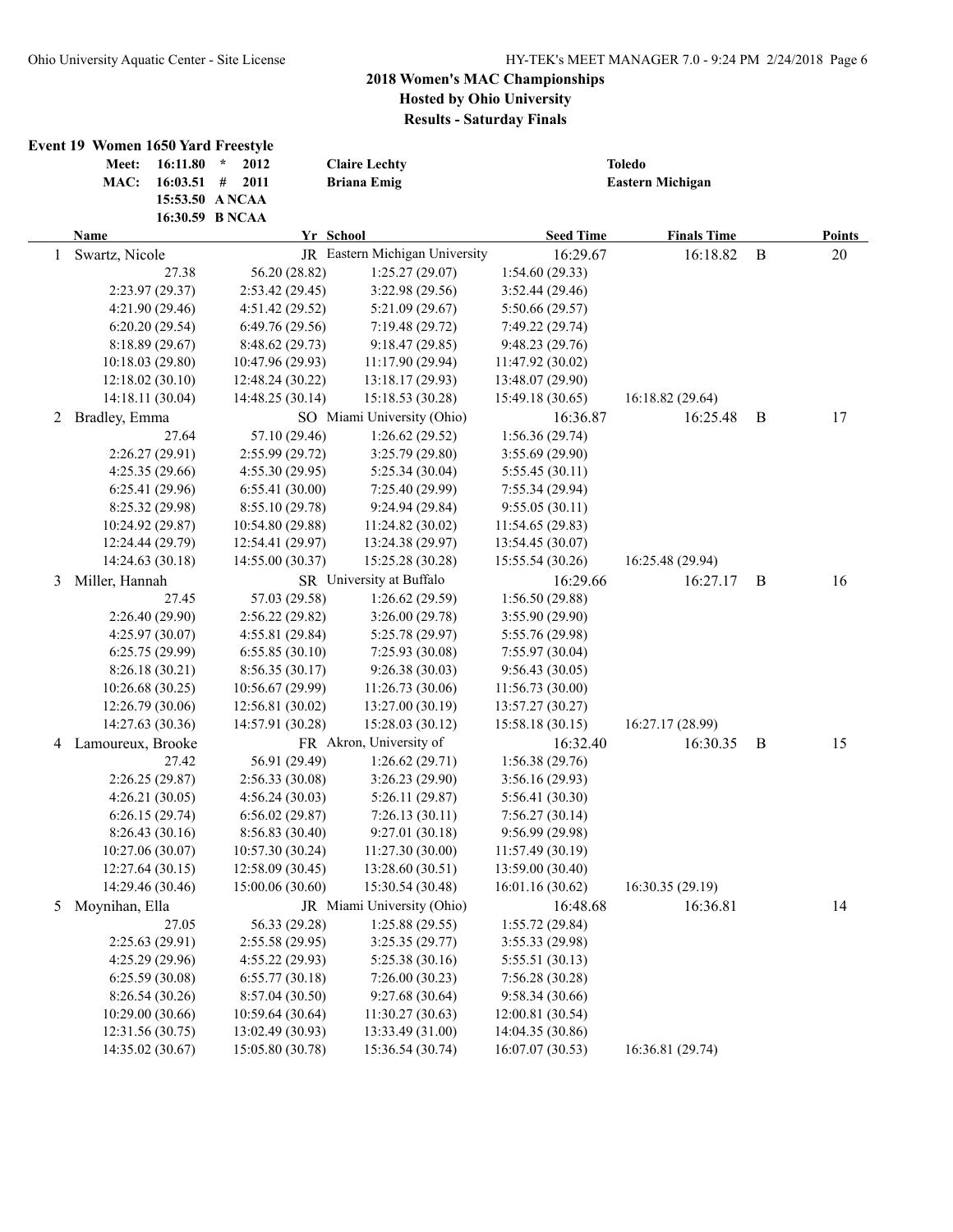**Results - Saturday Finals**

### **(Event 19 Women 1650 Yard Freestyle)**

|    | <b>Name</b>          | Yr School        |                                | <b>Seed Time</b> | <b>Finals Time</b> | <b>Points</b> |
|----|----------------------|------------------|--------------------------------|------------------|--------------------|---------------|
|    | 6 Beetcher, Brittney |                  | FR University at Buffalo       | 16:46.09         | 16:39.60           | 13            |
|    | 27.45                | 56.64 (29.19)    | 1:26.34(29.70)                 | 1:56.35(30.01)   |                    |               |
|    | 2:26.28 (29.93)      | 2:56.35(30.07)   | 3:26.38(30.03)                 | 3:56.51(30.13)   |                    |               |
|    | 4:26.62(30.11)       | 4:56.75(30.13)   | 5:26.71 (29.96)                | 5:56.96(30.25)   |                    |               |
|    | 6:27.22(30.26)       | 6:57.55(30.33)   | 7:28.03 (30.48)                | 7:58.40 (30.37)  |                    |               |
|    | 8:28.85(30.45)       | 8:59.39(30.54)   | 9:29.76(30.37)                 | 10:00.42(30.66)  |                    |               |
|    | 10:30.97(30.55)      | 11:01.54(30.57)  | 11:32.12(30.58)                | 12:03.00(30.88)  |                    |               |
|    | 12:33.87 (30.87)     | 13:04.53 (30.66) | 13:35.30 (30.77)               | 14:06.40 (31.10) |                    |               |
|    | 14:37.42 (31.02)     | 15:08.40 (30.98) | 15:39.02 (30.62)               | 16:09.71 (30.69) | 16:39.60 (29.89)   |               |
| 7  | Scanlan, Kaitie      |                  | FR Eastern Michigan University | 17:25.30         | 16:40.31           | 12            |
|    | 27.42                | 56.62 (29.20)    | 1:26.34(29.72)                 | 1:56.26(29.92)   |                    |               |
|    | 2:26.19(29.93)       | 2:56.44(30.25)   | 3:26.73 (30.29)                | 3:57.10(30.37)   |                    |               |
|    | 4:27.35(30.25)       | 4:57.59(30.24)   | 5:28.23 (30.64)                | 5:58.64 (30.41)  |                    |               |
|    | 6:29.22(30.58)       | 6:59.72 (30.50)  | 7:30.00(30.28)                 | 8:00.53(30.53)   |                    |               |
|    | 8:30.90 (30.37)      | 9:01.39 (30.49)  | 9:31.74 (30.35)                | 10:02.33 (30.59) |                    |               |
|    | 10:32.84(30.51)      | 11:03.36(30.52)  | 11:33.92 (30.56)               | 12:04.74 (30.82) |                    |               |
|    | 12:35.47 (30.73)     | 13:06.10(30.63)  | 13:36.91 (30.81)               | 14:07.68 (30.77) |                    |               |
|    | 14:38.59 (30.91)     | 15:09.32 (30.73) | 15:40.32 (31.00)               | 16:10.69 (30.37) | 16:40.31 (29.62)   |               |
| 8  | Dombkowski, Sarah    |                  | SR Eastern Michigan University | 16:53.12         | 16:41.95           | 11            |
|    | 27.86                | 57.31 (29.45)    | 1:27.21 (29.90)                | 1:57.45(30.24)   |                    |               |
|    | 2:27.65(30.20)       | 2:58.07(30.42)   | 3:28.42 (30.35)                | 3:58.96(30.54)   |                    |               |
|    | 4:29.26(30.30)       | 4:59.57(30.31)   | 5:29.82 (30.25)                | 6:00.02(30.20)   |                    |               |
|    | 6:30.42(30.40)       | 7:00.80(30.38)   | 7:31.25 (30.45)                | 8:01.81 (30.56)  |                    |               |
|    | 8:32.39 (30.58)      | 9:02.81(30.42)   | 9:33.52 (30.71)                | 10:04.19(30.67)  |                    |               |
|    | 10:34.73 (30.54)     | 11:05.34(30.61)  | 11:36.05 (30.71)               | 12:06.71 (30.66) |                    |               |
|    | 12:37.31 (30.60)     | 13:07.98 (30.67) | 13:38.78 (30.80)               | 14:09.44 (30.66) |                    |               |
|    | 14:40.19 (30.75)     | 15:10.96 (30.77) | 15:41.66 (30.70)               | 16:12.32 (30.66) | 16:41.95 (29.63)   |               |
| 9  | Criswell, Natalie    |                  | SR Bowling Green State Univ.   | 17:01.75         | 16:47.13           | 9             |
|    | 29.15                | 59.74 (30.59)    | 1:30.23 (30.49)                | 2:00.64(30.41)   |                    |               |
|    | 2:31.10 (30.46)      | 3:01.40 (30.30)  | 3:31.93 (30.53)                | 4:02.75 (30.82)  |                    |               |
|    | 4:33.50(30.75)       | 5:04.14(30.64)   | 5:34.65 (30.51)                | 6:05.34(30.69)   |                    |               |
|    | 6:35.98(30.64)       | 7:06.64 (30.66)  | 7:37.50 (30.86)                | 8:08.30 (30.80)  |                    |               |
|    | 8:38.94 (30.64)      | 9:09.66(30.72)   | 9:40.10(30.44)                 | 10:10.65(30.55)  |                    |               |
|    | 10:41.25 (30.60)     | 11:11.72 (30.47) | 11:42.34 (30.62)               | 12:12.91 (30.57) |                    |               |
|    | 12:43.36 (30.45)     | 13:13.88 (30.52) | 13:44.52 (30.64)               | 14:15.25 (30.73) |                    |               |
|    | 14:45.91 (30.66)     | 15:16.66 (30.75) | 15:47.25 (30.59)               | 16:17.52 (30.27) | 16:47.13 (29.61)   |               |
| 10 | King, Emma           |                  | JR Akron, University of        | 17:02.79         | 16:51.06           | 7             |
|    | 27.72                | 57.48 (29.76)    | 1:27.83(30.35)                 | 1:58.10 (30.27)  |                    |               |
|    | 2:28.42(30.32)       | 2:59.01 (30.59)  | 3:29.72 (30.71)                | 4:00.22(30.50)   |                    |               |
|    | 4:30.87(30.65)       | 5:01.62(30.75)   | 5:32.26 (30.64)                | 6:02.91(30.65)   |                    |               |
|    | 6:33.68(30.77)       | 7:04.65 (30.97)  | 7:35.50(30.85)                 | 8:06.33 (30.83)  |                    |               |
|    | 8:37.29 (30.96)      | 9:08.06(30.77)   | 9:38.97 (30.91)                | 10:10.17 (31.20) |                    |               |
|    | 10:40.98 (30.81)     | 11:12.03(31.05)  | 11:42.97 (30.94)               | 12:13.66 (30.69) |                    |               |
|    | 12:44.78 (31.12)     | 13:15.62 (30.84) | 13:46.64 (31.02)               | 14:17.59 (30.95) |                    |               |
|    | 14:48.61 (31.02)     | 15:19.56 (30.95) | 15:50.36 (30.80)               | 16:21.18 (30.82) | 16:51.06 (29.88)   |               |
| 11 | Schlegel, Hannah     |                  | FR Ohio University             | 16:51.07         | 16:53.67           | 6             |
|    | 27.06                | 56.40 (29.34)    | 1:26.56(30.16)                 | 1:57.07(30.51)   |                    |               |
|    | 2:27.17(30.10)       | 2:57.74(30.57)   | 3:28.15(30.41)                 | 3:58.42(30.27)   |                    |               |
|    | 4:29.17(30.75)       | 4:59.61(30.44)   | 5:30.15(30.54)                 | 6:00.99(30.84)   |                    |               |
|    | 6:31.47(30.48)       | 7:02.28(30.81)   | 7:32.93 (30.65)                | 8:03.59 (30.66)  |                    |               |
|    | 8:34.62 (31.03)      | 9:05.62(31.00)   | 9:36.67(31.05)                 | 10:07.92 (31.25) |                    |               |
|    | 10:39.12 (31.20)     | 11:10.57(31.45)  | 11:41.62(31.05)                | 12:13.07 (31.45) |                    |               |
|    | 12:44.78 (31.71)     | 13:16.01 (31.23) | 13:47.50 (31.49)               | 14:19.12 (31.62) |                    |               |
|    | 14:50.70 (31.58)     | 15:22.18 (31.48) | 15:53.62 (31.44)               | 16:24.40 (30.78) | 16:53.67 (29.27)   |               |
|    |                      |                  |                                |                  |                    |               |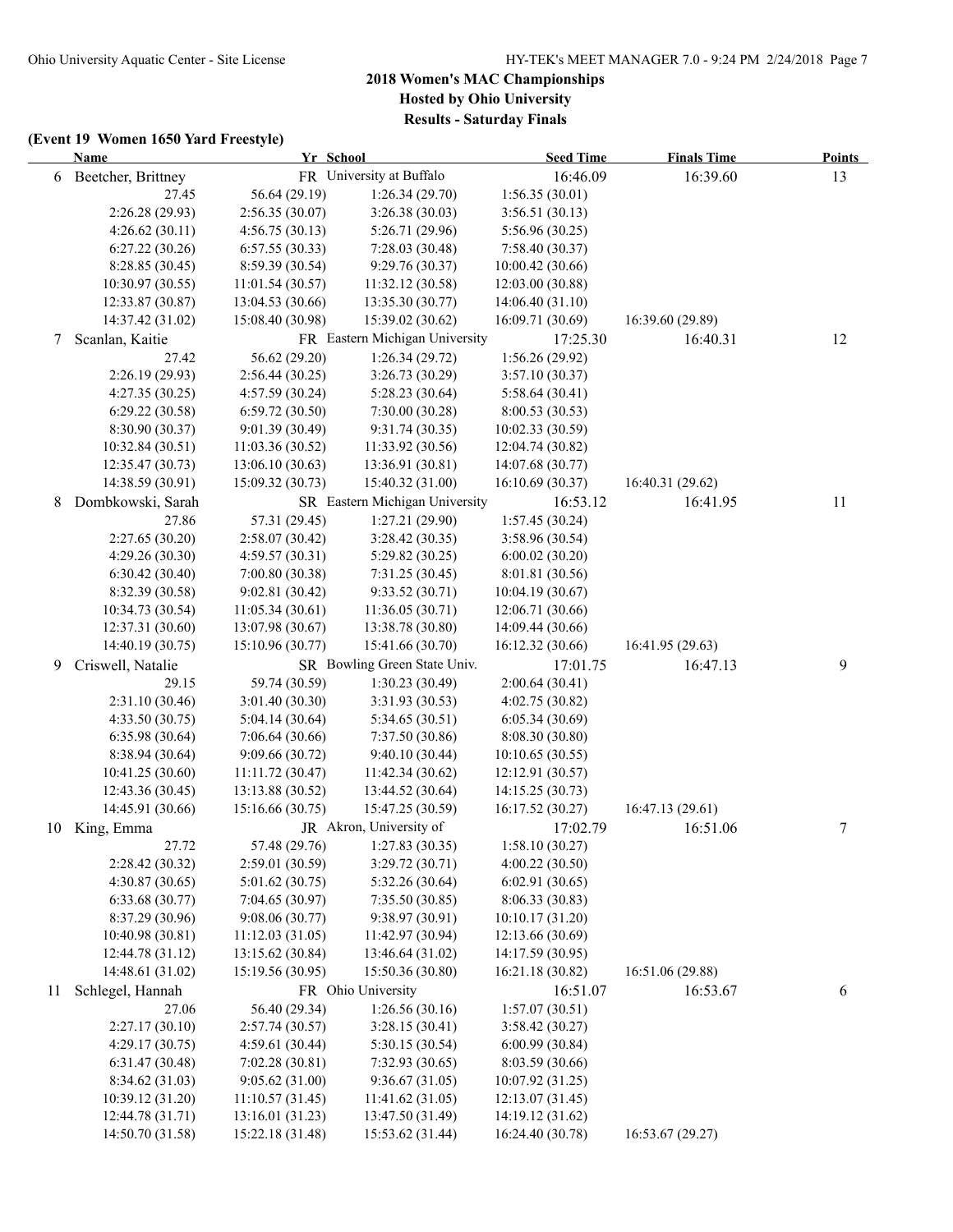**Results - Saturday Finals**

## **(Event 19 Women 1650 Yard Freestyle)**

|    | <b>Name</b>          | Yr School        |                                | <b>Seed Time</b> | <b>Finals Time</b> | <b>Points</b>  |
|----|----------------------|------------------|--------------------------------|------------------|--------------------|----------------|
| 12 | Shugarman, Alyssa    |                  | FR Eastern Michigan University | 17:12.78         | 16:56.78           | 5              |
|    | 27.45                | 57.53 (30.08)    | 1:28.15(30.62)                 | 1:58.98 (30.83)  |                    |                |
|    | 2:29.57 (30.59)      | 3:00.05(30.48)   | 3:30.46 (30.41)                | 4:00.81 (30.35)  |                    |                |
|    | 4:31.16(30.35)       | 5:01.62(30.46)   | 5:32.14 (30.52)                | 6:03.07(30.93)   |                    |                |
|    | 6:33.54(30.47)       | 7:04.33 (30.79)  | 7:35.31 (30.98)                | 8:06.05 (30.74)  |                    |                |
|    | 8:36.86 (30.81)      | 9:08.06(31.20)   | 9:39.20(31.14)                 | 10:10.46 (31.26) |                    |                |
|    | 10:41.70 (31.24)     | 11:12.93(31.23)  | 11:44.23 (31.30)               | 12:15.65 (31.42) |                    |                |
|    | 12:47.06 (31.41)     | 13:18.49 (31.43) | 13:49.74 (31.25)               | 14:21.09 (31.35) |                    |                |
|    | 14:52.52 (31.43)     | 15:23.67(31.15)  | 15:54.80 (31.13)               | 16:26.00 (31.20) | 16:56.78 (30.78)   |                |
| 13 | Henderson, Ana       |                  | JR Ohio University             | 16:59.40         | 16:59.23           | 4              |
|    | 27.53                | 57.37 (29.84)    | 1:28.02(30.65)                 | 1:58.81(30.79)   |                    |                |
|    | 2:29.99 (31.18)      | 3:01.02(31.03)   | 3:32.07(31.05)                 | 4:03.17(31.10)   |                    |                |
|    | 4:34.24 (31.07)      | 5:05.16 (30.92)  | 5:36.36 (31.20)                | 6:07.34(30.98)   |                    |                |
|    | 6:38.46(31.12)       | 7:09.55 (31.09)  | 7:40.58(31.03)                 | 8:11.25 (30.67)  |                    |                |
|    | 8:42.25 (31.00)      | 9:13.42(31.17)   | 9:44.51 (31.09)                | 10:15.63 (31.12) |                    |                |
|    | 10:46.73 (31.10)     | 11:17.83(31.10)  | 11:48.78 (30.95)               | 12:19.76 (30.98) |                    |                |
|    | 12:51.05 (31.29)     | 13:22.41 (31.36) | 13:53.61 (31.20)               | 14:24.94 (31.33) |                    |                |
|    | 14:56.17 (31.23)     | 15:27.37 (31.20) | 15:58.47 (31.10)               | 16:29.35 (30.88) | 16:59.23 (29.88)   |                |
| 14 | Spelman, Shay        |                  | SR Miami University (Ohio)     | 17:30.38         | 17:01.67           | 3              |
|    | 28.06                | 58.31 (30.25)    | 1:28.74(30.43)                 | 1:59.19(30.45)   |                    |                |
|    | 2:30.06 (30.87)      | 3:00.71(30.65)   | 3:31.39 (30.68)                | 4:02.27(30.88)   |                    |                |
|    | 4:33.19 (30.92)      | 5:04.17 (30.98)  | 5:35.06 (30.89)                | 6:06.14(31.08)   |                    |                |
|    | 6:37.22(31.08)       | 7:08.45(31.23)   | 7:39.42(30.97)                 | 8:10.42(31.00)   |                    |                |
|    | 8:41.52 (31.10)      | 9:12.71(31.19)   | 9:43.94(31.23)                 | 10:15.21 (31.27) |                    |                |
|    | 10:46.23 (31.02)     | 11:17.32 (31.09) | 11:48.72 (31.40)               | 12:19.87 (31.15) |                    |                |
|    | 12:51.35 (31.48)     | 13:22.86 (31.51) | 13:54.18 (31.32)               | 14:25.43 (31.25) |                    |                |
|    | 14:57.12 (31.69)     | 15:28.72 (31.60) | 16:00.01 (31.29)               | 16:31.51 (31.50) | 17:01.67 (30.16)   |                |
| 15 | Doerr, Claire        |                  | SO Miami University (Ohio)     | 17:22.31         | 17:06.06           | $\overline{2}$ |
|    | 28.03                | 58.12 (30.09)    | 1:28.85(30.73)                 | 1:59.49 (30.64)  |                    |                |
|    | 2:30.11(30.62)       | 3:00.52(30.41)   | 3:31.20 (30.68)                | 4:01.91(30.71)   |                    |                |
|    | 4:32.56(30.65)       | 5:03.24 (30.68)  | 5:34.19 (30.95)                | 6:05.14(30.95)   |                    |                |
|    | 6:36.24(31.10)       | 7:07.29(31.05)   | 7:38.51(31.22)                 | 8:09.61 (31.10)  |                    |                |
|    | 8:40.88 (31.27)      | 9:12.24(31.36)   | 9:43.88 (31.64)                | 10:15.54 (31.66) |                    |                |
|    | 10:47.31 (31.77)     | 11:18.89 (31.58) | 11:50.43 (31.54)               | 12:22.13 (31.70) |                    |                |
|    | 12:53.75 (31.62)     | 13:25.49 (31.74) | 13:57.37 (31.88)               | 14:29.15 (31.78) |                    |                |
|    | 15:00.98 (31.83)     | 15:32.65 (31.67) | 16:04.01 (31.36)               | 16:35.54 (31.53) | 17:06.06 (30.52)   |                |
| 16 | Caruthers, Mackenzie |                  | SO Ohio University             | 17:26.04         | 17:09.82           | 1              |
|    | 28.75                | 59.24 (30.49)    | 1:30.04(30.80)                 | 2:01.17(31.13)   |                    |                |
|    | 2:32.20(31.03)       | 3:03.21(31.01)   | 3:34.41(31.20)                 | 4:05.68 (31.27)  |                    |                |
|    | 4:36.79(31.11)       | 5:07.91(31.12)   | 5:39.05 (31.14)                | 6:10.23(31.18)   |                    |                |
|    | 6:41.28(31.05)       | 7:12.48(31.20)   | 7:43.86 (31.38)                | 8:15.32 (31.46)  |                    |                |
|    | 8:46.53 (31.21)      | 9:18.00(31.47)   | 9:49.33 (31.33)                | 10:20.72 (31.39) |                    |                |
|    | 10:52.02 (31.30)     | 11:23.46 (31.44) | 11:55.06 (31.60)               | 12:26.69 (31.63) |                    |                |
|    | 12:58.29 (31.60)     | 13:29.81 (31.52) | 14:01.45 (31.64)               | 14:33.32 (31.87) |                    |                |
|    | 15:04.94 (31.62)     | 15:36.89 (31.95) | 16:08.78 (31.89)               | 16:39.86 (31.08) | 17:09.82 (29.96)   |                |
| 17 | Garrity, Katie       |                  | FR Ohio University             | 17:35.68         | 17:10.20           |                |
|    | 28.18                | 58.63 (30.45)    | 1:29.43 (30.80)                | 1:59.99 (30.56)  |                    |                |
|    | 2:30.96 (30.97)      | 3:01.70(30.74)   | 3:32.65(30.95)                 | 4:03.62(30.97)   |                    |                |
|    | 4:34.56 (30.94)      | 5:05.39(30.83)   | 5:36.29 (30.90)                | 6:07.36(31.07)   |                    |                |
|    | 6:38.33(30.97)       | 7:09.41 (31.08)  | 7:40.64 (31.23)                | 8:11.91 (31.27)  |                    |                |
|    | 8:43.10 (31.19)      | 9:14.49 (31.39)  | 9:45.82(31.33)                 | 10:17.11 (31.29) |                    |                |
|    | 10:48.77 (31.66)     | 11:20.37(31.60)  | 11:51.71 (31.34)               | 12:23.29 (31.58) |                    |                |
|    | 12:55.25 (31.96)     | 13:27.00 (31.75) | 13:59.09 (32.09)               | 14:30.66 (31.57) |                    |                |
|    | 15:02.76 (32.10)     | 15:35.19 (32.43) | 16:07.29 (32.10)               | 16:39.18 (31.89) | 17:10.20 (31.02)   |                |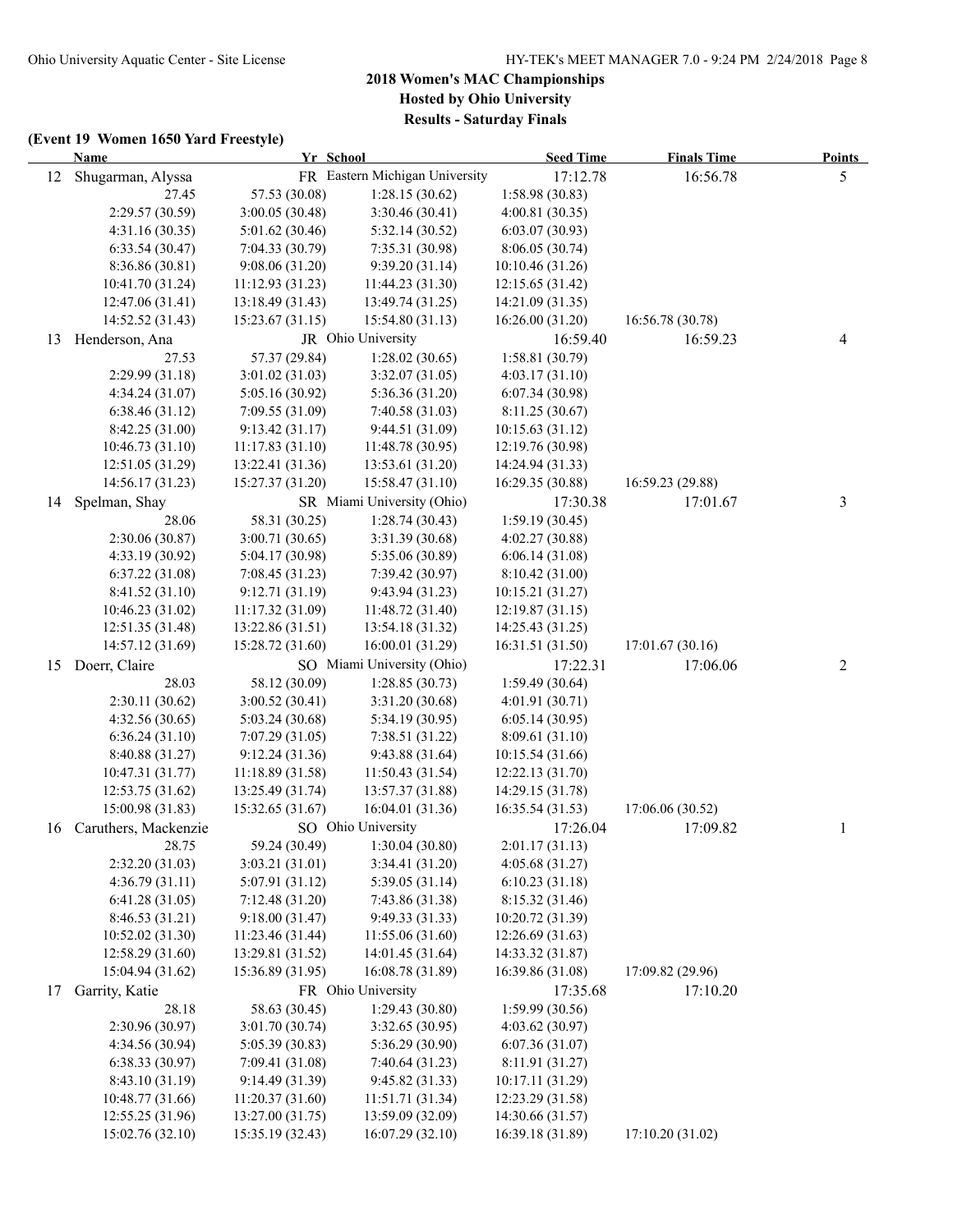**Results - Saturday Finals**

# **(Event 19 Women 1650 Yard Freestyle)**

|    | <b>Name</b>       |                  | Yr School                    | <b>Seed Time</b> | <b>Finals Time</b> | <b>Points</b> |
|----|-------------------|------------------|------------------------------|------------------|--------------------|---------------|
|    | 18 Edwards, Mary  |                  | JR Bowling Green State Univ. | 17:21.68         | 17:16.91           |               |
|    | 28.51             | 59.12 (30.61)    | 1:29.44 (30.32)              | 2:00.21(30.77)   |                    |               |
|    | 2:30.87 (30.66)   | 3:01.79 (30.92)  | 3:32.97(31.18)               | 4:03.87 (30.90)  |                    |               |
|    | 4:35.17(31.30)    | 5:06.70(31.53)   | 5:38.14 (31.44)              | 6:09.49(31.35)   |                    |               |
|    | 6:40.82(31.33)    | 7:12.27(31.45)   | 7:43.79 (31.52)              | 8:15.21 (31.42)  |                    |               |
|    | 8:47.14 (31.93)   | 9:19.16(32.02)   | 9:51.09(31.93)               | 10:23.16 (32.07) |                    |               |
|    | 10:55.19 (32.03)  | 11:27.19(32.00)  | 11:59.00(31.81)              | 12:30.88 (31.88) |                    |               |
|    | 13:02.95 (32.07)  | 13:34.97 (32.02) | 14:06.92 (31.95)             | 14:39.18 (32.26) |                    |               |
|    | 15:11.09 (31.91)  | 15:43.05 (31.96) | 16:14.75 (31.70)             | 16:46.29 (31.54) | 17:16.91(30.62)    |               |
| 19 | Graham, Elizabeth |                  | SO Ball State University     | 18:48.19         | 17:33.12           |               |
|    | 28.31             | 58.57 (30.26)    | 1:29.62(31.05)               | 2:00.51 (30.89)  |                    |               |
|    | 2:31.67(31.16)    | 3:03.19(31.52)   | 3:34.44(31.25)               | 4:05.78(31.34)   |                    |               |
|    | 4:37.46 (31.68)   | 5:09.21 (31.75)  | 5:41.05 (31.84)              | 6:12.91(31.86)   |                    |               |
|    | 6:44.72(31.81)    | 7:16.65(31.93)   | 7:48.96 (32.31)              | 8:21.07(32.11)   |                    |               |
|    | 8:53.01 (31.94)   | 9:25.08(32.07)   | 9:57.51(32.43)               | 10:30.01 (32.50) |                    |               |
|    | 11:02.47(32.46)   | 11:34.81 (32.34) | 12:07.45 (32.64)             | 12:40.22 (32.77) |                    |               |
|    | 13:13.04 (32.82)  | 13:45.84 (32.80) | 14:18.13 (32.29)             | 14:51.15 (33.02) |                    |               |
|    | 15:23.81 (32.66)  | 15:56.31 (32.50) | 16:28.54 (32.23)             | 17:01.36 (32.82) | 17:33.12 (31.76)   |               |
| 20 | Blackwin, Cassidy |                  | SO Ball State University     | 17:55.20         | 17:41.03           |               |
|    | 29.47             | 1:00.79(31.32)   | 1:32.96(32.17)               | 2:04.91 (31.95)  |                    |               |
|    | 2:37.07(32.16)    | 3:09.29(32.22)   | 3:41.64(32.35)               | 4:14.00(32.36)   |                    |               |
|    | 4:46.42 (32.42)   | 5:18.63(32.21)   | 5:50.67(32.04)               | 6:22.87(32.20)   |                    |               |
|    | 6:54.82(31.95)    | 7:26.91 (32.09)  | 7:58.80 (31.89)              | 8:30.63 (31.83)  |                    |               |
|    | 9:02.61 (31.98)   | 9:34.74(32.13)   | 10:06.97 (32.23)             | 10:39.46 (32.49) |                    |               |
|    | 11:11.91 (32.45)  | 11:44.52 (32.61) | 12:17.25 (32.73)             | 12:49.69 (32.44) |                    |               |
|    | 13:22.16 (32.47)  | 13:54.72 (32.56) | 14:27.10 (32.38)             | 14:59.31 (32.21) |                    |               |
|    | 15:32.06 (32.75)  | 16:04.47(32.41)  | 16:37.60(33.13)              | 17:09.86 (32.26) | 17:41.03(31.17)    |               |
| 21 | Molnar, Kayla     |                  | FR Ball State University     | 17:48.03         | 17:51.38           |               |
|    | 28.60             | 59.59 (30.99)    | 1:31.49 (31.90)              | 2:03.75 (32.26)  |                    |               |
|    | 2:36.37(32.62)    | 3:08.81(32.44)   | 3:41.57 (32.76)              | 4:14.01(32.44)   |                    |               |
|    | 4:46.47 (32.46)   | 5:19.15(32.68)   | 5:51.55 (32.40)              | 6:23.88(32.33)   |                    |               |
|    | 6:56.47(32.59)    | 7:28.99 (32.52)  | 8:01.51 (32.52)              | 8:34.31 (32.80)  |                    |               |
|    | 9:06.72(32.41)    | 9:39.09(32.37)   | 10:11.54(32.45)              | 10:43.91 (32.37) |                    |               |
|    | 11:16.58 (32.67)  | 11:49.28 (32.70) | 12:22.04 (32.76)             | 12:54.75 (32.71) |                    |               |
|    | 13:27.88 (33.13)  | 14:00.95(33.07)  | 14:34.00 (33.05)             | 15:07.08 (33.08) |                    |               |
|    | 15:39.87 (32.79)  | 16:12.82 (32.95) | 16:46.08 (33.26)             | 17:19.08 (33.00) | 17:51.38 (32.30)   |               |
|    | Redden, Katherine |                  | SO Ohio University           | 18:16.59         | X17:45.28          |               |
|    | 29.83             | 1:01.90(32.07)   | 1:34.11(32.21)               | 2:06.46 (32.35)  |                    |               |
|    | 2:38.69(32.23)    | 3:10.90(32.21)   | 3:43.22 (32.32)              | 4:15.47 (32.25)  |                    |               |
|    | 4:47.81 (32.34)   | 5:20.13(32.32)   | 5:52.24(32.11)               | 6:24.43(32.19)   |                    |               |
|    | 6:56.87(32.44)    | 7:29.24(32.37)   | 8:01.49 (32.25)              | 8:33.79 (32.30)  |                    |               |
|    | 9:06.13(32.34)    | 9:38.44(32.31)   | 10:10.96 (32.52)             | 10:43.57(32.61)  |                    |               |
|    | 11:16.25 (32.68)  | 11:48.77 (32.52) | 12:21.06 (32.29)             | 12:53.42 (32.36) |                    |               |
|    | 13:25.92 (32.50)  | 13:58.32 (32.40) | 14:30.76 (32.44)             | 15:03.40 (32.64) |                    |               |
|    | 15:35.78 (32.38)  | 16:08.34 (32.56) | 16:41.01 (32.67)             | 17:13.56 (32.55) | 17:45.28 (31.72)   |               |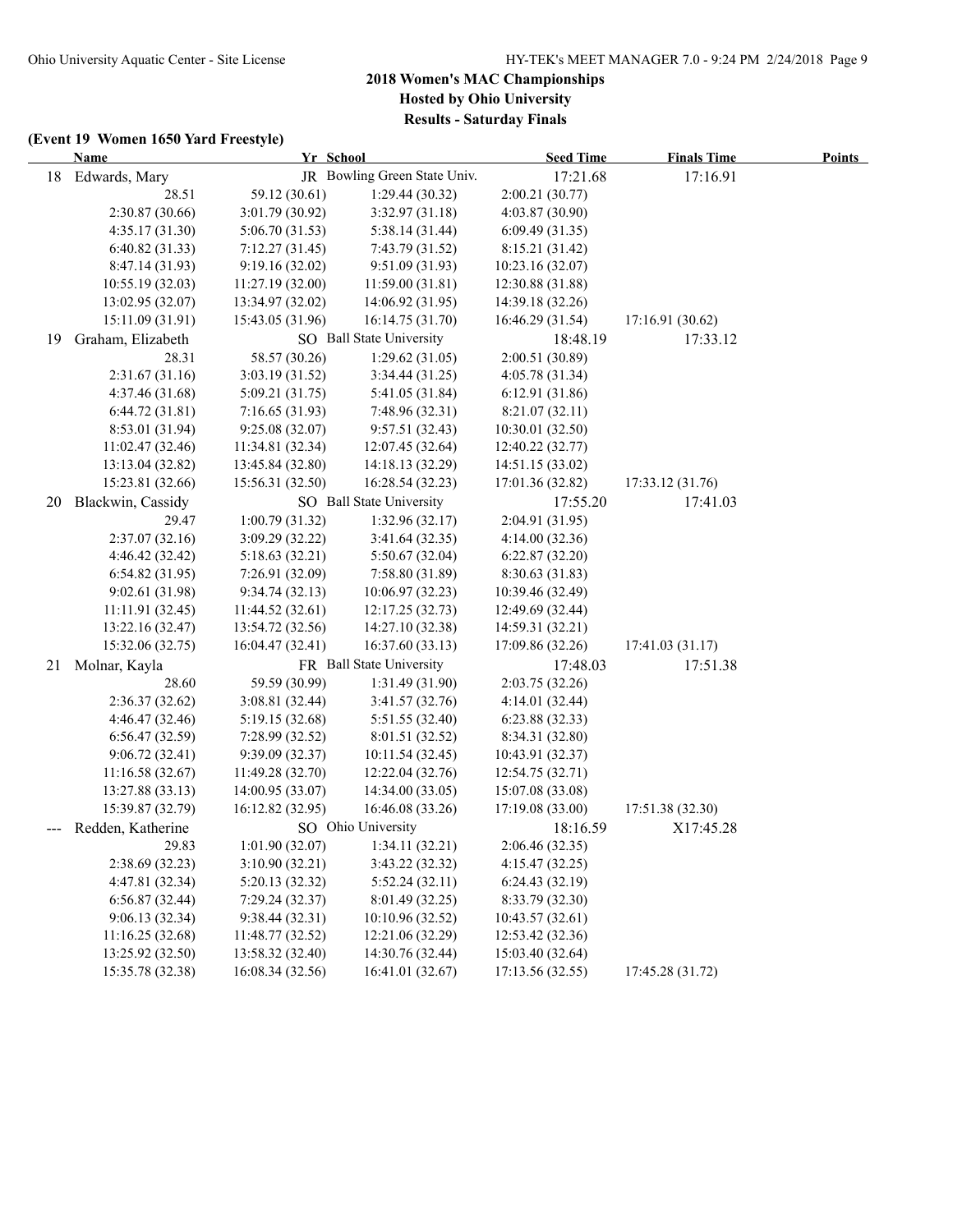**Fazekas, Engel, Waggoner, Myers**

**Fazekas, Engel, Waggoner, Myers**

**Meet: 3:17.17 \* 2017 Akron**

**MAC: 3:17.17 # 2017 Akron**

#### **Event 20 Women 400 Yard Freestyle Relay**

| Meet: 3:17.17 * 2017 |  |  |
|----------------------|--|--|
| MAC: 3:17.17 # 2017  |  |  |
| $3:15.43$ ANCAA      |  |  |
| 3:16.93 B NCAA       |  |  |

**Team Relay Seed Time Finals Time Points** 1 Akron, University of A 3:18.94 3:18.92 40 1) Waggoner, Morgan SO 2) Nogaj, Paulina FR 3) Myers, Madison JR 4) Nebraska, Ellie SO 24.44 49.98 (49.98) 1:13.78 (23.80) 1:39.28 (49.30) 2:02.91 (23.63) 2:29.30 (50.02) 2:52.85 (23.55) 3:18.92 (49.62) 2 University at Buffalo A 3:20.54 3:19.06 34 1) Burns, Megan SR 2) Kosten, Eve SR 3) Schultheis, Cat JR 4) Ernst, Andrea SO 23.51 49.19 (49.19) 1:12.25 (23.06) 1:39.23 (50.04) 2:03.14 (23.91) 2:29.20 (49.97) 2:52.84 (23.64) 3:19.06 (49.86) 3 Miami University (Ohio) A 3:25.38 3:22.64 32 1) Campbell, Elise SR 2) Stone, Abby JR 3) Justinak, Anna SO 4) Moynihan, Ella JR 24.22 50.84 (50.84) 1:14.90 (24.06) 1:42.00 (51.16) 2:06.04 (24.04) 2:33.11 (51.11) 2:56.96 (23.85) 3:22.64 (49.53) 4 Eastern Michigan University A 3:25.29 3:25.29 3:22.71 30 1) Armstrong-Grant, Amelia SO 2) Staffeldt, Meike FR 3) Johnston, Stephanie JR 4) Walker, Chase SR 24.23 51.07 (51.07) 1:15.38 (24.31) 1:42.11 (51.04) 2:05.80 (23.69) 2:32.42 (50.31) 2:56.52 (24.10) 3:22.71 (50.29) 5 University of Toledo A 3:22.08 3:23.94 28 1) Jones, Izzy SO 2) Ramden, Alida FR 3) Eriksson, Lisa FR 4) Dicke, Allison SR 24.83 51.63 (51.63) 1:15.42 (23.79) 1:42.04 (50.41) 2:06.22 (24.18) 2:33.02 (50.98) 2:56.77 (23.75) 3:23.94 (50.92) 6 Ohio University A 3:28.80 3:24.20 26 1) Zimcosky, Emily SO 2) White, Lexie JR 3) Davis, Emily JR 4) Van Lanen, Corrin JR 24.49 50.95 (50.95) 1:15.63 (24.68) 1:42.90 (51.95) 2:07.65 (24.75) 2:35.07 (52.17) 2:58.06 (22.99) 3:24.20 (49.13) 7 Bowling Green State Univ. A 3:24.09 3:25.08 24 1) Andrusak, Jordan FR 2) Wohlert, Franziska JR 3) Franks, Ashleigh FR 4) Galic, Maria SR 24.67 51.61 (51.61) 1:15.31 (23.70) 1:41.88 (50.27) 2:05.97 (24.09) 2:33.54 (51.66) 2:57.94 (24.40) 3:25.08 (51.54) 8 Ball State University A 3:31.02 3:29.13 22 1) Gilbert, Peighton SO 2) Bader, Sophia SO 3) Kedzierski, Amanda SR 4) Vormohr, Anne SO 24.83 52.75 (52.75) 1:17.59 (24.84) 1:44.57 (51.82) 2:08.88 (24.31) 2:36.73 (52.16) 3:01.66 (24.93) 3:29.13 (52.40)